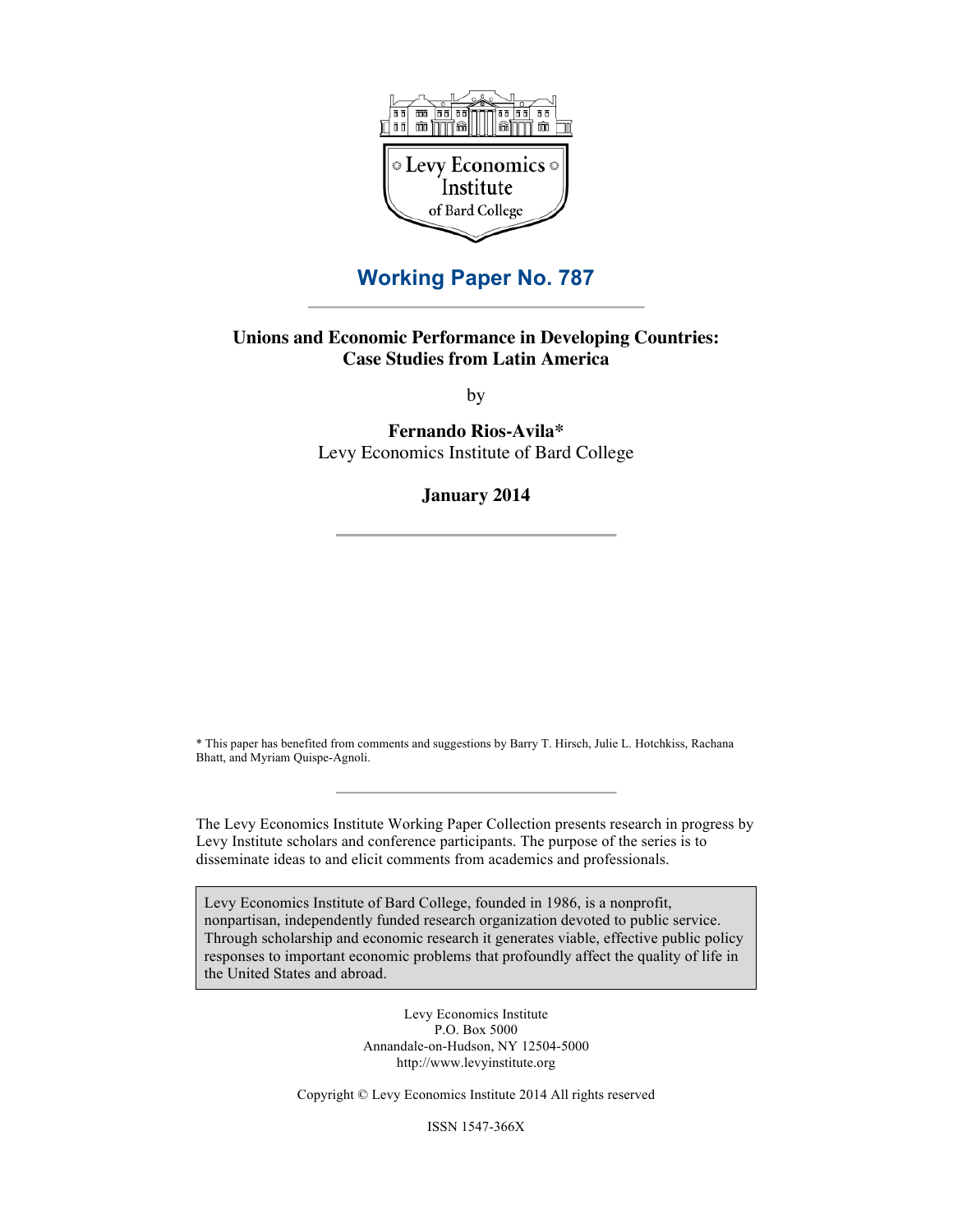## **ABSTRACT**

This paper analyzes the economic impact of unions on productivity in the manufacturing sector across six Latin American countries: Argentina, Bolivia, Chile, Mexico, Panama, and Uruguay. Using an augmented Cobb-Douglas production function, the paper finds that unions have positive, but mostly small, effects on productivity, with the exception of Argentina, with a large negative effect, and Bolivia, with no effect. An analysis on profitability shows that, in most cases, the positive productivity effects barely offset higher union compensation, and that unions are negatively related to investment in capital and R & D. Different explanations for these effects are discussed.

**Keywords:** Unions; Productivity; Profitability; Investment; Latin America; Developing **Countries** 

JEL Classifications: J50, L1, O54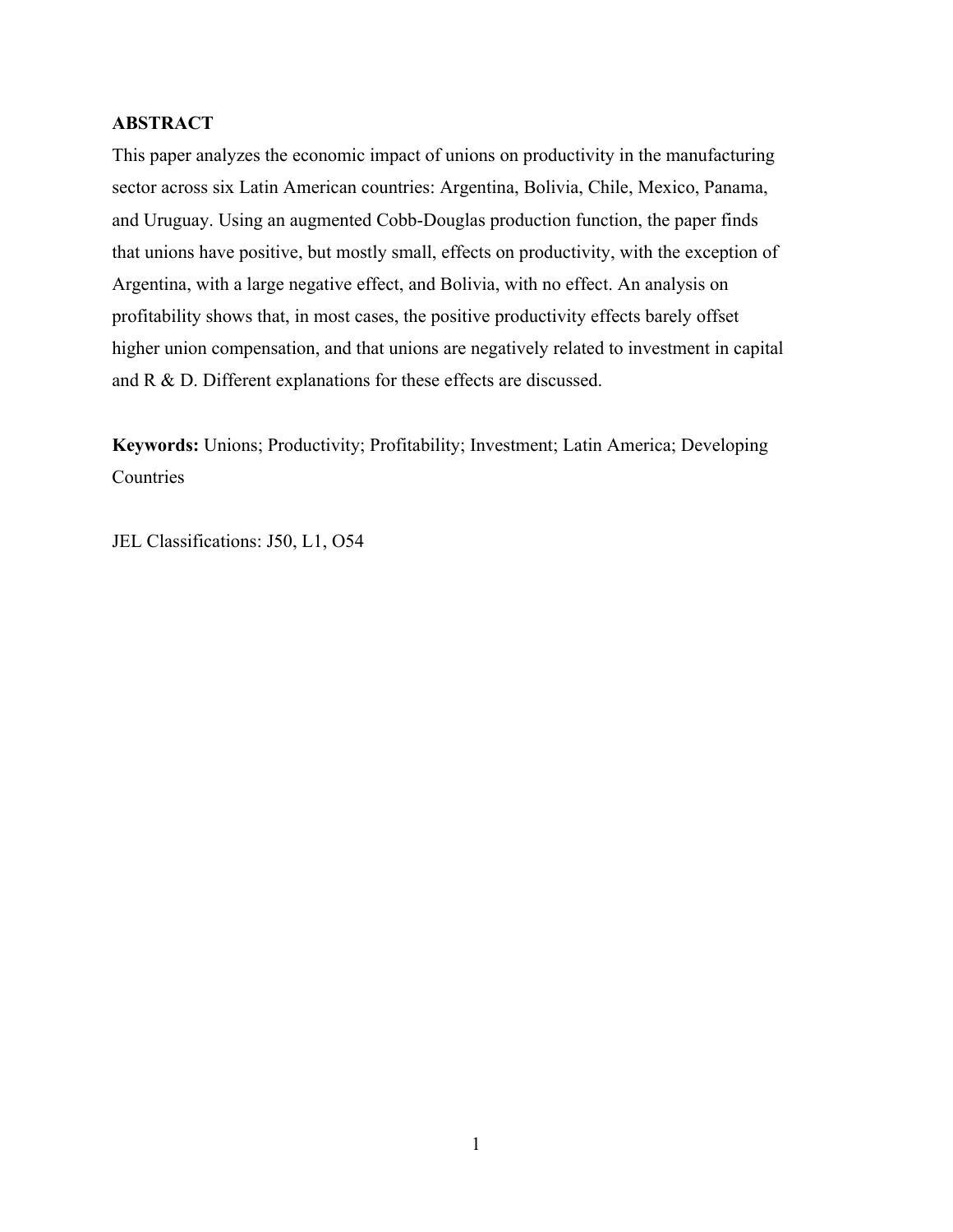#### **INTRODUCTION**

 $\overline{a}$ 

One of the most contentious debates in the literature on unions has been on how unions affect a firm's performance. While most of the literature agrees that unions have mostly negative effects on profitability and investment, there is little consensus on the effects that unions have on productivity (Kuhn 1998; Doucouliagos and Laroche 2003, 2009; Aidt and Tzannatos 2002; Hirsch 2004). To some extent, the uncertainty surrounding these issues reflects problems with data limitations, as well as the underlying heterogeneity in union effects across establishments, industries, and countries.

Although there is a reasonably large literature for several developed economies, there is little evidence regarding "what unions do" for establishment productivity in developing economies.<sup>1</sup> Because businesses in developing economies face different types of obstacles, such as restrictions on access to capital, unfavorable institutions, high levels of corruption, less competitive markets, and unstable business environments, compared to those in developed countries, it is not clear how unions affect productivity.

The purpose of this paper is to expand the literature by analyzing the impact of unions on productivity for six countries in Latin America, namely Argentina, Bolivia, Chile, Mexico, Panama, and Uruguay. Differences in their economic settings and adaptation to market reforms provide a mixture of settings which suggests a cross-country study may prove valuable to better understand the relationship between unions and productivity.

Using data from the World Bank Enterprise Survey, modified Cobb-Douglas production functions are estimated to determine the impact of unionization on establishment productivity, controlling for various measures of establishment characteristics. Due to considerable levels of non-reporting in the survey, a "principled" multiple imputation approach is used to improve the completeness and reliability of the data. The preferred model indicates that unions have slightly positive but mostly insignificant effects on productivity, with Chile and Panama showing the largest, but not significant, union-productivity effects. The exception is Argentina, where the estimates are negative and statistically significant across all specifications. Alternative measures

 $<sup>1</sup>$  As Freeman (2010) indicates, the research for developing economies is limited because data for this type of</sup> research is typically inadequate, and also because unions in developing countries have been weak and unable to fulfill their role as bargaining agents in their economies.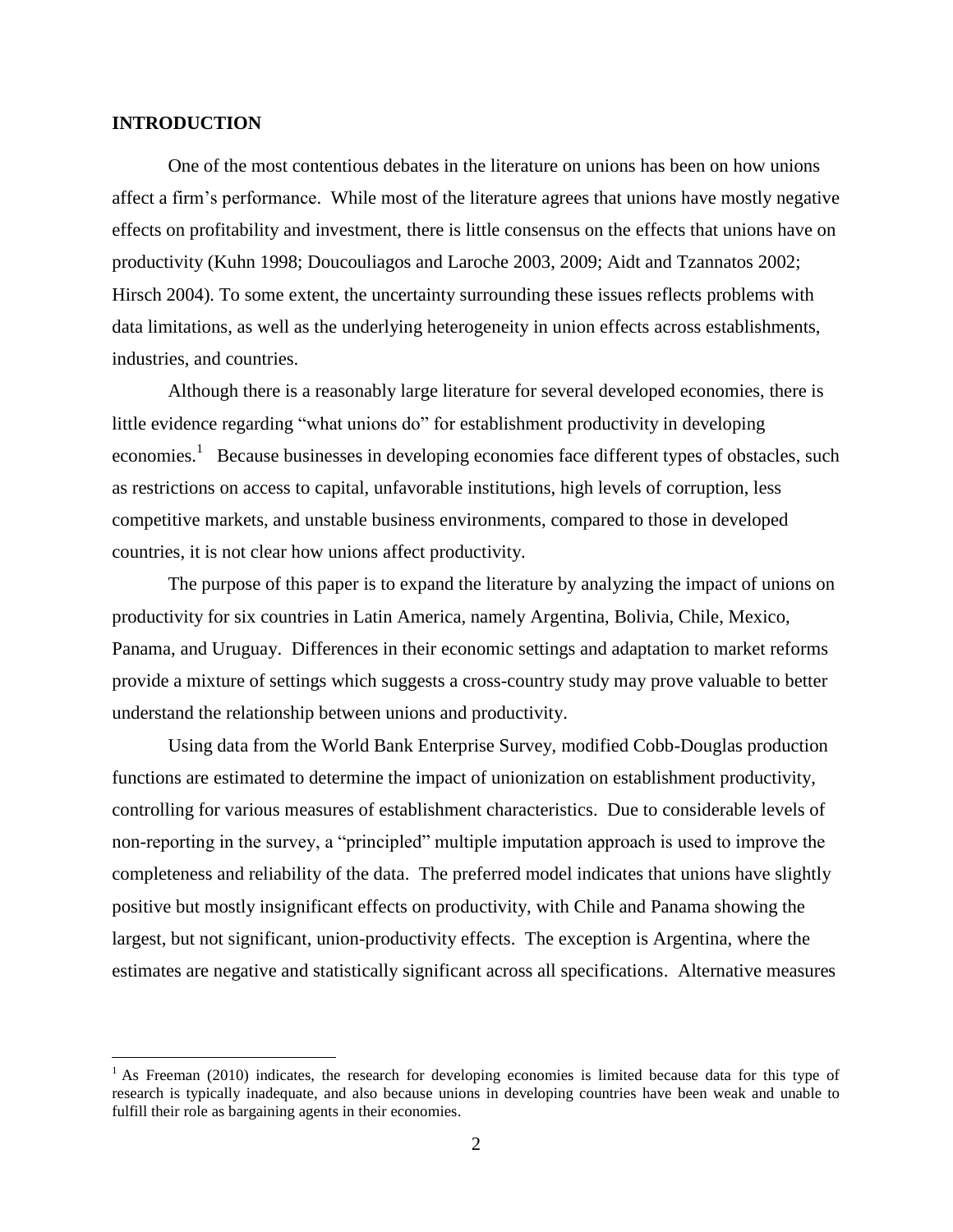of unionization reveal that the union-productivity relationship is not linear in all countries, which has contributed to the low significance of the results.

The analysis of profitability indicates that in most countries the small gains in productivity are not large enough to offset the higher wage costs faced by unionized establishments. In Bolivia, the profit and productivity evidence is not closely aligned, which seems to be driven by substantial differences on capital intensity. Similarly, the evidence suggests that unions are negatively associated with measures investment and innovation.

The rest of the paper is structured as follows. The first section presents a review of the empirical literature, with emphasis on the research done for Latin America. The second section presents a brief description of the history of unions in Latin America and describes the legal framework under which unions operate in each country. The third and fourth sections describe the data and the empirical strategy. The fifth and sixth sections present results on productivity and performance analysis. Section seven concludes.

#### **I. HOW DO UNIONS AFFECT PRODUCTIVITY?**

#### **1.1. Theoretical background**

There is a large theoretical literature that has explored the potential costs and benefits of unions in terms of firm performance and productivity. Examples include Brown and Medoff (1978), Addison (1982), Addison and Barnett (1982), Freeman and Medoff (1984), Hirsch and Addison (1986), Turnbull (1991) and, more recently, Hirsch (2004) and Kaufman (2004). This literature has identified various channels through which unions can have positive and negative effects on productivity.

According to the "two faces" approach, popularized in Freeman and Medoff (1984), union's effects on productivity can be described using the monopoly face – from microeconomic theory – and the collective voice/institutional response framework – from the industrial organization literature. The traditional approach analyzes unions as monopolistic agents, stressing the negative aspects of unions and the distortions they create compared to the perfect competition model. Within this framework, unions extract monopoly gains from the employers by constraining the labor supply. This translates into compensation above competitive levels for their members while potentially causing temporary negative productivity shocks.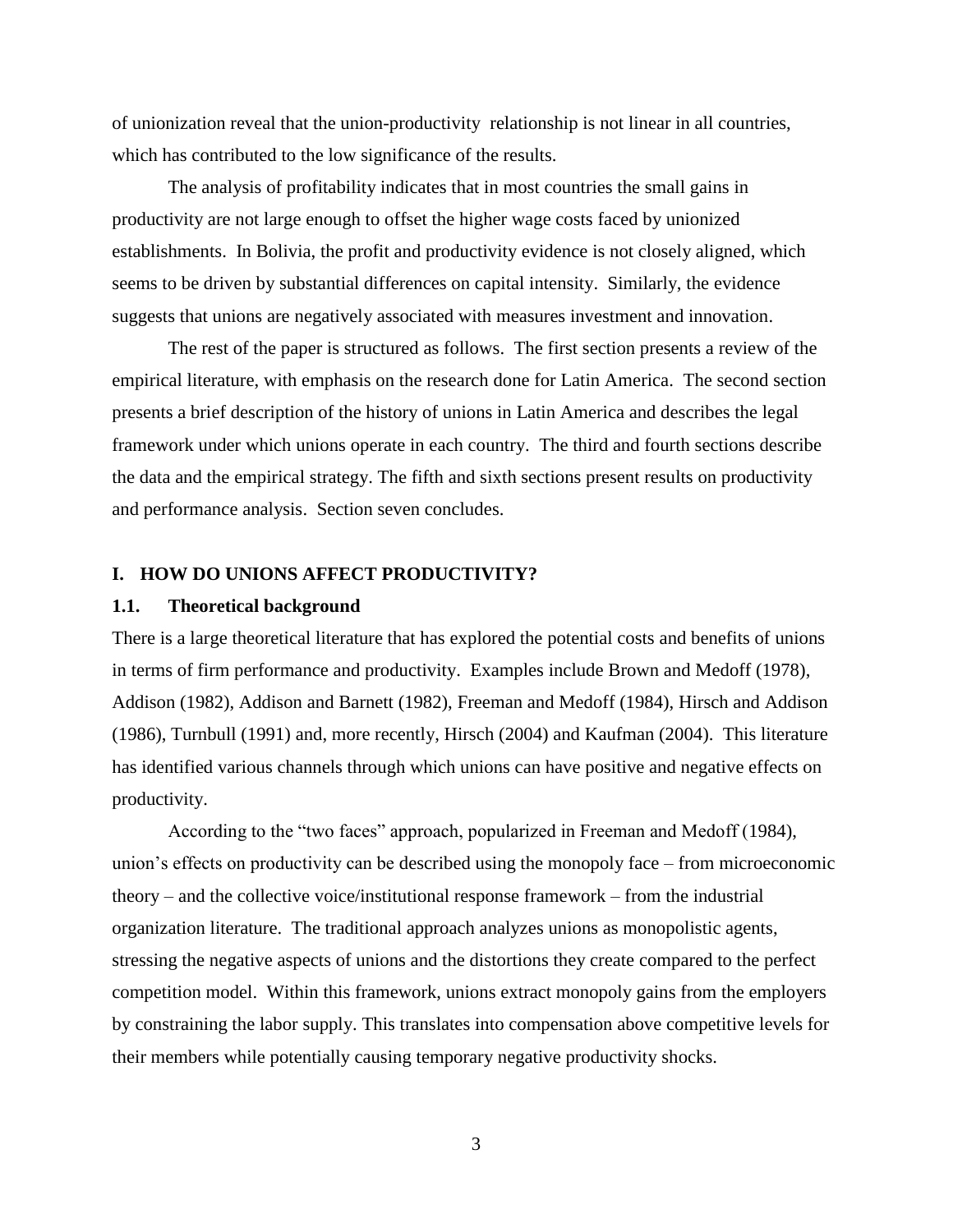It is also possible that unions might impose the adoption of inefficient contractual work rules and generate reductions in managerial discretion that may increase the cost of reacting to economic shocks in dynamic economic environments (Hirsch, 2008).<sup>2</sup> Furthermore, union rentseeking behavior can further reduce long run productivity by imposing a pseudo "union tax" on capital returns, limiting the adoption of new technology and investment (Connolly, Hirsch, and Hirschey 1986; Hirsch 1991, 2004).

Constraints in labor supply might also generate wage/price distortions that could force firms to shift toward suboptimal mix of inputs, possibly causing (small) deadweight welfare loss and lower overall labor productivity. These distortions might spuriously increase production per worker if firms shift their input mix toward higher capital intensity and/or higher skilled workers, without generating gains of technical efficiency. This is less likely to be observed to the extent that unions tax the quasi-rents from capital, reducing incentives to increase investment.<sup>3</sup> Besides, although high union wages opens the possibility to employ workers with higher skills, such outcome is unlikely, given repeated bargaining (Wessels 1994; Hirsch 2004).

The "collective voice/institutional response" face of unions, as described in Freeman and Medoff (1984), puts more emphasis on the positive aspects of unions and their potential roles enhancing operations and labor relationships within establishments. Legally protected unions can freely express their members' preferences in the workplace, improving communication between employers and employees, inducing managers to alter methods of production and adopt more efficient personnel policies. In turn they can also reduce potential transaction costs associated with turnover, training and recruiting, monitoring and enforcement in the workplace (Kuhn 1985; Allen 1984). The presence of unionization and pressure for higher wages can increase productivity through shock effects, reducing the so called "X-inefficiency" through improved operations which could have persisted in the absence of unions (Hirsch and Addison 1986; Addison and Hirsch 1989; Kaufman 2004).

As Freeman and Medoff (1984) and Kuhn (1998) emphasize, the positive outcomes from the union's collective voice are constrained to positive and cooperative relationship between management and organized labor. For instance, Kleiner (2002) finds that in the Aircraft industry,

<sup>&</sup>lt;sup>2</sup> Although there is anecdotal evidence regarding inefficient union work rules, it seems unlikely that such inefficiencies would be long lived in markets with high levels of competition. There is no systematic evidence relating the interactions between union governance, dynamism, and productivity.

 $3$  For theory on unions and quasi-rents, see Grout (1984) and Baldwin (1983). For the earliest empirical test, see Connolly, Hirsch and Hirschey (1986).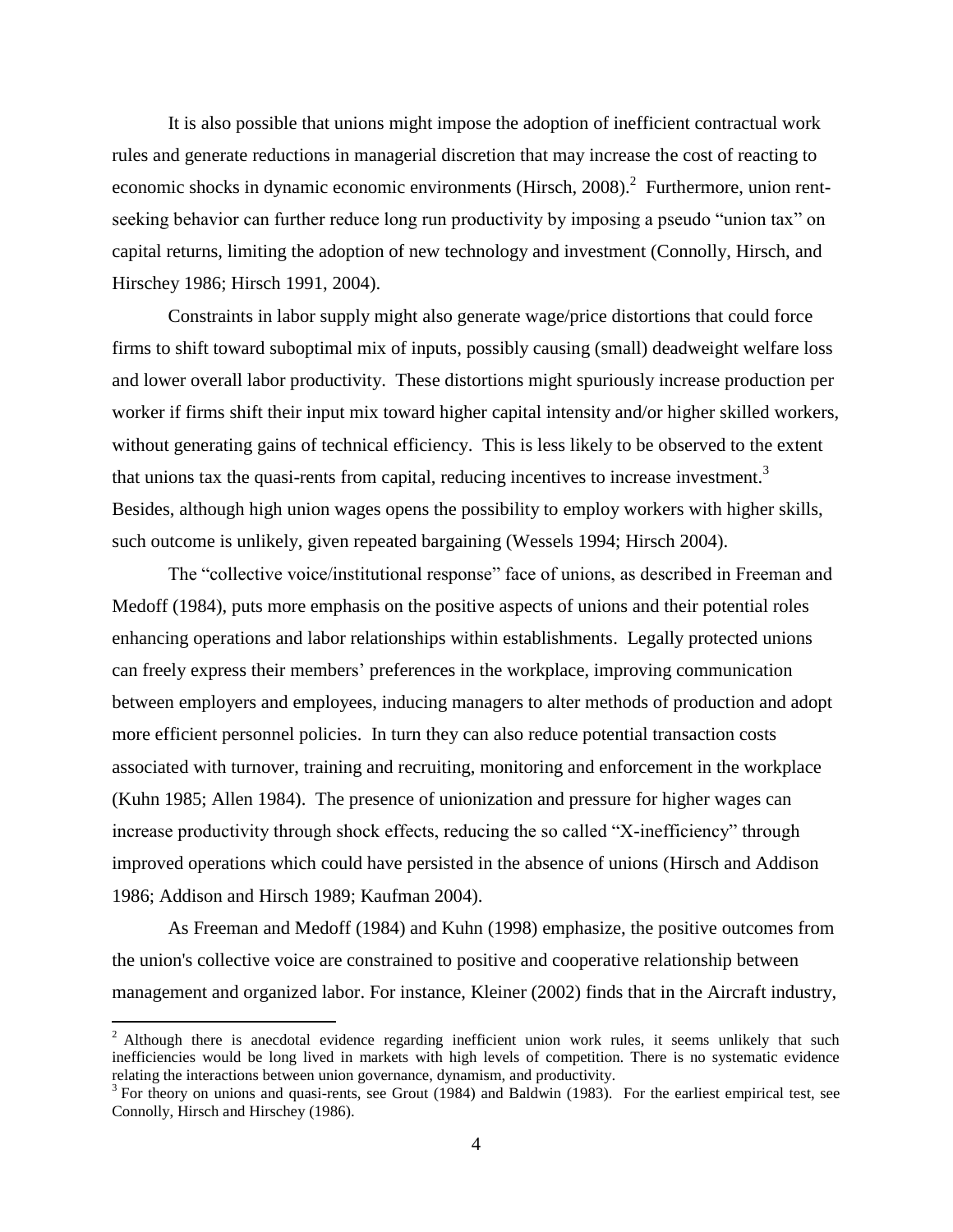overall productivity was considerably lower during periods of conflicts between management and union leaders. While Black and Lynch (2001) and Bloom and Van Reenen (2011) find that negative union productivity effects are driven by unionized plants with traditional management systems, while positive effects are found among those (few) union establishments that adopt "best-method" human resources practices such as incentive pay.

#### **1.2. Empirical evidence**

As in other aspects of the literature on unions, the inherited endogeneity of the unionization process has made the identification of causal effects difficult (Lewis 1963; Freeman and Medoff 1984; Hirsch and Addison 1986; Hirsh 2004). The strategy in most studies has been to compare unionized versus nonunionized firms, using cross-section or panel data, to identify the impact that unions had on productivity and performance. More recent studies, using event study and regression discontinuity approaches, have been able to provide estimates closer to causal effects (DiNardo and Lee 2004; Lee and Mas 2012).

The seminal paper on unions and productivity by Brown and Medoff (1978) is one of the few studies finding a large and positive effect on productivity (22-24%). These results, however, were not supported by subsequent reviews of the literature, which attributed the results to serious data limitations (Freeman and Medoff 1984; Hirsch and Addison 1986; Hirsch 2004). The rough consensus on U.S. studies is that union productivity effects are, on average, small and nonsignificant and highly variable across different economic settings (Doucouliagos and Laroche 2003). When positive, they are too small to fully offset union wage effects, consistent with the findings of lower profitability among union companies (Fuchs, Krueger and Poterba 1998; Hirsch 2004; Doucouliagos and Laroche 2009). Regression discontinuity analysis of DiNardo and Lee (2004) find unions have an insignificant effect on productivity or wages, although the even study of Lee and Mas (2012) find a negative effect on firm's stock value.

International evidence for other developed countries likewise finds unions have negative effects on profitability, but also that unions have mostly negative effects on productivity, except for industries with high competition or good relationships between management and unions (Aidt and Tzannatos 2002; Doucouliagos and Laroche 2003).

5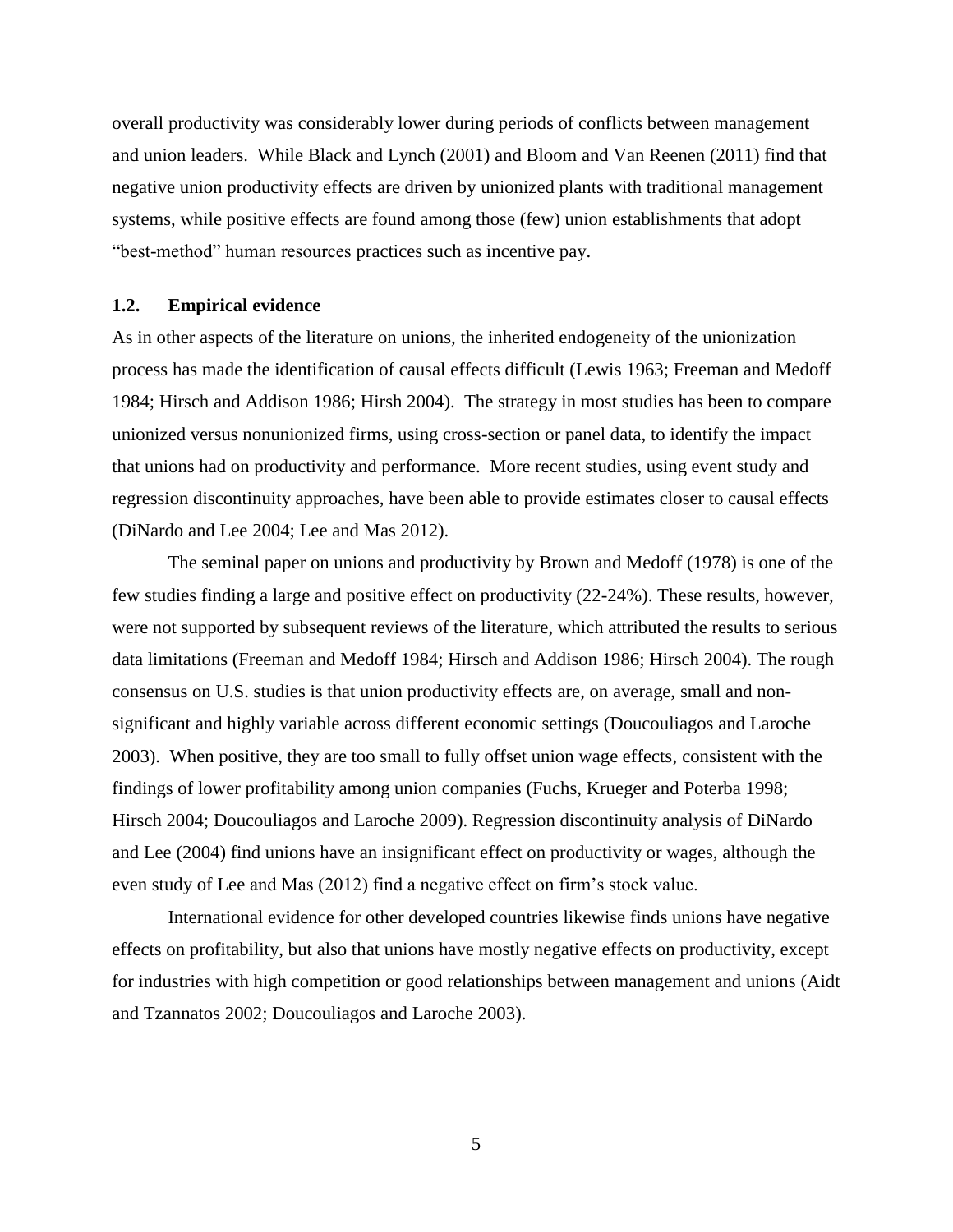Beyond the scope of developed countries, the literature on the economic effects of unions is limited, and little is known about how unions affect productivity in developing countries. A brief summary of the relevant literature in developing Latin American countries is provided.<sup>4</sup>

Fairris (2006) finds, for Mexico, that unions have a possitive effect on productivity, but not profitability, which is possibly attributed to higher training rates. Menezes-Filho, et al. (2005) finds that unions in the manufacturing sector in Brazil are correlated with lower levels of profitability and investment, but that some level of unionization could have a positive impact on productivity, particularly in larger in firms with profit sharing.

Saavedra and Toledo (2005) finds evidence for Peru that union firms earn lower profits and have lower productivity, but that such effects are strongly related to the firm characteristics. The authors partially attribute this to conflicts between labor and management. Cassoni, et al. (2005) finds a positive effect on productivity and productivity growth in the manufacture sector in Uruguay, with mixed evidence regarding profitability. The authors argue that improvements in productivity might be explained by increased labor stability and lower turnover, and to a lesser extent improved cooperation and labor morale. Finally, Urizar and Lee (2005), studying coffee producers in Guatemala, find evidence that becoming unionized decreases productivity, although the estimates seem to be tied to firm characteristics.

#### **2. UNIONS IN LATIN AMERICA: BACKGROUND**

There is a substantial literature focused on the development of unions in Latin America, most of which has taken a historical and legal approach describing the evolution of the labor movements in these countries. This section provides a brief overview of important features in the development of unions and legal framework in Argentina, Bolivia, Chile, Mexico, Panama and Uruguay.<sup>5</sup>

 $4 \text{ A}$  more comprehensive review of the literature can be found in Freeman (2010)

<sup>&</sup>lt;sup>5</sup> This overview does not pretend to be exhaustive. For a more comprehensive analyses see Alexander and Parker (2005), Anner (2008), Carrière, Haworth, and Roddick (1989), Cassoni, Allen, and Labadie (2004), Cassoni, et al., (2005), Hudson (1994), Hudson and Hanratty (1991), Hudson and Meditz (1992), Meditz and Hanratty (1989), Merrill and Miró (1997), Murillo (2000), Murillo and Schrank (2005), O'Connell (1999), OECD (1996) and Ulloa (2003).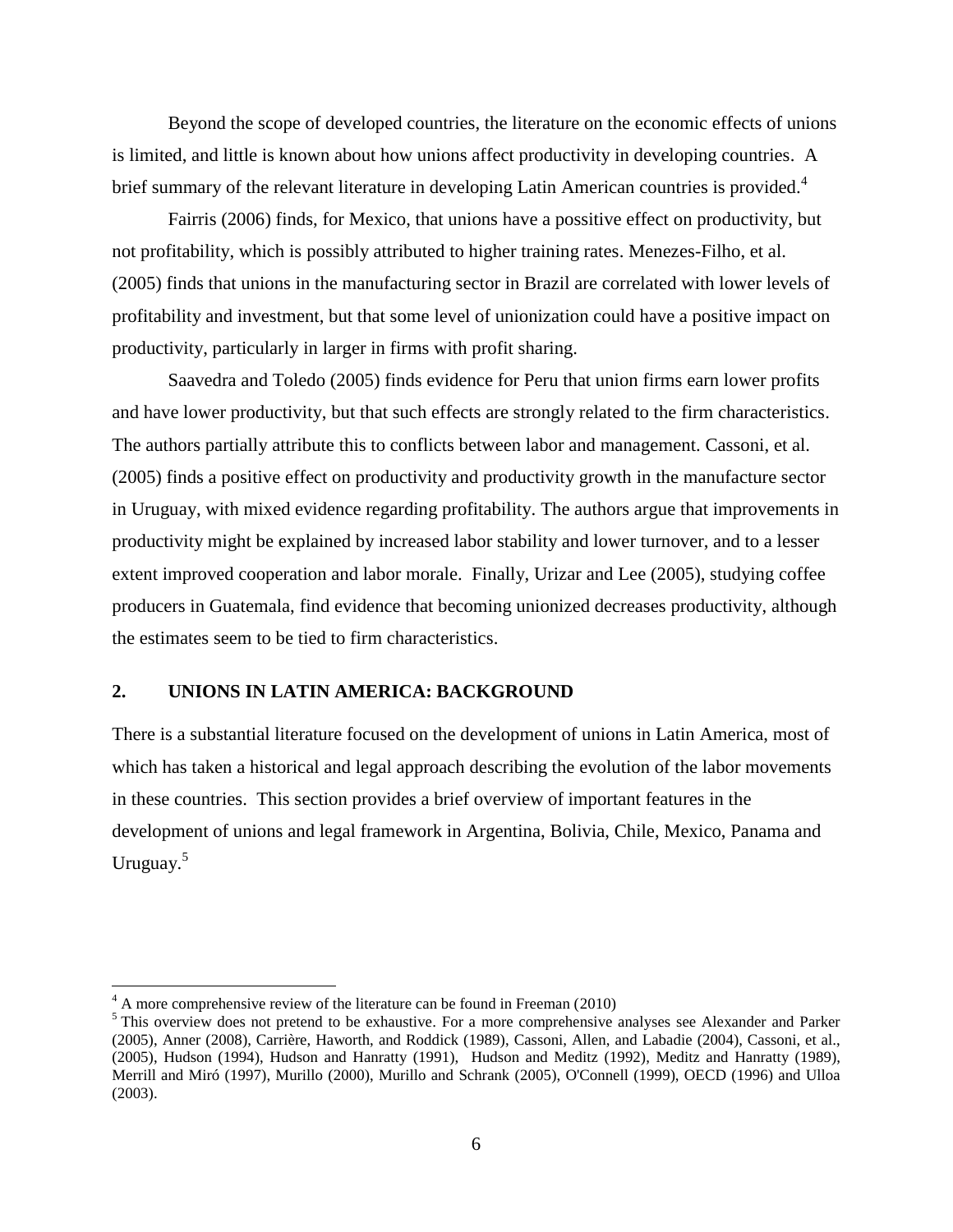#### **2.1. History**

Most unions in Latin America have been characterized as playing strong roles in the political arena, both in opposition to and as supporters of the political parties in power (Carrière, Haworth and Roddick 1989). The economic and political development of unions in Latin America is, to no small degree, a story of union alliances and unions strongly influenced by government. Argentina, Bolivia, Chile, Mexico, Panama and Uruguay are no exception.

The alliances between unions and the Peronist Party in Argentina and the Partido Revolucionario Institucional (PRI) in Mexico became long-lasting relationships that benefited the unions for decades. In Bolivia and Chile, alliances between the government and unions were more fragile, with strong unions that played important roles as government allies and opposition. In Panama, during the government of Omar Torrijos (from 1968-1978), the president promoted reforms and encouraged alliances to empower the formation of stronger and more active unions. In Uruguay, where little if any coordination existed between unions and the government, unions played a major role in the democratization process of the 1980s. While the strong alliances between unions and government became the pillar of unions' bargaining power, they weaken their role as collective bargaining in the private sector O'Connell (1999).

The era of dictatorships in Latin America, between the 1970s and late 1980s, produced a major setback for unions. With the exception of Panama, unions were dissolved and persecuted. In Argentina, Bolivia and Mexico, where unions were declared illegal, they remained active opposing the dictatorship. In Chile, while unions were initially disbanded, but following the *Plan Laboral* (late 1970s)*,* the right of association was reestablished, reforming the role of unions as a decentralized unit operating in a newly-adopted neoliberal economy. Finally, in Uruguay, the military regime outlawed union activity and granted rights of dismissal to employers in case of strikes, producing massive layoffs. These actions effectively eliminated substantive union activities until early 1980s, when unions were allowed to resurface, with close control from the government to reduce the politicization of their activities.

With the return of democracy, unions resurfaced throughout the region. The debt crisis that affected Latin America in the 1980s, however, marked a change in the economic system for most of the countries in the region. In an attempt to overcome the crisis, many countries attempted a series of reforms moving from a centralized and protectionist market, to an open and more flexible market environment with smaller governments. These changes greatly reduced the

7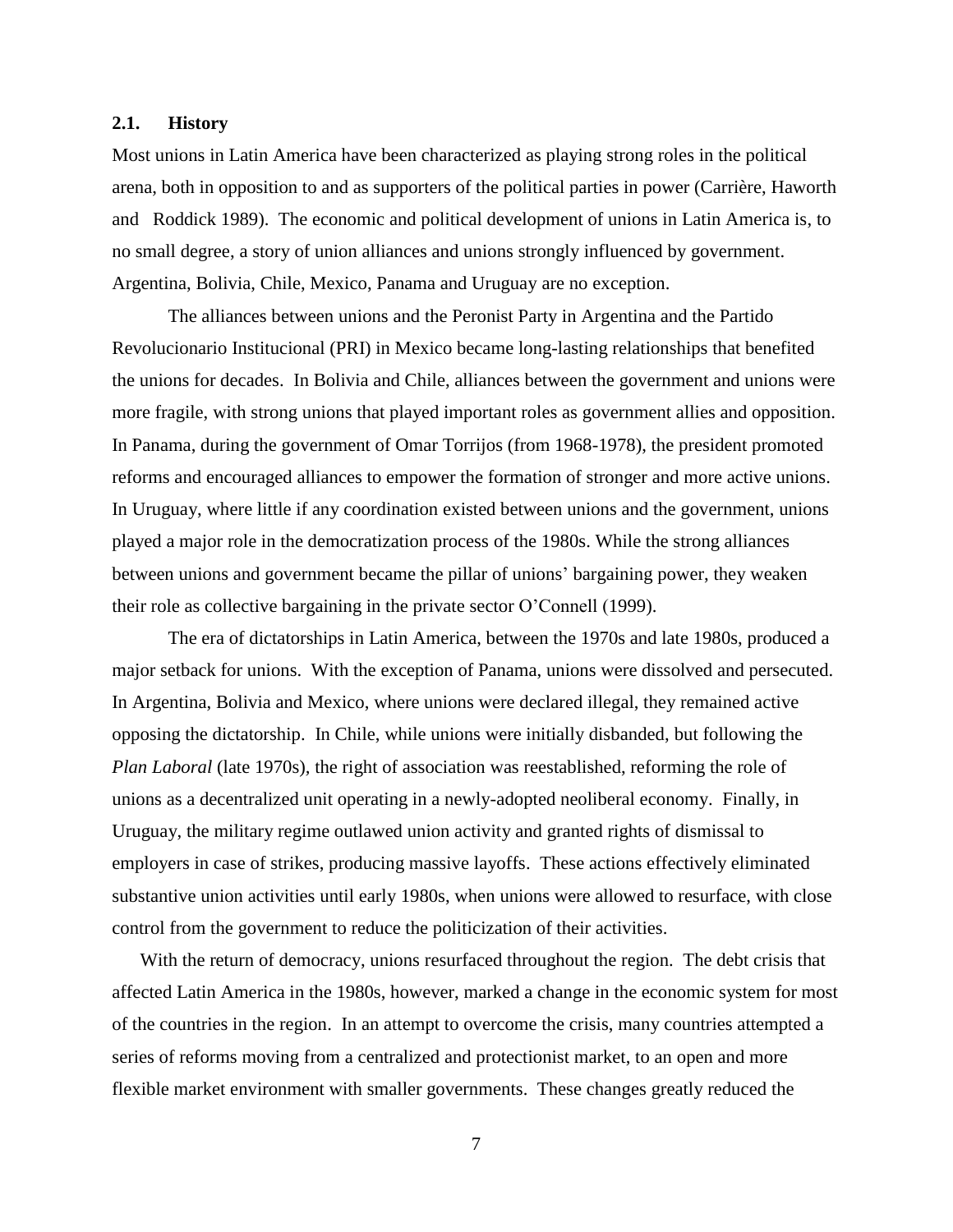leverage that unions had on government policies, forcing them to rely on their role in the private sector (O'Connell 1999). Although policies were implemented to favor more flexible labor markets, a series of union-friendly reforms were also adopted during the 1980s and 1990s (Murillo and Schrank 2005). Such reforms were insufficient to strengthen the role of unions as bargaining agents, fragmenting further an already weakened institution (Anner 2008).

#### **2.2. Legal Background**

 $\overline{a}$ 

As described by Murillo (2000), Murillo and Schrank (2005), Anner (2008) and O'Connell (1999), the aftermath of the debt crisis, the return to democracy, economic reform and subsequent union friendly reforms transformed the role unions had in the labor market. Unions across the region had to adapt to a more flexible labor market, transitioning from a state-union to a firm-union relationship. The combination of legal responses, coupled with a union's background, brought considerable heterogeneity in the way unions operated. Table 1 summarizes important characteristics that describe the conditions under which unions operate in selected countries.

Similar to the experience worldwide, Bolivia, Mexico and Panama have shown a decline in unionization rates, while Argentina and Uruguay have shown a slight increase in unionization rates. According to Anner (2008), the market-oriented reforms weaken unions by eliminating protectionist policies, reducing the public sector, and contributing to the growth of informal labor.<sup>6</sup> The union-friendly reforms were limited and unable to counteract the increasing employment flexibility, and were incapable of providing adequate protection and enforcement systems from anti-union discrimination.

The bargaining system in Argentina, Bolivia and Mexico are characterized by substantial state intervention. In Argentina, while unions can be formed freely, only the union with the most members in a specific industry and/or area is recognized. In Bolivia and Mexico, unions can be formed freely, but need to be authorized by the Department of Labor to be recognized and engage with employers. In Chile and Panama, there is little intervention of the state on the formation of unions other than notification of the authorities. In Uruguay there are no formal

<sup>&</sup>lt;sup>6</sup> This doesn't imply that workers in the informal sector do not form other types of labor organizations similar to unions. Those organizations, also referred as unions, have characteristics that differ from the traditional role of unions, and are not considered in this research.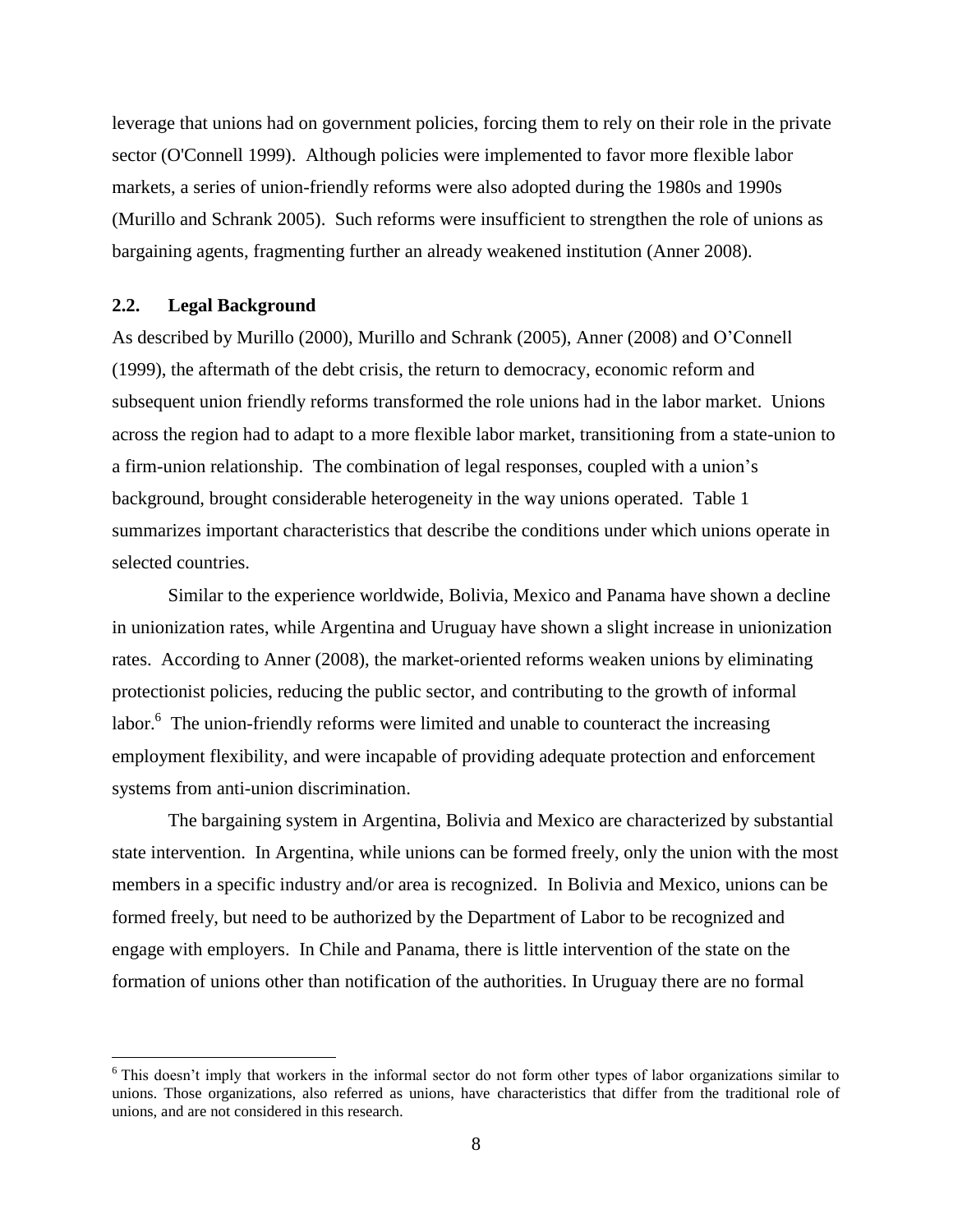regulations on the formation and activities of unions. In most countries freedom of association is guaranteed for all workers except for public officials or government workers.

|                                 | Argentina              | Bolivia                 | Chile                  |
|---------------------------------|------------------------|-------------------------|------------------------|
| GDP per capita 2006 (in US\$)   | 5485.5                 | 1230.5                  | 8912.2                 |
| % manufacture                   | 22.27                  | 14.38                   | 13.20                  |
| Union density                   |                        |                         |                        |
| 1990-1995                       | 28.7                   | 30.9                    | 13.6                   |
| 1995-2000                       | 25.6                   | 16.4                    | 11.3                   |
| 2000-2006                       | 37.6                   | 12.9                    | 13.8                   |
| <b>ILO</b> conventions          |                        |                         |                        |
| C87:Freedom of association      | 1960                   | 1965                    | 1999                   |
| C98: Right to organize and      | 1956                   | 1973                    | 1999                   |
| Collective bargain              |                        |                         |                        |
| Freedom of association          | All workers except for | All workers but         | All workers but        |
|                                 | Military personnel     | public administration   | public administration  |
| Restrictions                    | One union per industry | One union per           | More than one union    |
|                                 | and geographical area  | establishment.          | per establishment      |
|                                 | recognized.            |                         | allowed                |
|                                 | Most representative    | Needs government        | Unions are automa-     |
|                                 | union is recognized    | authorization.          | tically recognized     |
| Union formation                 | Needs to represent at  | At least 20 workers     | Small firms (less than |
|                                 | least 20% of the       | are needed for          | 50 wrks) need 8        |
|                                 | workers                | professional unions.    | workers to form a      |
|                                 |                        | And 50% for firm        | union. Otherwise, at   |
|                                 |                        | unions.                 | least 25 workers are   |
|                                 |                        |                         | needed.                |
| Collective bargain              | Allowed at regional,   | Allowed for Unions,     | Firm level bargain is  |
|                                 | provincial or firm     | Federations and         | recognized.            |
|                                 | level                  | Confederations.         | National level         |
|                                 |                        |                         | bargaining is          |
|                                 |                        |                         |                        |
|                                 |                        |                         | voluntary.             |
|                                 | Contracts need to be   |                         | Worker associations    |
|                                 | approved by the        |                         | (nonunionized) can     |
|                                 | Ministry of Labor      |                         | engage into collective |
|                                 |                        |                         | bargaining.            |
| Access to financial information | Yes                    | N <sub>o</sub>          | N <sub>0</sub>         |
| Right to strike                 | Right to strike is     | Right to strike is      | Right to strike is     |
|                                 | recognized             | recognized. Requires    | recognized, except in  |
|                                 |                        | 3/4 support.            | public sector.         |
|                                 | Only unions that are   | Strikes in public       | Requires simple        |
|                                 | registered have the    | sector, general strikes | majority support.      |
|                                 | right to strike        | and solidary strikes    |                        |
|                                 |                        | are illegal.            |                        |
| Protection                      | Adequate               | Inadequate              | Adequate               |

**Table 1. Descriptive Evidence on Unions and the Bargaining System**

Notes: GDP per capita and Manufacture as % of GDP were obtained from the World Bank Indicators (2012). Union Density Information is obtained from Household surveys, Anner (2008), Hayter and Stoevska (2011), Cassoni, et al. (2005), and information from the OIT. Characteristics of the bargaining systems were obtained from the countries labor codes, O'Connell (1999), Anner (2008); Murillo and Schrank (2005), Ronconi (2012)[, Anner \(2008b\)](#page-43-0) and Murillo (2000).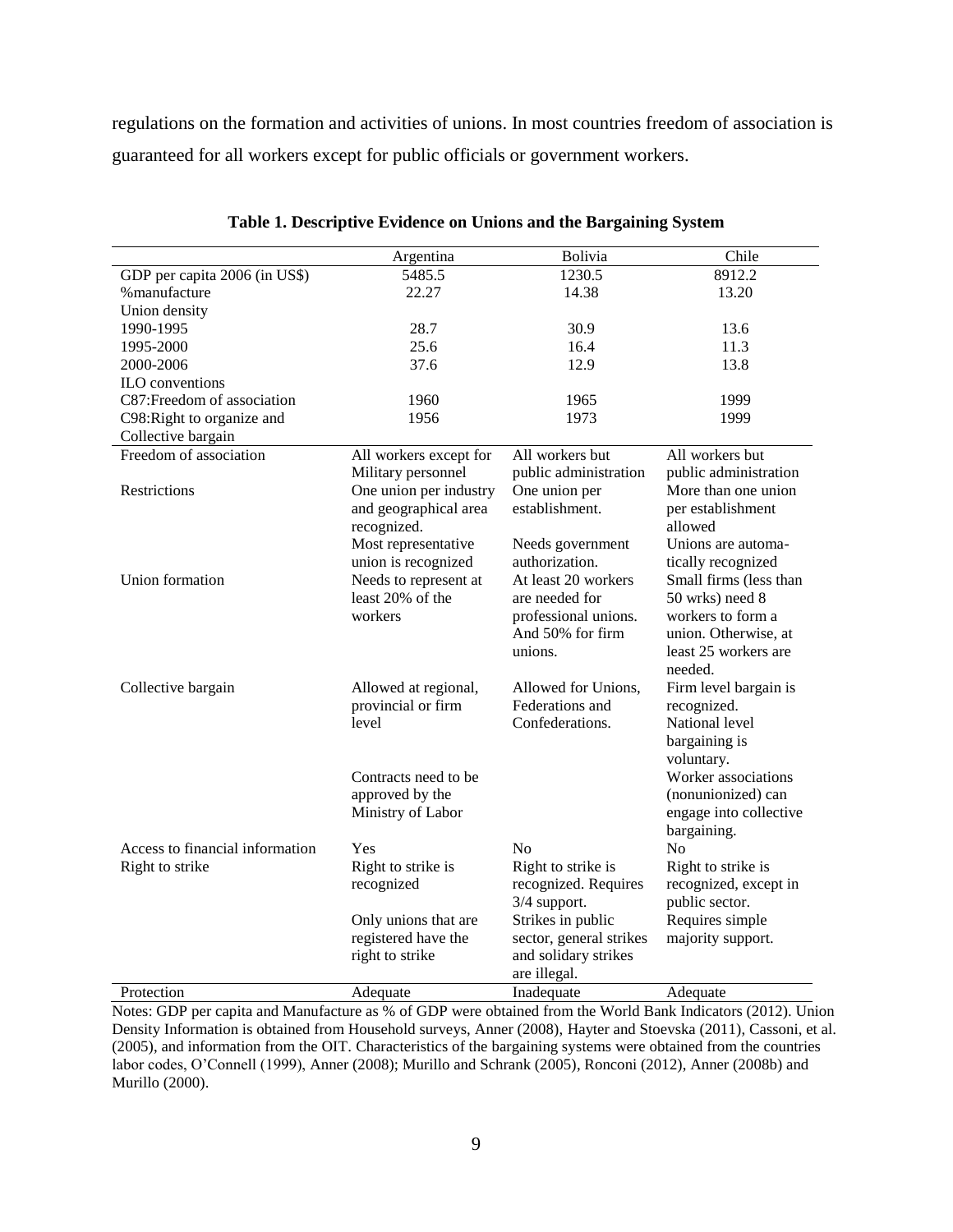|                                 | Mexico                    | Panama                 | Uruguay               |
|---------------------------------|---------------------------|------------------------|-----------------------|
| GDP per capita 2006 (in US\$)   | 8830.8                    | 5201.6                 | 5907.3                |
| % manufacture                   | 18.7                      | 7.1                    | 17.0                  |
| Union density                   |                           |                        |                       |
| 1990-1995                       | 22.4                      | 14.2                   | 17.3                  |
| 1995-2000                       | 21.0                      | 11.0                   | 14.7                  |
| 2000-2006                       | 16.4                      | 12.0                   | 19.0                  |
| ILO conventions                 |                           |                        |                       |
| C87: Freedom of association     | 1950                      | 1958                   | 1954                  |
| C98: Right to organize and      | Not recognized            | 1966                   | 1954                  |
| Collective bargain              |                           |                        |                       |
| Freedom of association          | No prior authorization    | All workers but        | There exist few       |
|                                 | is required to create a   | public officials       | regulations on unions |
|                                 | trade union.              | administration         |                       |
| Restrictions                    | Unions require            | Only one union per     | No noticeable         |
|                                 | officially authorization. | establishment.         | restrictions          |
|                                 | More than one union       |                        |                       |
|                                 | per firm allowed, but     |                        |                       |
|                                 | only the most             |                        |                       |
|                                 | representative is         |                        |                       |
|                                 | recognized                |                        |                       |
| Union formation                 | Unions need at least 20   | Unions require 40      | There are no minimum  |
|                                 | workers                   | members.               | of requirements       |
| Collective bargain              | Employers have the        | Worker associations    | Collective bargaining |
|                                 | obligation to engage      | (nonunionized) can     | usually at industry   |
|                                 | into collective           | engage into            | level.                |
|                                 | bargaining with unions    | collective             |                       |
|                                 | at request.               | bargaining.            |                       |
|                                 |                           |                        |                       |
| Access to financial information | No                        | Yes                    | No                    |
| Right to strike                 | Right to Strike           | <b>Right to Strike</b> | No noticeable         |
|                                 | recognized. Requires      | recognized in case     | restrictions          |
|                                 | simple majority.          | of working             |                       |
|                                 | Strikes in the Public     | conditions             |                       |
|                                 | sector requires 2/3       | improvements.          |                       |
|                                 | support                   | Requires simple        |                       |
|                                 |                           | majority.              |                       |
| Protection                      | Inadequate                | Mostly adequate        | Adequate              |

#### **Table 1. Descriptive Evidence on Unions and the Bargaining System (continued)**

Notes: GDP per capita and Manufacture as % of GDP were obtained from the World Bank Indicators (2012). Union Density Information is obtained from Household surveys, Anner (2008), Hayter and Stoevska (2011), Cassoni, et al. (2005), and information from the OIT. Characteristics of the bargaining systems were obtained from the countries labor codes, O'Connell (1999), Anner (2008); Murillo and Schrank (2005), Ronconi (2012)[, Anner \(2008b\)](#page-43-0) and Murillo (2000).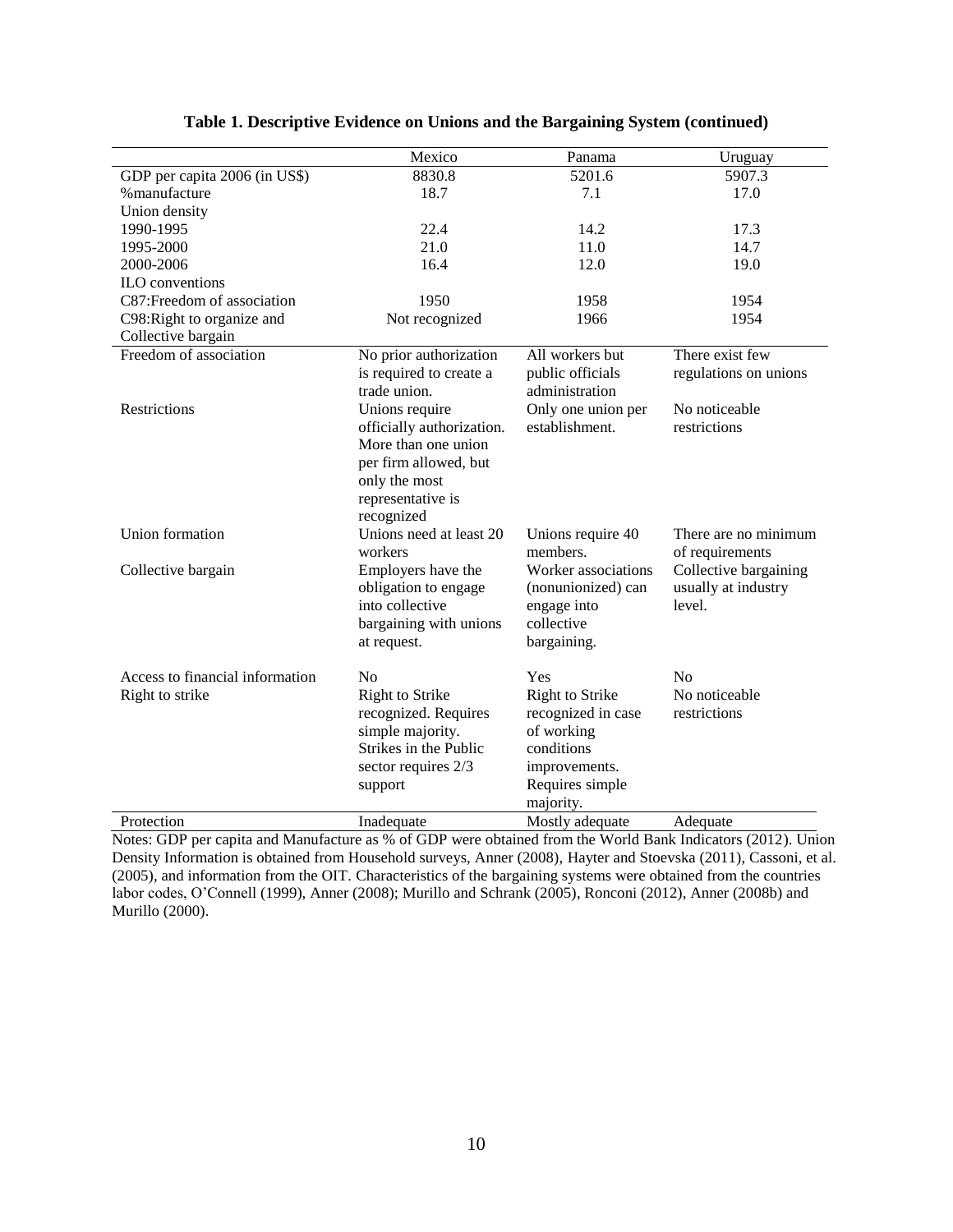The restrictions on minimum requirements for formation and nature of the bargaining relationship also show significant heterogeneity. Uruguay, in absence of a legal framework, does not have restrictions on union formation. In contrast, Panama requires at least 40 workers to form a union, the strongest restriction in the sample. Argentina, Bolivia, and Mexico, have similar requirements, with more flexibility for smaller establishments in Chile.

The bargaining systems range from a highly centralized system in Argentina to a decentralized system in Chile. In Mexico, the system is highly centralized due to considerable coordination between unions and the state (O'Connell 1999). Uruguay, which historically had a centralized system, has slowly transition toward bargaining at the firm level (Cassoni, et al., 2005). Chile and Panama have decentralized system that also allows nonunion workers to collectively bargain. In Bolivia, while a mixed bargaining system is allowed, collective bargaining at centralized levels is common. Only unions in Argentina and Panama have access to financial information before they engage in collective bargaining.

According to an Organisation for Economic Co-operation and Development (OECD) (1996) evaluation, and more recently the Annual Survey of Violations of Trade Union Rights (ITUC 2007), Argentina, Chile and Uruguay have an adequate system to protect unions, while Bolivia and Mexico are considered inadequate. In the case of Panama, except for the requirements to form unions, protection is deemed adequate except in export-processing zones. In terms of enforcement capacity, the information reported in Ronconi (2012), shows that in the 2000s, Bolivia and Mexico had the lowest enforcement capacity, while Chile, Panama and Uruguay, have by far the best enforcement capabilities in the region.

### **3. DATA AND IMPUTATION STRATEGY**

 $\overline{a}$ 

The present analysis uses data from the Enterprise Survey (ES) 2006, concentrating on the manufacturing sector in six selected Latin American countries (Table 2).<sup>7</sup> The Enterprise Survey provides a standardized establishment level data set, with a representative sample of establishments in the non-agricultural, private sector.<sup>8</sup> The survey provides rich information that

 $7$  The six countries in this analysis were selected for having a large enough presence of unionized (and not unionized) establishments in the sample. Other countries in the region, for example, Ecuador, El Salvador, Nicaragua, Honduras, Paraguay and Peru, have less than 5% of the interviewed unionized establishments.

<sup>&</sup>lt;sup>8</sup> Details on the implementation and survey structure can be found in the implementation notes for the Latin America Enterprise Surveys Data Set, and the methodological notes found at [http://www.enterprisesurveys.org/Methodology.](http://www.enterprisesurveys.org/Methodology)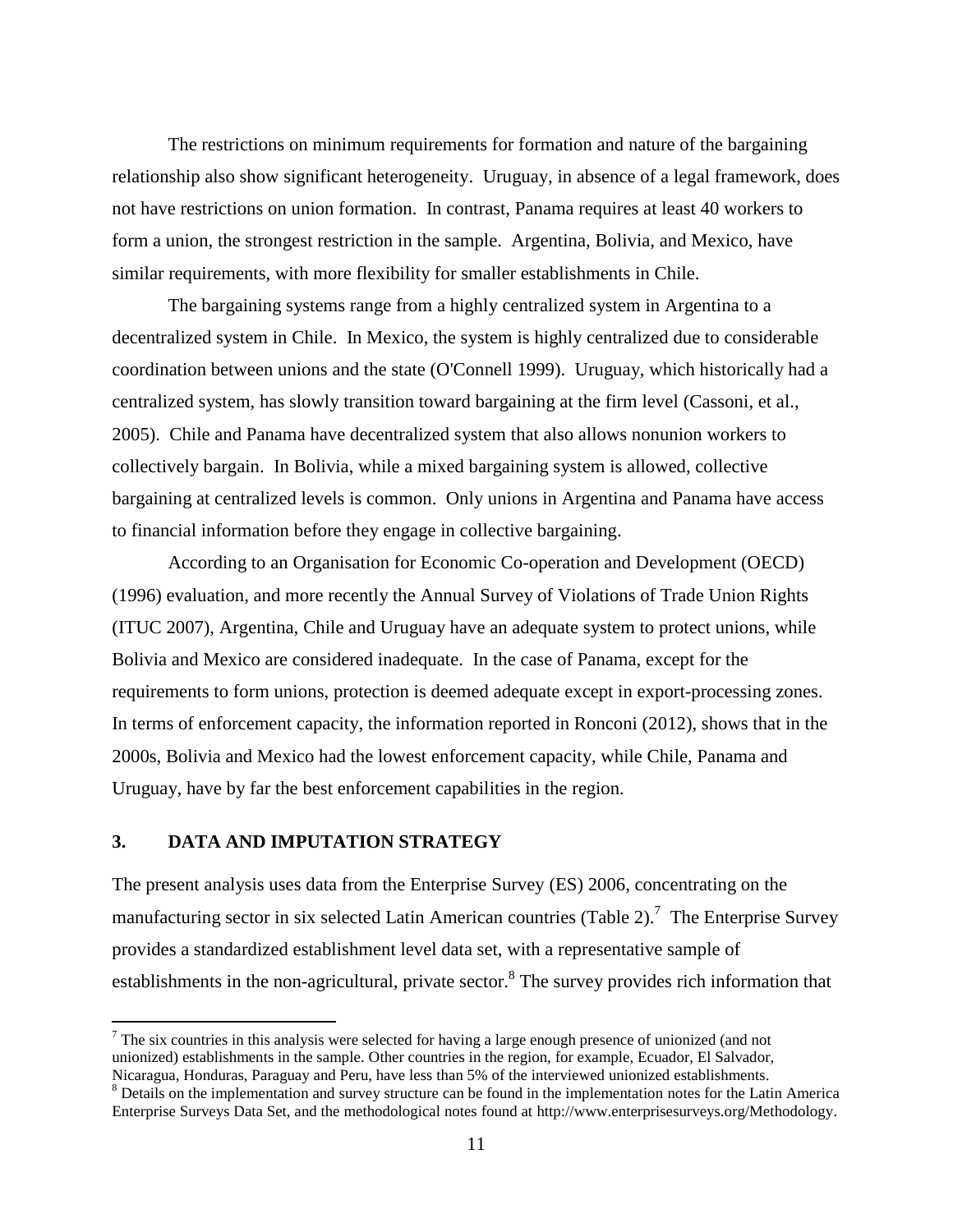can be used to identify aspects of establishment performance, market competition, managerial characteristics and labor force structure, among other things.

| <b>Economy Size</b> | Countries | Sample size<br>(manufacture) | Eligible | Complete |
|---------------------|-----------|------------------------------|----------|----------|
| Small               | Bolivia   | 359                          | 298      | 215      |
|                     | Panama    | 238                          | 185      | 112      |
|                     | Uruguay   | 317                          | 251      | 136      |
|                     |           |                              |          |          |
| Middle              | Argentina | 623                          | 540      | 294      |
|                     | Chile     | 627                          | 564      | 409      |
|                     |           |                              |          |          |
| Large               | Mexico    | 1,113                        | 974      | 802      |
|                     |           |                              |          |          |
|                     | All       | 3,277                        | 2,812    | 1,968    |

**Table 1. Sample Size by Country and Eligibility**

Notes: Prepared from the information of the Enterprise Survey 2006: Eligibility is assessed on whether or not the observation reports information on Sales. Complete data refers to cases when all the basic information (sales, capital and labor) is available for analysis.

A limitation of the ES data is the relatively high non-response incidence regarding sensitive information.<sup>9</sup> Table 2 presents a summary availability of information based on alternative criteria for data completeness. The minimum eligibility criteria is to restrict the data to establishments with no more than 500 permanent workers, reported total sales last year, and provided information on unions. <sup>10</sup> This reduces the sample by 14% (call this the "eligible" sample"). The sample is reduced by 40% when one requires establishments to have complete information on sales, union status, capital and production cost.

Even though the analysis could be conducted by removing the incomplete cases, casewise deletion provides valid inferences only if the share of deleted cases is small or if the data are missing completely at random  $(MCAR)$ .<sup>11</sup> If this is not the case, the inferences obtained from a complete set might be significantly biased. In this paper, a Multiple Imputation (MI) approach is used to account for the missing information. The imputation process is based on the

<sup>&</sup>lt;sup>9</sup> Missing information is coded as follows: the subject's refusal to answer, they did not know the information asked or the question was not applicable for the establishment.

 $10$  Only 98 observations in the sample correspond to establishments with more than 500 permanent workers. These observations are excluded because there are not enough observations to compare union and nonunion establishments. Some of estimations are sensitive to their inclusion in the sample.

 $<sup>11</sup>$  In the nomenclature of Little and Rubin (2002), data are missing completely at random if the probability of being</sup> missing does not depend on any observed or unobserved data. A weaker condition is missing at random (MAR) or ignorable non-response, which means that the distributions for missing and non-missing observations are similar after conditioning on measurable covariates.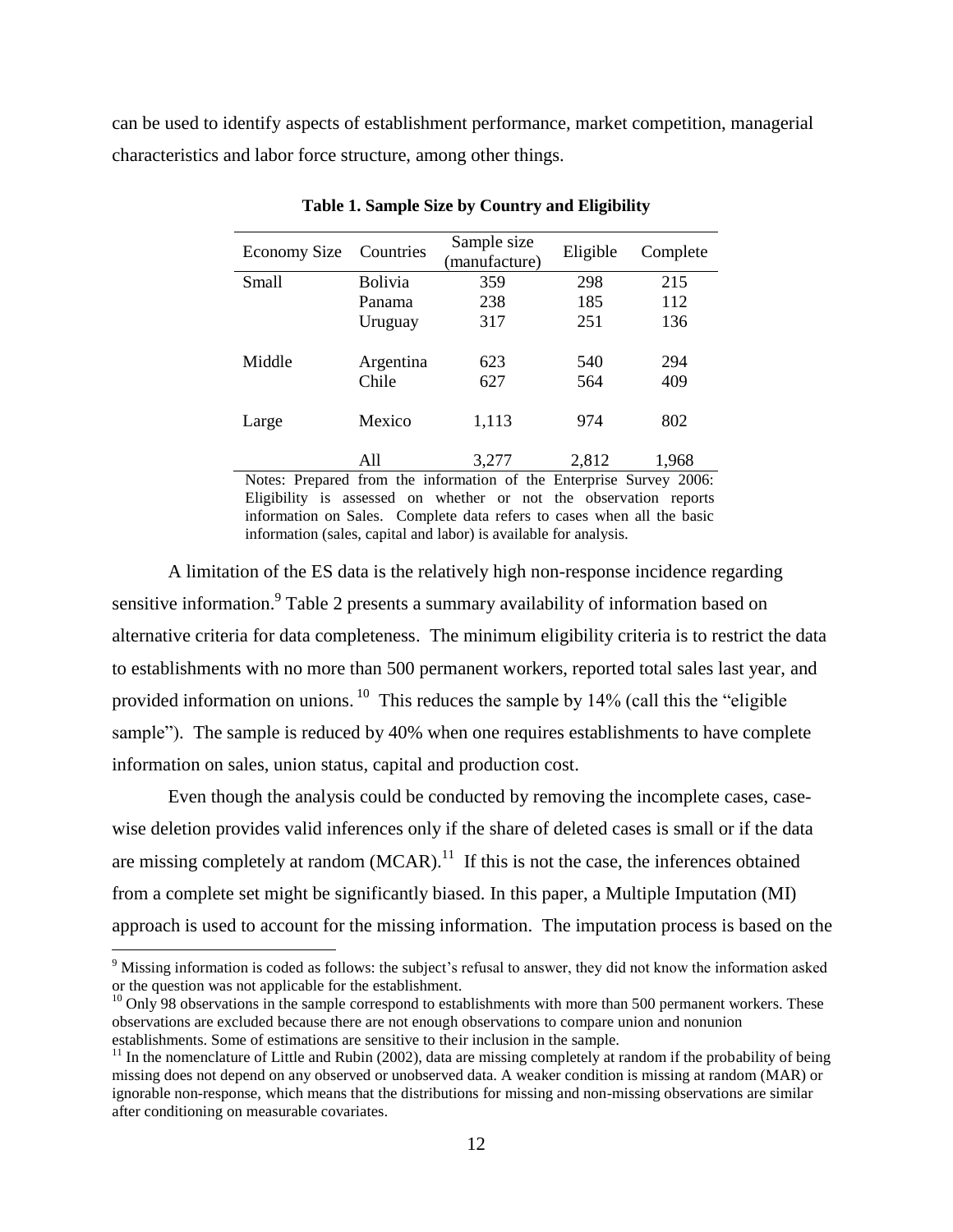assumption that all the missing information are "missing at random" (MAR) in the sense of Little and Rubin (2002). This implies that the process that characterizes missingness of the information is entirely explained by the observed information. Under this assumption, the approach uses available information to create multiple independent imputed samples for the unobserved data that can be independently analyzed and the results combined to provide a single MI result.

This procedure advantage over simple imputation approach is that MI introduces new information to the system, by using the empirical distribution of the missing variables. Because this strategy uses all available information, observations with partial missing information are still considered to characterize the missingness and imputation equations. The next section describes the specification and implementation details of the MI strategy used in the paper.<sup>12</sup>

#### **3.1. Multiple imputation: Implementation**

The working sample is restricted to establishments with complete information on labor, union status and sales variables. Establishments owned by the public sector (more than 50%) are excluded. To reduce the bias caused by new or large establishments, the sample is restricted to those with at least 3 years of operation and at most 500 permanent workers. Finally, in order to avoid biases due to data errors and inconsistencies, some minor edits are implemented.<sup>13</sup> This reduces the working sample from 3,277 to 2,812 enterprises across the 6 countries.

For consistency, imputation models are kept constant across countries, except for the characteristics of region and industry.<sup>14</sup> The imputation model includes variables capturing market competition, establishment structure, infrastructure characteristics, investment, labor force characteristics, and level of unionization.<sup>15</sup> Imputation models are estimated using weights to obtain results representative at the national level. Iterative chained equations (ICE) are used to obtain imputed values given the observed data.<sup>16</sup> While one cannot rule out the possibility that part of the information in the dataset is "missing not at random" (MNAR), i.e. missing is a

 $12$  Details on the MI process are explained in appendix A

 $13$  In some instances, information such as wages, sales or costs are either too high or too low, to be consistent with other information within the establishment and other similar establishments (typos). Depending on each case, the values were inflated or deflated (reducing the excess of zeroes), or change the value to missing data.

 $14$  The regions with major economic activity are selected for interviews in each region. The industry fixed effects correspond to the ISIC codes 15-37 (ISIC Rev.3.1).

 $15$  A complete list of the variables that are used in the imputation process can be found in the appendix C.

<sup>&</sup>lt;sup>16</sup> While the literature recommends 5-10 imputed samples to obtain appropriate inferences (Rubin 1987), 50 imputed samples are obtained for the analysis in order to obtain stable results (Horton and Lipsitz 2001). Following the literature, 20 iterations are used for the burn-in period to achieve convergence on the system (van Buuren 2007).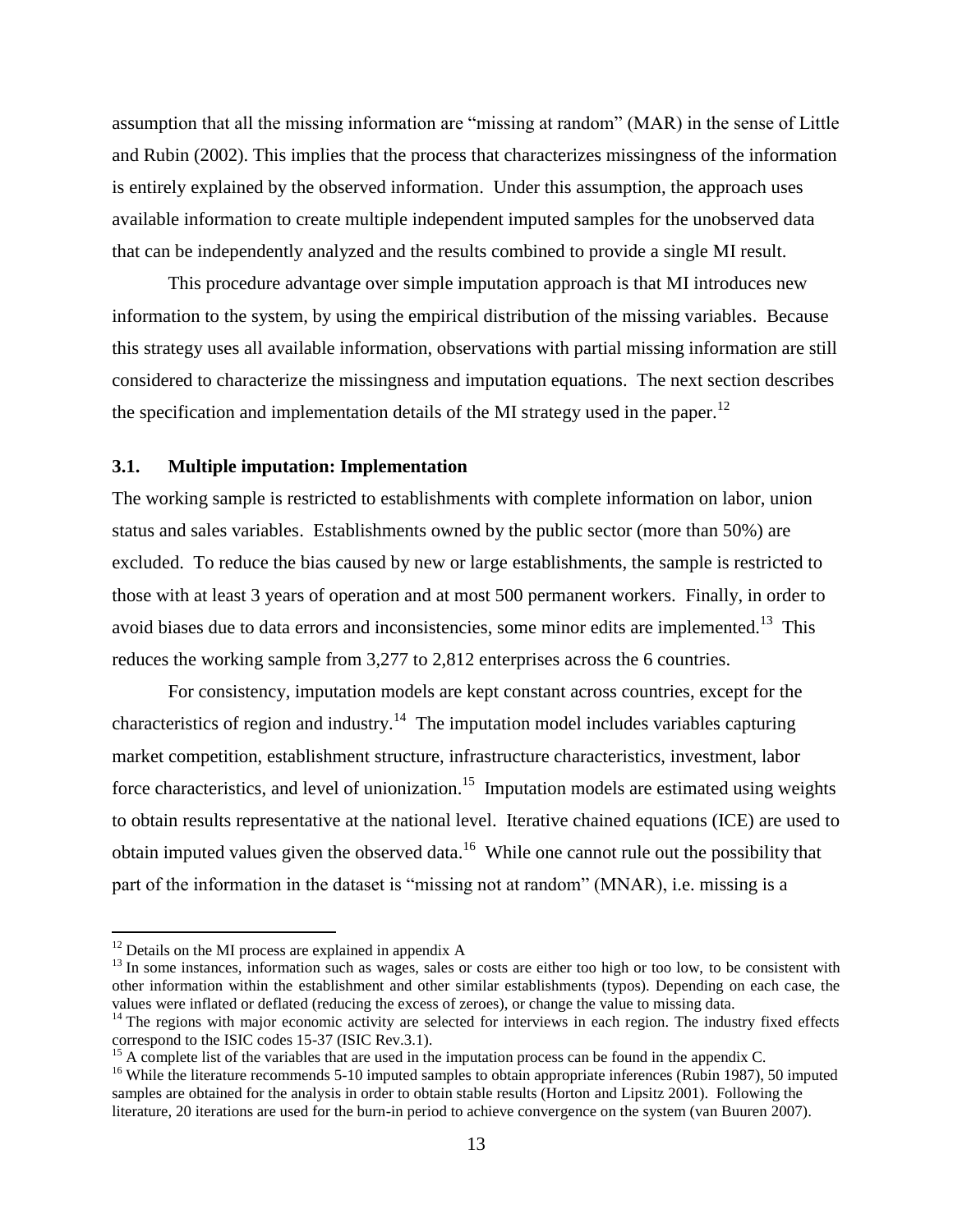function of unobserved characteristics, Graham, et al. (1997) shows that the sensitivity to unobserved factors is frequently small, and that even under such circumstances, the MI approach provides better inferences than working with complete reported data.

| Variable                                   | Method     | Complete | Imputed | % Imputed | Total |
|--------------------------------------------|------------|----------|---------|-----------|-------|
| Nr of workers in t-1                       | <b>PMM</b> | 2623     | 189     | 6.7%      | 2812  |
| Cost of labor as % of sales                | <b>PMM</b> | 2563     | 249     | 8.9%      | 2812  |
| Cost of electricity as % of sales          | <b>PMM</b> | 2572     | 240     | 8.5%      | 2812  |
| Cost of communications as % of sales       | PMM        | 2570     | 242     | 8.6%      | 2812  |
| Cost of materials and inputs as % of sales | <b>PMM</b> | 2479     | 333     | 11.8%     | 2812  |
| Cost of fuel as % of sales                 | <b>PMM</b> | 2441     | 371     | 13.2%     | 2812  |
| Cost of transportation as % of sales       | <b>PMM</b> | 2460     | 352     | 12.5%     | 2812  |
| Cost of water as % of sales                | PMM        | 2408     | 404     | 14.4%     | 2812  |
| Cost of rentals as % of sales              | PMM        | 2453     | 359     | 12.8%     | 2812  |
| Log Nr of workers in $t-1$                 | <b>OLS</b> | 2623     | 189     | 6.7%      | 2812  |
| Log sales in $t-1$                         | <b>OLS</b> | 2288     | 524     | 18.6%     | 2812  |
| Log wages production workers               | <b>OLS</b> | 2721     | 91      | 3.2%      | 2812  |
| Log wages non production workers           | <b>OLS</b> | 2589     | 223     | 7.9%      | 2812  |
| Log capital (book value)                   | <b>OLS</b> | 1961     | 851     | 30.3%     | 2812  |
| Log capital (market value)                 | <b>OLS</b> | 2346     | 466     | 16.6%     | 2812  |
| Log materials and Inputs                   | <b>OLS</b> | 2441     | 371     | 13.2%     | 2812  |
| Log salaries                               | <b>OLS</b> | 2574     | 238     | 8.5%      | 2812  |

#### **Table 3. Multiple Imputation Summary**

Note: the complete set of the variables and imputations are shown in appendix C. OLS imputation uses linear predictions to obtain the imputed values. PMM is a predictive mean matching algorithm that uses the value of the closest observation (using predicted means) to impute missing information.

Table 3 presents a summary of the imputations for the most important variables in the study. As one can observe, information regarding capital, a fundamental variable in the analysis, has one of the largest incidences of missing information (30.3% book value of capital and 16.6% market value). Among production costs, the costs of electricity and communication have the lowest missing rates (8.5% and 8.6%), while costs of fuel and water have the highest rates of missing information (13.2% and 14.4%).

#### **3.2. Summary Statistics**

 $\overline{a}$ 

Table 4 presents the summary statistics of the combined imputed samples. Most countries' establishment unionization rates are between  $20-30\%$ .<sup>17</sup> The exceptions are Bolivia, with the

 $17$  An establishment is classified as unionized if any share of their workforce is considered to be part of a union.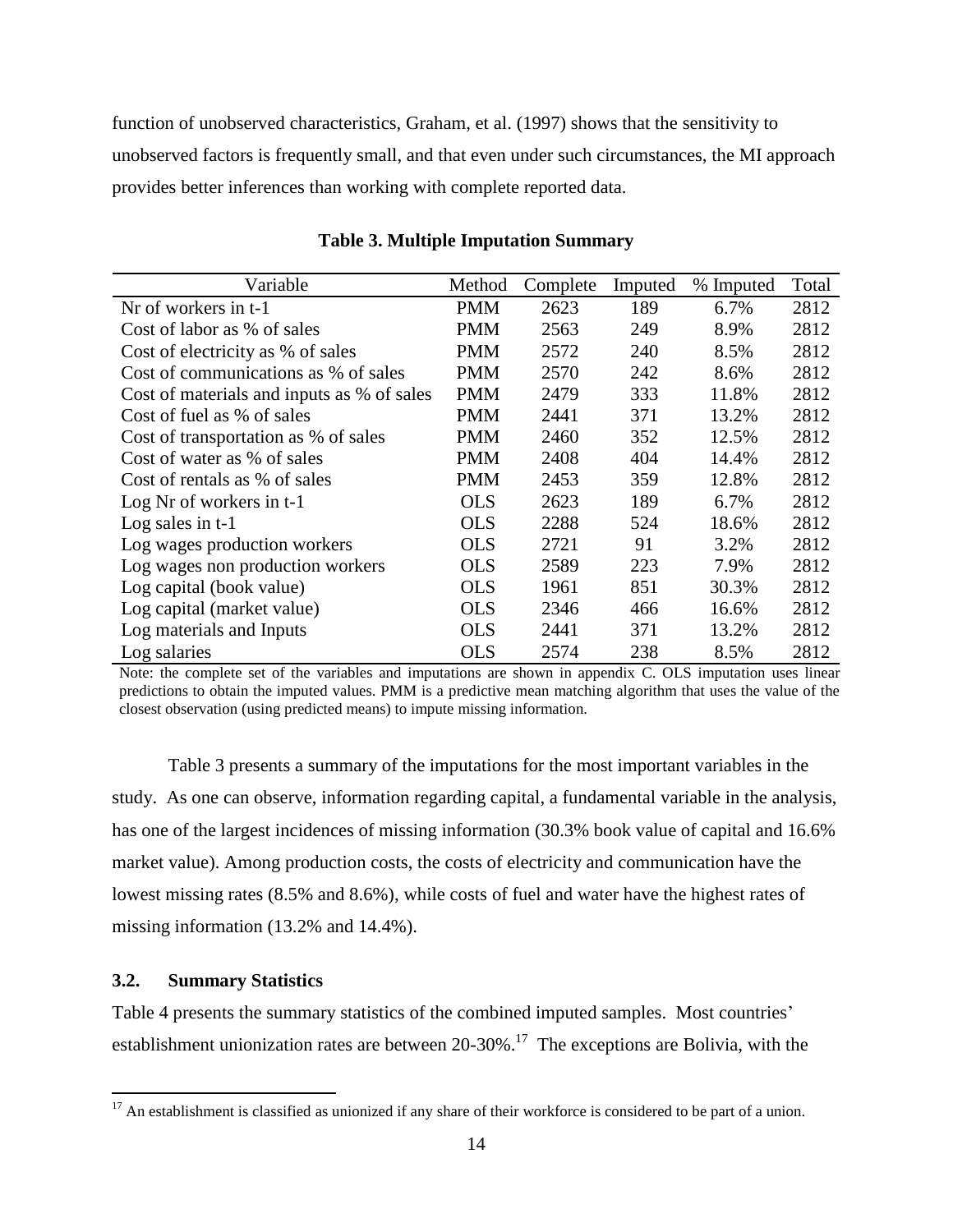lowest shares of unionized establishments (13.4% or 7.0% weighted), and Argentina, with more than 90% of establishments being unionized. Unionized establishments are larger (in terms of number of workers) and operate for longer hours per week. With the exception of Chile, unionized establishments show a more intensive use of their installed capital. Both hours of operation and use of capital are positively correlated to the capital intensity.

Except for Argentina, unionized establishments have higher levels of sales per capita than their counterparts, and, with the exception of Argentina and Mexico, unionized establishments have higher levels of capital intensity.<sup>18</sup> Unionized establishments are on average older.<sup>19</sup> With the exception of Argentina, companies owned by foreign capital are more likely to be unionized, but establishments with a single majority shareholder are less likely to be unionized. In all countries but Panama, unionized establishments are more likely to have some type of certification for production quality. Similarly, unionized establishments invest more in physical capital, and research and development. In terms of workforce characteristics, unionized establishments are more likely to have an ongoing training program, with larger shares of the workforce trained. Apart from Chile, unionized establishments have larger shares of production workers.

 $18$  Per capita measures are calculated dividing the variables of interest by the total number of permanent workers plus equivalent temporary workers in the establishment. Capital per capita is calculated using the hypothetical or "market value" of capital. It is the establishment estimation of fair value of their machinery.

 $19$  There is no information available on when unions formed within the establishment.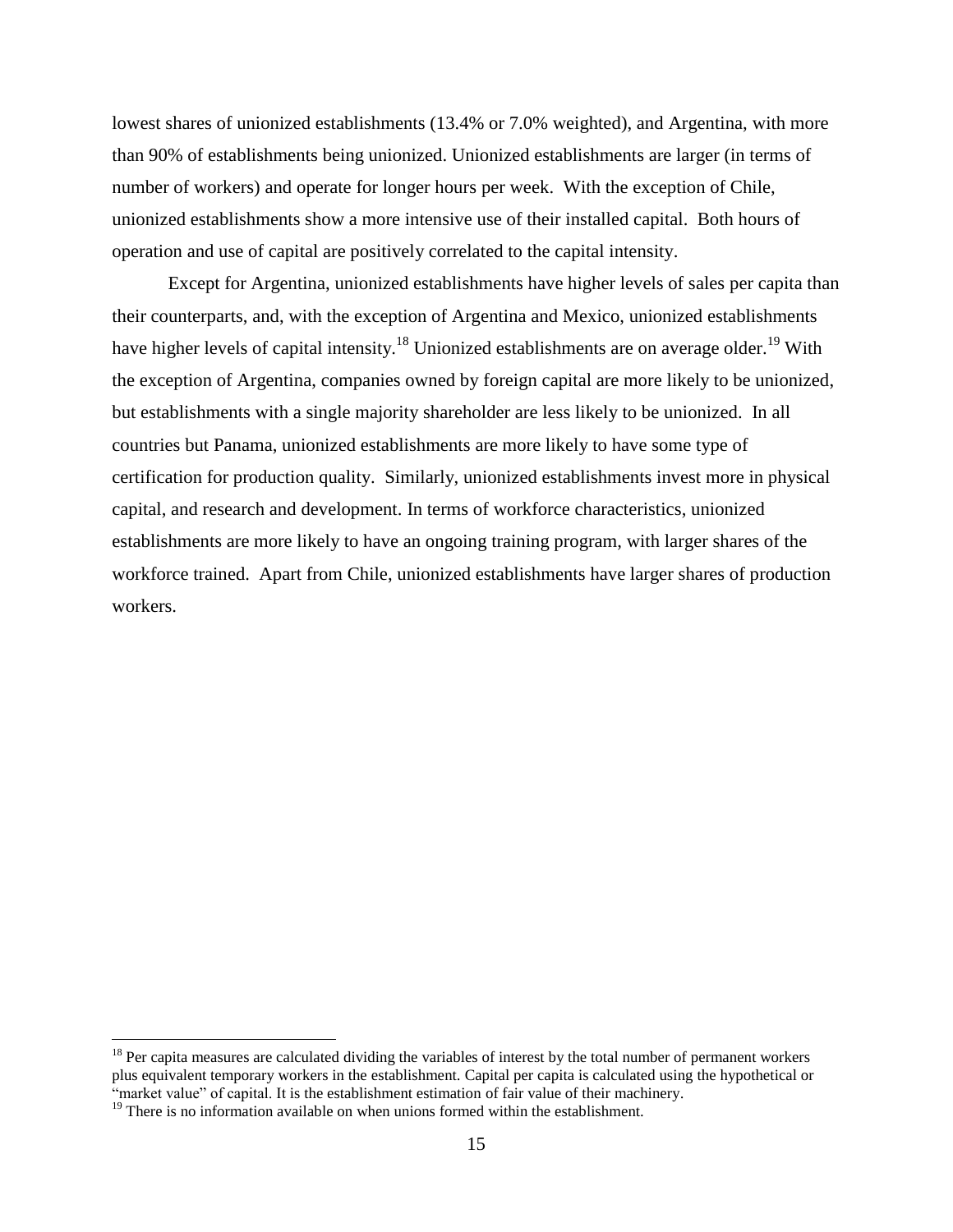|                                       | Argentina |        | Bolivia  |        | Chile    |        |
|---------------------------------------|-----------|--------|----------|--------|----------|--------|
|                                       | Nonunion  | Union  | Nonunion | Union  | Nonunion | Union  |
| Nr of establishments                  | 46        | 494    | 258      | 40     | 415      | 149    |
| Share                                 | 8.5       | 91.5   | 86.6     | 13.4   | 73.6     | 26.4   |
| Share weighted                        | 11.0      | 89.0   | 93.0     | 7.0    | 71.9     | 28.1   |
| Union density (% unionized)           |           | 68.50% |          | 5.80%  |          | 13.00% |
| Log sales per capita                  | 10.58     | 10.46  | 8.79     | 9.66   | 10.41    | 10.77  |
| Nr of equivalent permanent workers    | 22.73     | 58.27  | 28.07    | 143.03 | 40.69    | 115.24 |
| Log capital (market value) per worker | 9.13      | 8.99   | 7.75     | 8.83   | 8.84     | 9.22   |
| Cost of labor as share of sales       | 19.1%     | 24.3%  | 23.1%    | 19.9%  | 24.7%    | 21.9%  |
| Cost of inputs as share of sales      | 37.3%     | 42.7%  | 39.0%    | 37.1%  | 42.5%    | 42.1%  |
| % Level of utilization of facilities  | 66.6%     | 70.2%  | 62.5%    | 63.7%  | 72.3%    | 68.5%  |
| Avg hrs. of operation per Week        | 70.03     | 62.33  | 59.12    | 82.05  | 64.23    | 81.51  |
| %Sales coming from manufacture        | 93.5%     | 93.4%  | 97.4%    | 98.7%  | 95.1%    | 98.1%  |
| %Sales subcontracted                  | 17.4%     | 8.7%   | 12.1%    | 13.5%  | 6.9%     | 4.9%   |
| Age of establishment                  | 25.01     | 35.19  | 21.76    | 29.60  | 25.94    | 41.30  |
| Exp. top manager                      | 30.39     | 27.65  | 21.15    | 19.73  | 26.53    | 24.14  |
| Owned by foreign capital              | 5.5%      | 5.0%   | 3.9%     | 28.7%  | 2.1%     | 7.1%   |
| >50% own by largest shareholder       | 93.8%     | 75.2%  | 84.8%    | 65.2%  | 90.1%    | 80.6%  |
| Quality certification                 | 16.5%     | 24.8%  | 8.6%     | 38.4%  | 19.8%    | 37.1%  |
| New production or process             | 79.4%     | 80.1%  | 83.7%    | 93.7%  | 78.3%    | 74.9%  |
| Investment in R&D or capital          | 75.2%     | 75.4%  | 62.0%    | 79.4%  | 77.9%    | 82.6%  |
| % with no training program            | 72.4%     | 47.3%  | 42.2%    | 30.8%  | 60.7%    | 41.4%  |
| % with 1-33% trained wf               | 0.9%      | 13.5%  | 20.6%    | 11.1%  | 21.0%    | 20.4%  |
| % with 34-66% trained wf              | 0.2%      | 8.6%   | 17.0%    | 22.3%  | 8.2%     | 17.8%  |
| % with 67-100% trained wf             | 26.5%     | 30.5%  | 20.1%    | 35.7%  | 10.1%    | 20.5%  |
| Share prod Workers                    | 63.2%     | 73.7%  | 65.0%    | 72.3%  | 70.7%    | 65.8%  |
| Share skill Workers                   | 53.6%     | 55.7%  | 68.6%    | 61.2%  | 54.7%    | 64.1%  |
| % with 7+ yrs avg worker education    | 99.7%     | 97.6%  | 81.6%    | 70.0%  | 98.5%    | 94.0%  |
| Share temporary workers <sup>a</sup>  | 10.5%     | 5.6%   | 28.3%    | 14.9%  | 9.0%     | 5.8%   |

## **Table 4. Summary Statistics**

Note: The averages are calculated using survey weights and all imputed data.<sup>a</sup> The Share of temporary workers is defined as number of total temporary workers divided by total number of permanent and temporary workers.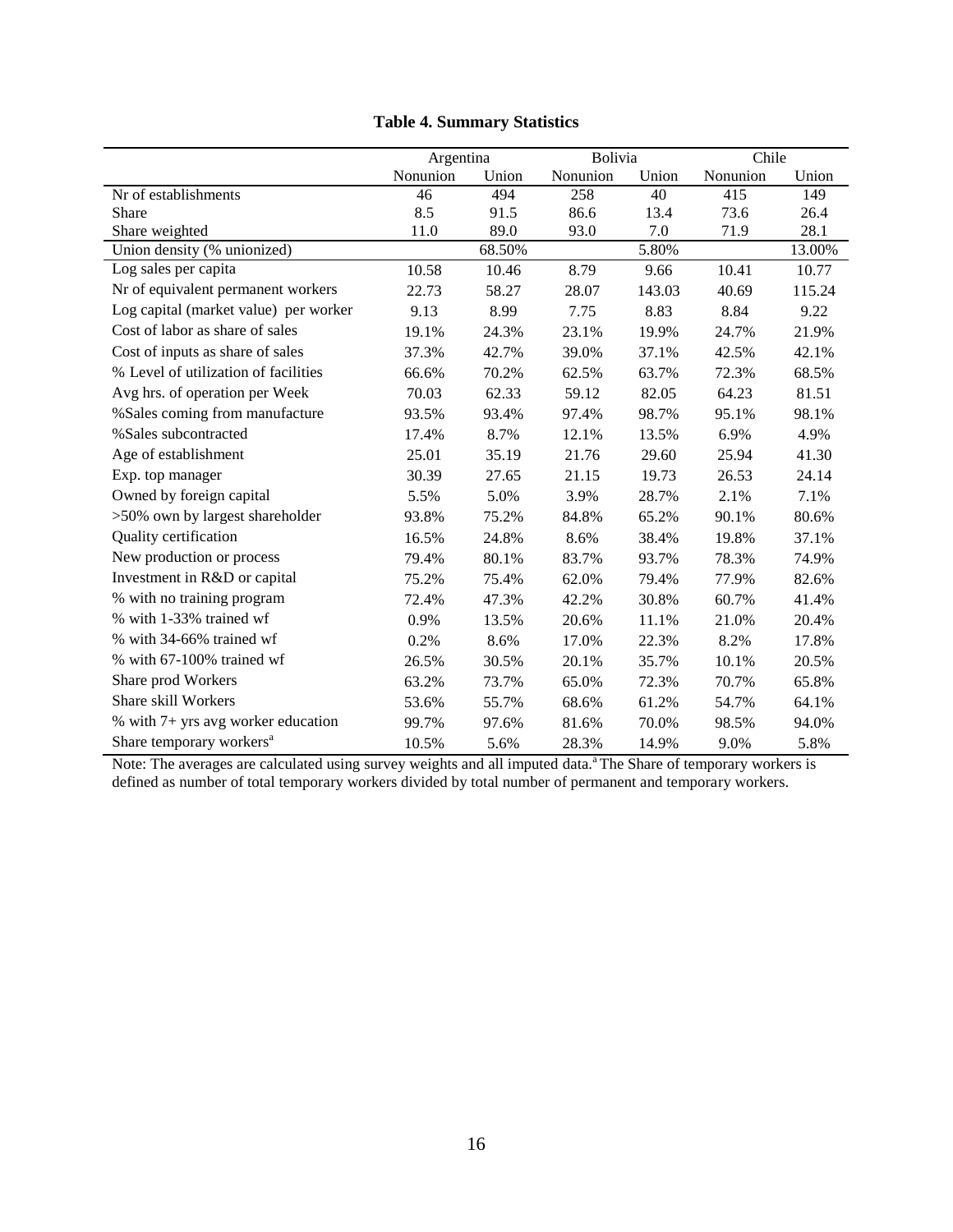|                                       | Mexico   |        | Panama   |        | Uruguay  |        |
|---------------------------------------|----------|--------|----------|--------|----------|--------|
|                                       | Nonunion | Union  | Nonunion | Union  | Nonunion | Union  |
| Nr of Establishments                  | 639      | 335    | 148      | 37     | 181      | 70     |
| Share                                 | 65.6     | 34.4   | 80.0     | 20.0   | 72.1     | 27.9   |
| Share weighted                        | 72.6     | 27.4   | 78.9     | 21.1   | 79.4     | 20.6   |
| Union Density (% unionized)           |          | 21.00% |          | 12.30% |          | 10.80% |
| Log sales per capita                  | 9.69     | 9.95   | 10.15    | 10.53  | 9.94     | 10.30  |
| Nr of equivalent permanent workers    | 24.72    | 69.59  | 32.94    | 80.79  | 21.90    | 45.88  |
| Log capital (market value) per worker | 8.31     | 8.27   | 8.90     | 10.36  | 8.64     | 8.91   |
| Cost of labor as share of sales       | 25.6%    | 24.5%  | 20.8%    | 23.5%  | 21.3%    | 19.0%  |
| Cost of inputs as share of sales      | 26.9%    | 26.7%  | 34.3%    | 39.9%  | 47.4%    | 46.4%  |
| % Level of utilization of facilities  | 73.9%    | 73.8%  | 71.8%    | 79.6%  | 65.9%    | 64.9%  |
| Avg hrs. of operation per Week        | 60.69    | 67.45  | 55.81    | 67.79  | 70.35    | 88.36  |
| %Sales coming from manufacture        | 96.4%    | 99.0%  | 93.4%    | 91.0%  | 96.8%    | 96.5%  |
| %Sales subcontracted                  | 8.5%     | 13.2%  | 5.6%     | 10.1%  | 9.4%     | 8.0%   |
| Age of establishment                  | 17.61    | 22.71  | 23.30    | 35.52  | 27.41    | 33.70  |
| Exp. top manager                      | 16.90    | 19.02  | 22.08    | 26.14  | 25.29    | 26.70  |
| Owned by foreign capital              | 1.6%     | 6.6%   | 8.0%     | 9.2%   | 2.7%     | 13.1%  |
| >50% own by largest shareholder       | 84.5%    | 73.2%  | 89.2%    | 76.4%  | 82.7%    | 64.6%  |
| Quality certification                 | 9.8%     | 25.9%  | 11.2%    | 7.7%   | 6.6%     | 14.5%  |
| New production or process             | 26.3%    | 57.0%  | 73.8%    | 65.9%  | 70.9%    | 82.0%  |
| Investment in R&D or capital          | 22.6%    | 48.9%  | 63.9%    | 78.8%  | 56.0%    | 64.6%  |
| % with no training program            | 87.2%    | 49.5%  | 58.3%    | 38.9%  | 76.8%    | 47.5%  |
| % with 1-33% trained wf               | 1.9%     | 5.1%   | 15.2%    | 14.6%  | 10.1%    | 24.7%  |
| % with 34-66% trained wf              | 4.4%     | 14.3%  | 10.7%    | 23.7%  | 4.9%     | 6.7%   |
| % with 67-100% trained wf             | 6.5%     | 31.2%  | 15.7%    | 22.8%  | 8.3%     | 21.1%  |
| Share prod Workers                    | 72.8%    | 74.4%  | 66.2%    | 71.1%  | 72.8%    | 74.0%  |
| Share skill Workers                   | 85.3%    | 78.1%  | 74.4%    | 78.7%  | 56.4%    | 57.7%  |
| % with 7+ yrs avg worker education    | 13.3%    | 10.6%  | 94.8%    | 93.7%  | 64.9%    | 58.2%  |
| Share temporary workers <sup>a</sup>  | 4.1%     | 6.0%   | 16.6%    | 18.9%  | 7.8%     | 7.0%   |

| <b>Table 4. Summary Statistics (Continued)</b> |  |  |
|------------------------------------------------|--|--|
|------------------------------------------------|--|--|

Note: The averages are calculated using survey weights and all imputed data.<sup>a</sup> The share of temporary workers is defined as number of total temporary workers divided by total number of permanent and temporary workers.

## **4. ECONOMETRIC STRATEGY**

To determine the effects of unions on productivity, the starting point is the model developed by Brown and Medoff (1978). This is a variant of a Cobb-Douglas production function that distinguishes between two types of workers (nonunion and union). Assuming constant returns to scale, the production function can be written as follows:

$$
Q_i = A_i K_i^{\alpha} (L_{i,n} + c L_{i,u})^{1-\alpha}
$$
 (1)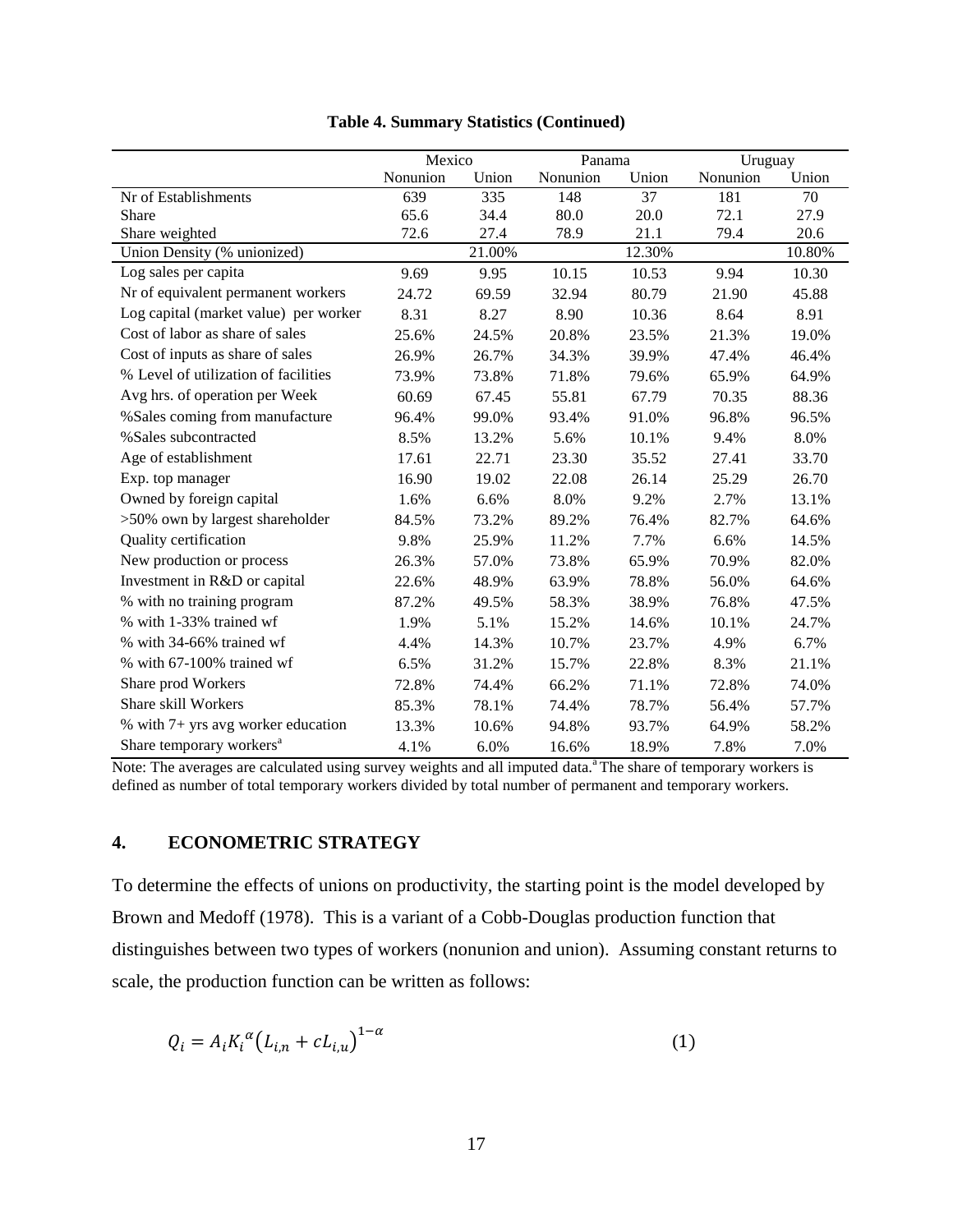where Q is a measure of output or productivity, K is the level of capital,  $L_n$  and  $L_u$  are nonunion and union workers respectively, all measured at the establishment level *i*; A is the constant of proportionality that depends on the measurement units of capital, labor and output, and accounts for other characteristics that determine productivity; and " $\alpha$ " and "1- $\alpha$ " are the output elasticities with respect to capital and labor, assuming constant returns to scale. In this framework, "c" reflects the productivity differences between union and nonunion labor. After some manipulation, equation (1) can be linearized and written as:

$$
\log q_i = \log A + a * \log k_i + \delta * P_i \tag{2}
$$

where  $q = \frac{Q}{l}$  $\frac{Q}{L}$  and  $k = \frac{K}{L}$  $\frac{K}{L}$  are measures of labor productivity and capital per capita,  $P = \frac{L}{L_u + L}$  $\frac{L_u}{L_u + L_{nu}}$  is the share of unionized workers in the establishment, and L is total number of workers in the establishment. Here  $\delta$  represents the overall impact that unions have on establishment labor productivity, once we control for capital intensity.

Because equation (2) is rather restrictive a more flexible specification is used, following a general form of a translog specification for the production function (Christensen, Jorgenson, and Lau, 1973). After including an error term, and additional controls for productivity, the specification to be estimated can be written as follows:

$$
\log q = \alpha_0 + \alpha_1 * \log k + \alpha_2 * \log L + \alpha_3 \log K^2 + \alpha_4 \log L^2 + \alpha_5 \log K \log L + \delta P + X'\beta + e \tag{3}
$$

Although similar specifications have been widely used in the literature, there are limitations that need to be discussed (for details on the discussion see Brown and Medoff 1978 and Hirsch and Addison 1986). First, while physical production is preferable, in its absence, this paper uses value added.<sup>20</sup> The potential problem is that this measure might confound effects of both prices and quantity changes, as firms might shift some of the increasing cost (wages) to the consumers. Following Hirsch (2004), this problem is mitigated by controlling for industry fixed effects and measures of market competition.

A second problem is that the specification assumes union and nonunion establishments share the same production function, except for the productivity parameter associated to unions.

 $20$  Value added is defined as annual sales minus production costs on materials, electricity and water, divided by total labor force.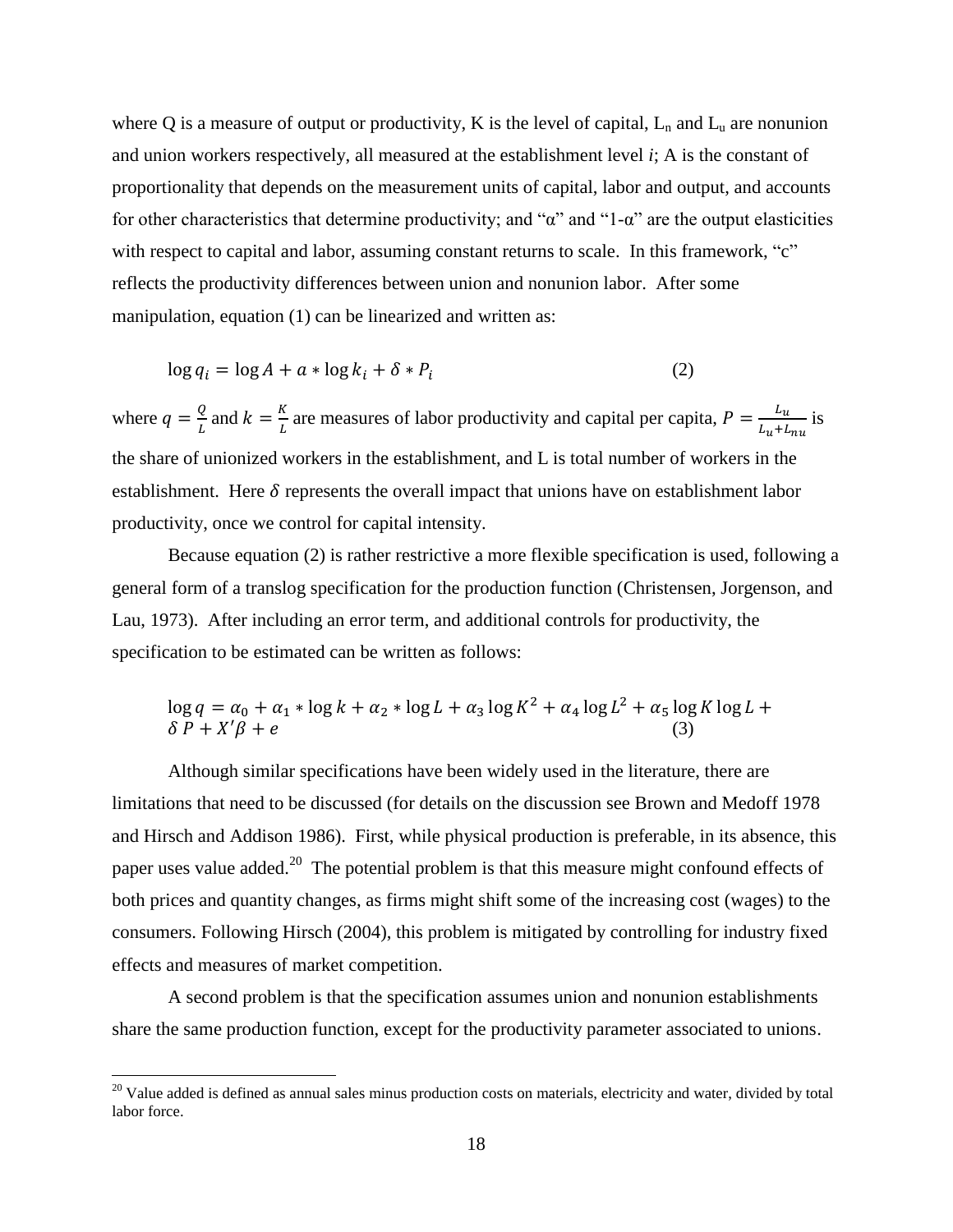Although this problem could be alleviated by introducing different set of interactions, it may require more information than what is available. In addition, the flexibility obtained using a translog production function (equation 3) should help reduce the severity of the problem.

The most vexing problem is the potential endogeneity of establishment unionization. According to Clark (1984), one might not expect unionization and sales to be simultaneously determined, since unionization should have happened long before the survey interview. Concerns with respect to the inter-temporal effects of unionization remain. If union negatively affects profits, businesses will be less likely to survive. This survivor bias should lead to overstate union productivity effects since businesses with detrimental union effects on performance are least likely to remain in the sample (Addison and Hirsch 1989). Further, omitted variables in the specification can also generate inconsistent estimates if the unobserved characteristics have systematic variations between union and nonunion establishments.

Taking advantage of the rich information contained in the survey, the preferred specifications controls for different characteristics such as age of the establishment, manager experience and ownership characteristics, among others, that provides a flexible specification, reducing the impact of otherwise unmeasured characteristics. Nevertheless, because of potential survivor bias and the presence of additional unobserved factors, the estimations could be upward biased, should be considered with care, and should not be interpreted as causal effects. To test the sensitivity of the productivity estimates to the controls, different specifications are used to control for aspects related to market competition, establishment characteristics and organization, and innovation policies. Though the estimates here presented are "descriptive" in nature, the evidence is informative, as they are the first step toward identifying how unions affect productivity in developing countries.

### **5. RESULTS**

 $\overline{a}$ 

Following the specification shown in equation (3), the natural logarithm of value added per worker is used as the productivity measure. For observations where production costs exceed the value of total sales, total cost is constrained and the cases controlled using a dummy variable. $^{21}$ For the production factors, employment is measured as the total number of permanent workers plus the equivalent number of seasonal workers, while capital is measured as log of the market

 $^{21}$  Overall, only 1.3% of the observations fall within these characteristics.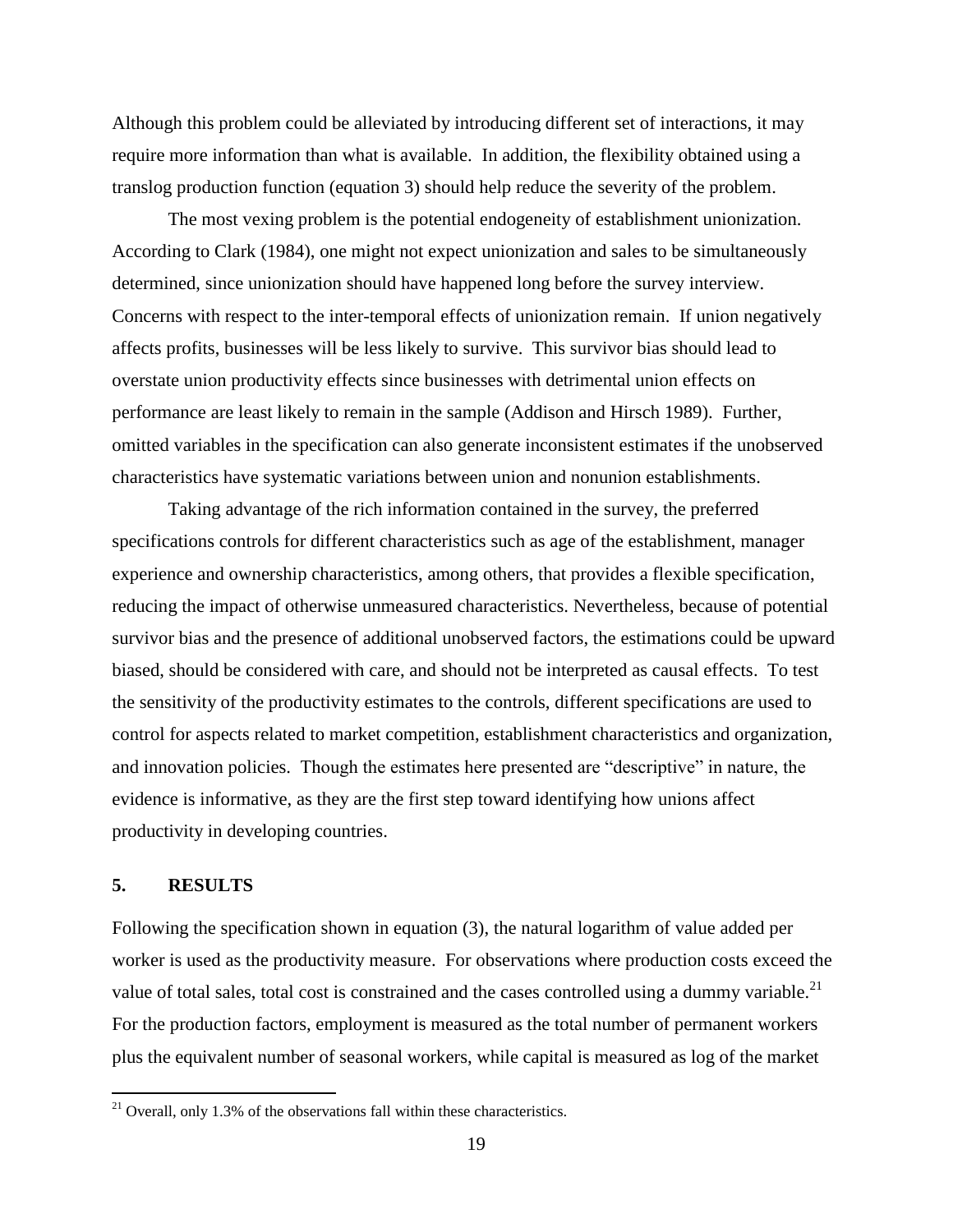value of machinery and equipment (including vehicles).<sup>22</sup> In addition, the basic model includes controls for region and broad industry fixed effects. The main variable of interest, union density, is included as a share between 0 and 1, which indicates what share of the permanent labor force in the establishment is unionized.

|                                                | Argentina | <b>Bolivia</b> | Chile    | Mexico   | Panama   | Uruguay  |
|------------------------------------------------|-----------|----------------|----------|----------|----------|----------|
| Avg. % unionization in union                   |           |                |          |          |          |          |
| establishments                                 | 77.0%     | 82.5%          | 46.2%    | 76.8%    | 58.2%    | 52.2%    |
| %Workforce unionized                           | $-0.389+$ | 0.160          | 0.167    | 0.095    | 0.256    | 0.178    |
|                                                | (0.026)   | (0.695)        | (0.353)  | (0.555)  | (0.467)  | (0.448)  |
| Log capital pc                                 | $-0.777$  | 0.316          | $-0.45$  | $-0.086$ | $-0.248$ | $-0.114$ |
|                                                | (0.306)   | (0.421)        | (0.194)  | (0.650)  | (0.490)  | (0.717)  |
| Log total labor force                          | $-0.427$  | $-0.792$       | $-0.443$ | 0.19     | 0.045    | 0.522    |
|                                                | (0.425)   | (0.150)        | (0.357)  | (0.548)  | (0.951)  | (0.549)  |
| Log K log L                                    | $-0.012$  | $0.161*$       | $-0.005$ | $-0.015$ | $-0.001$ | $-0.034$ |
|                                                | (0.878)   | (0.004)        | (0.914)  | (0.595)  | (0.986)  | (0.520)  |
| Log K <sup>2</sup>                             | 0.033     | $-0.027$       | 0.027    | 0.017    | 0.012    | 0.008    |
|                                                | (0.380)   | (0.250)        | (0.122)  | (0.115)  | (0.546)  | (0.606)  |
| $\text{Log } L^2$                              | $-0.001$  | $-0.124$       | 0.000    | $-0.031$ | $-0.031$ | 0.029    |
|                                                | (0.983)   | (0.162)        | (0.998)  | (0.395)  | (0.646)  | (0.813)  |
| Constant                                       | 13.648*   | 6.917*         | 11.143*  | 7.987*   | 10.390*  | 8.291*   |
|                                                | (0.001)   | (0.000)        | (0.000)  | (0.000)  | (0.000)  | (0.001)  |
| $\delta V A_{\text{nc}} / \delta K$ , at means | $-0.006$  | 0.207          | 0.203    | 0.250    | 0.043    | $-0.026$ |
| $\delta V A_{nc}/\delta L$ , at means          | 0.196     | $-0.104$       | $-0.055$ | $-0.068$ | 0.093    | 0.409    |
| Observations                                   | 540       | 298            | 564      | 974      | 185      | 251      |

**Table 5. Effect of Unions on Establishment Productivity, by Country**

Note:  $\wedge$  p<0.1, + p<0.05,  $*$  p<0.01. P-values in parentheses. All models are estimated using sample weights. All models include region and broad industry fixed effects.

Table 5 presents the results of the basic specification which controls only for production factors, and region and industry fixed effects. These basic results show that for most countries in our sample, unions have a positive but weak correlation with productivity. In the absence of endogeneity, the point estimates indicate that, on average, if a nonunion establishment unionizes it could increase productivity per worker between 0.077 log points (approximately 8%) to up to

 $^{22}$  Equivalent seasonal workers are measured as the total number of temporary workers multiplied by the average time a temporal worker participates in the establishment in a year. As described in the survey manual, information collected on the market value (hypothetical value) of capital is recommended to be used as the best approximation for capital intensity in the establishment.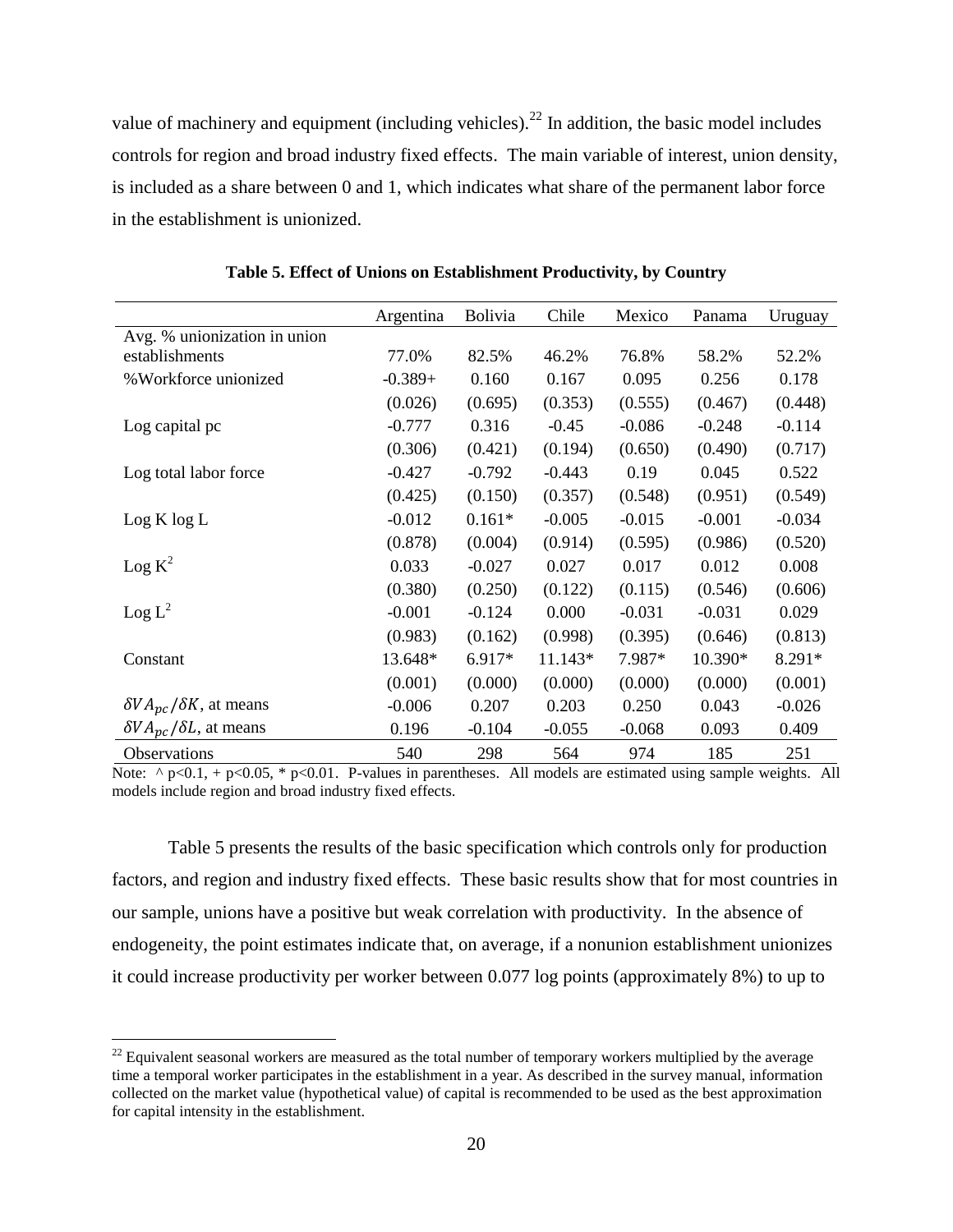0.149 log points  $(15\%)$ <sup>23</sup> Although the point estimates are sizable, the results also indicate that there is considerably heterogeneity across establishments, shown by the low significance levels of the parameters. The only exception is Argentina; the estimate shows that unions have a large negative and significant impact on productivity (-0.389\*77%=0.299 log points). It should be kept in mind that in contrast to other countries in the sample, most of Argentina's manufacture establishments are unionized.

Given the type of production function used here, the coefficients for capital and labor are more difficult to interpret than in the standard Brown and Medoff model. To facilitate interpretation, at the bottom of Table 5, the derivatives with respect to labor and capital are obtained and evaluated at the mean. $^{24}$  The parameters are consistent with the expectations for Bolivia, Chile and Mexico. In Argentina, Panama and Uruguay, however, the estimates are somewhat unexpected as the marginal effect of capital is almost zero, with a positive marginal effect from labor. Although these results are worrisome, they remain consistent across different specification, and should not to be crucial for the main focus of the analysis.

#### **5.1. Sensitivity to Additional Controls**

 $\overline{a}$ 

The basic model estimated in Table 5 does not take into account other characteristics that can explain productivity or that can differ between unionized or nonunionized establishments. Tables 6 and 7 present estimations using richer specifications. Table 6 presents results of the union productivity effect only, to show how sensitive the estimates are to additional controls, while Table 7 presents the results of the full specification model.

Controlling for the level of competition should improve the estimates by partially accounting for differences in prices caused by union effects on labor costs. The second row of in Table 6 provides the estimates after controlling the number of competitors the in the market. In Chile and Uruguay, the productivity estimates are greatly reduced, with the estimates for Uruguay becoming negative. In Chile, these results seem to be driven by the impact that some competition (2-5 competitors in the market) has on sales and productivity (see Table 7). In

 $23$  The average marginal effect is obtained by multiplying the union coefficient estimate by the average unionization rate among union establishments (i.e. Marginal effect in Bolivia: 82.5%\*0.16=0.132 log points).

<sup>&</sup>lt;sup>24</sup> The estimates of the basic specification using the basic Brown and Medoff (1978) model are shown in appendix C. The results are comparable to the estimations of Table 5, except for Bolivia, where the Brown and Medoff basic model predicts a much larger productivity relationship.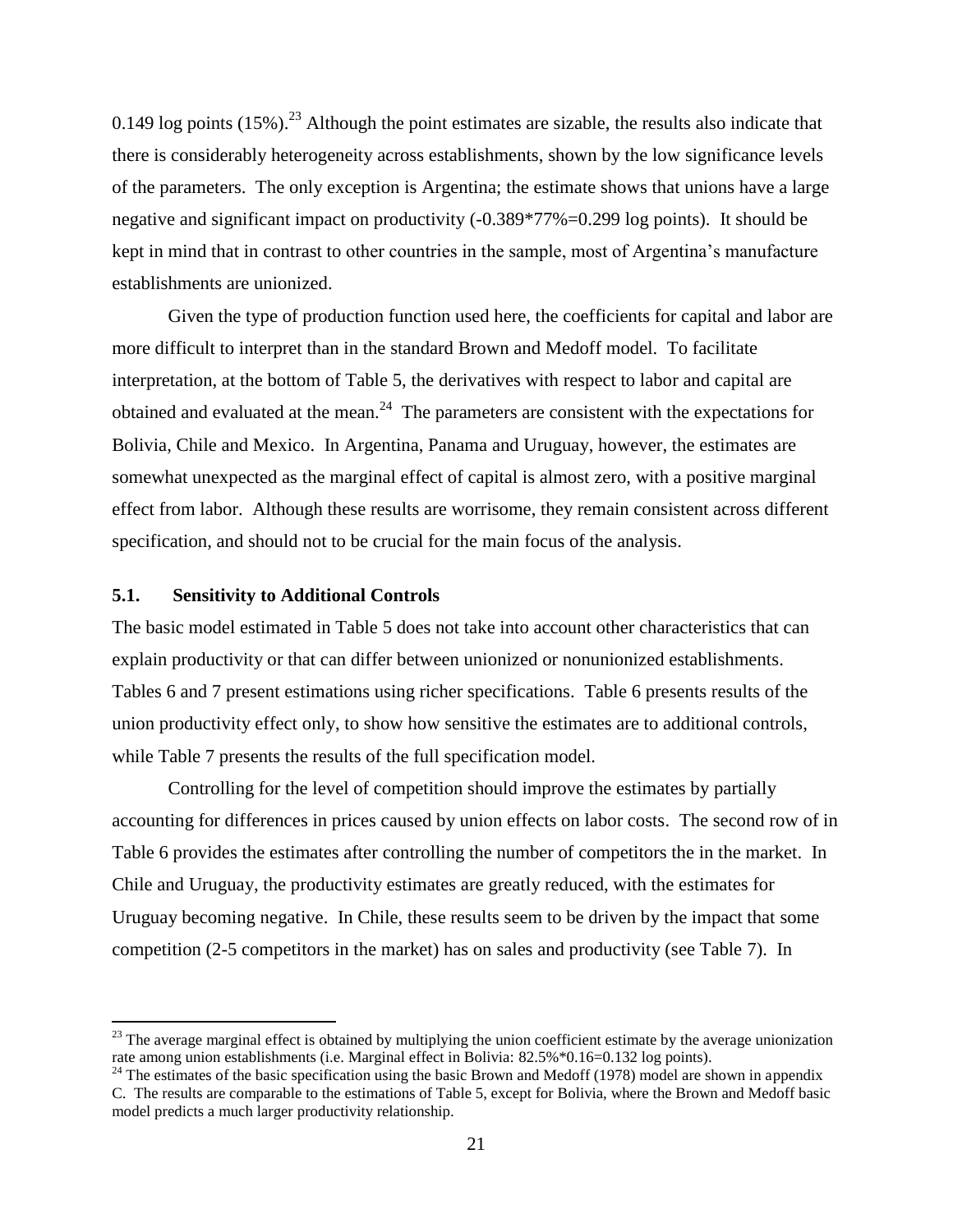Uruguay, while partial model (not shown here) suggests a story similar to Chile, after controlling for other factors, competition seems to have a small and not significant impact on productivity.

An implicit assumption in the model is that all sales (production) come from the establishment's own manufactured goods produced using full capacity of the available resources. Longer hours of operation or greater use of production capacity can spuriously increase productivity estimates if they are not controlled for. Likewise, if establishments subcontract production to smaller units, or generate sales via services (rather than manufacture), it may bias the productivity estimates. Results in Table 7 show the results controlling for level of utilization of capital, weekly hours of operation, and sales structure (services and subcontracts). Controlling for these productivity adjustments suggests that union productivity enhancements are not coming from more intensive use of production factors, showing larger estimates increase for all countries. Chile and Uruguay show the most drastic changes on productivity, with modest changes elsewhere. The results in Table 7 show that the parameters for these controls are consistent with the expected signs.

Other factors correlated with union status and productivity are linked to establishment characteristics and management quality. To account for establishment characteristics, variables controlling for years of operation, whether the establishment is part of a larger firm, and if it the establishment is owned by foreign capital are included in the specification. Controlling for these factors reduces the productivity relationship in Bolivia, and increases it in Chile to almost significant levels ( $p=12.5\%$ ). According to the results in Table 7, the fall in the unionproductivity relationship in Bolivia is explained because most of the positive relationship was driven by foreign owned companies, which are typically unionized. This is consistent with the fact that being part of a larger firm and being owned by foreign capital is correlated with better managerial policies (Aitken, et al. 1996). Alternatively, in Chile, not accounting for younger establishments, which are more productive and less likely to be unionized, was understating union productivity effects.

To control for management quality and organization, variables describing the ownership structure and management characteristics are included in the specification. Argentina and Panama show the largest positive change in the estimates of the union-productivity relationship. These results suggest that unionized establishments have relatively more inefficient management, which puts downward pressure on productivity if management characteristics are

22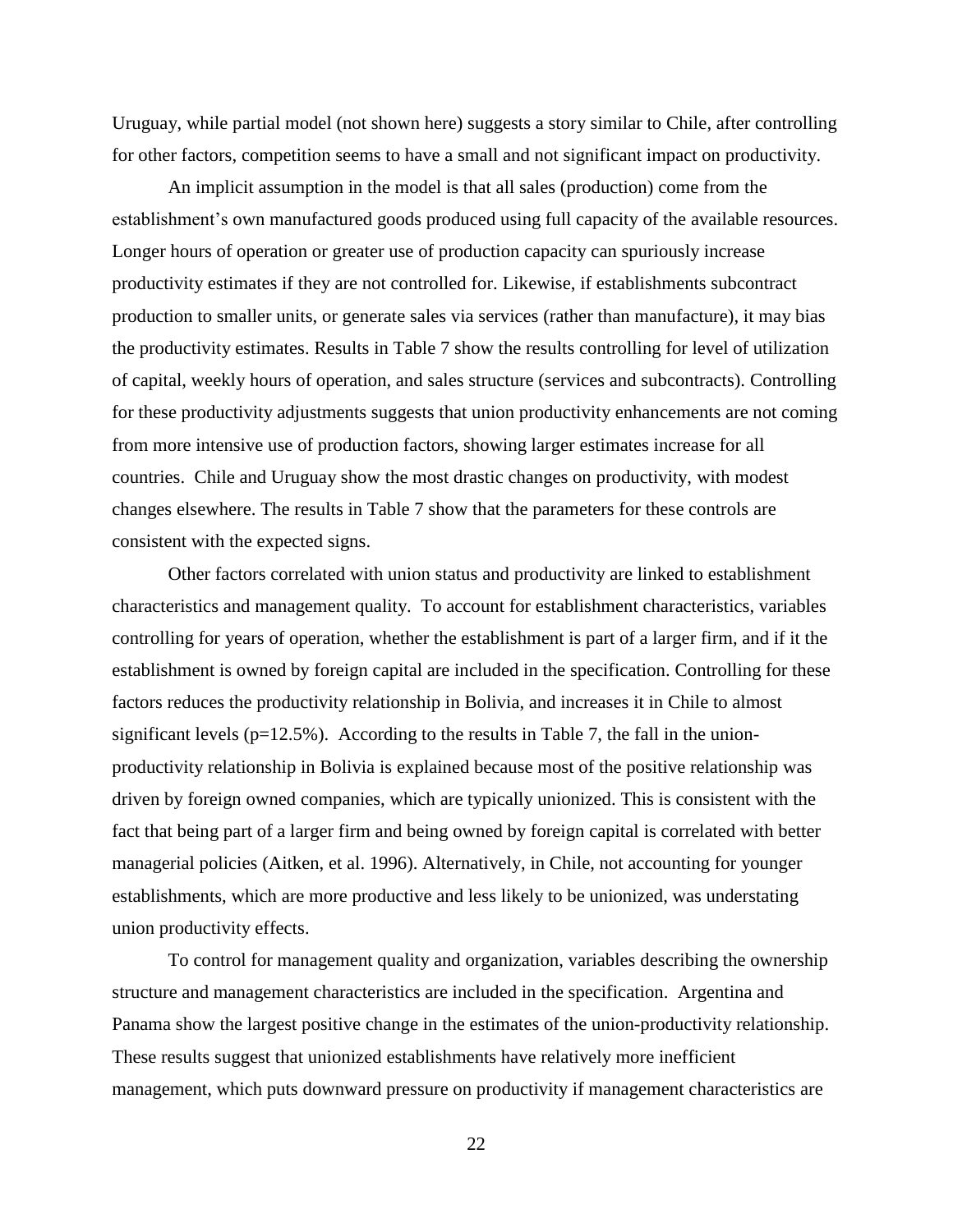not accounted for. The results in Table 7 suggest that the strong relationship between productivity and decision strength of the largest shareholder is the main factor explaining the impact on the union-productivity estimates in Panama.

Although some of the previous controls are arguably not directly affected by unions, aspects such as investment, training, and workforce structure could be affected their presence. In the interest of disentangling the direct effect unions on productivity, additional controls are introduced in the specification. Under the assumption that unions have a negative impact on investment (rent seeking behavior), controlling for investment should have a positive impact on the union-productivity relationship. The results on Table 6, however, indicate that controlling for investment and innovation have little impact on the union estimates.

Because unions are often associated with lower turnover, unionized establishments might be more likely to provide more training, since they can benefit from the returns of such investment through higher productivity (Kuhn 1985; Allen 1984). Although human capital upgrades are legitimate sources of productivity enhancements, they may not necessary generate improvements in technical efficiency. Including training as a control variable in the estimations see Table 7) shows that, on average, training has a positive, mostly not significant, impact on productivity. Adding these controls to the specification has the expected negative effect on the union-productivity relationship for all countries, especially for Panama, indicating that training is an important channel through which unions improve productivity.

Unions can also influence the structure and composition of the workforce within establishment, changing the mix of production factors and affecting productivity. The last estimates in Table 6 control for two aspects of workforce characteristics: workers' average education and workforce structure. Except for Chile and Panama, controlling for these effects increases the impact of unions on productivity. In Bolivia, Mexico and Uruguay, similar to the evidence at the micro level (Rios-Avila and Hirsch, forthcoming), unionized establishments are associated with low-educated, low-skill workers, and not controlling for it understates productivity. The evidence, however, is insufficient to detect the effect of other workforce characteristics on union-productivity effect.

Although there is limited evidence on the productivity effects of unions for these countries in the literature, the evidence that does exist appears consistent with the results found here. Using information from a national survey of manufacturing in Mexico in 1999, Fairris

23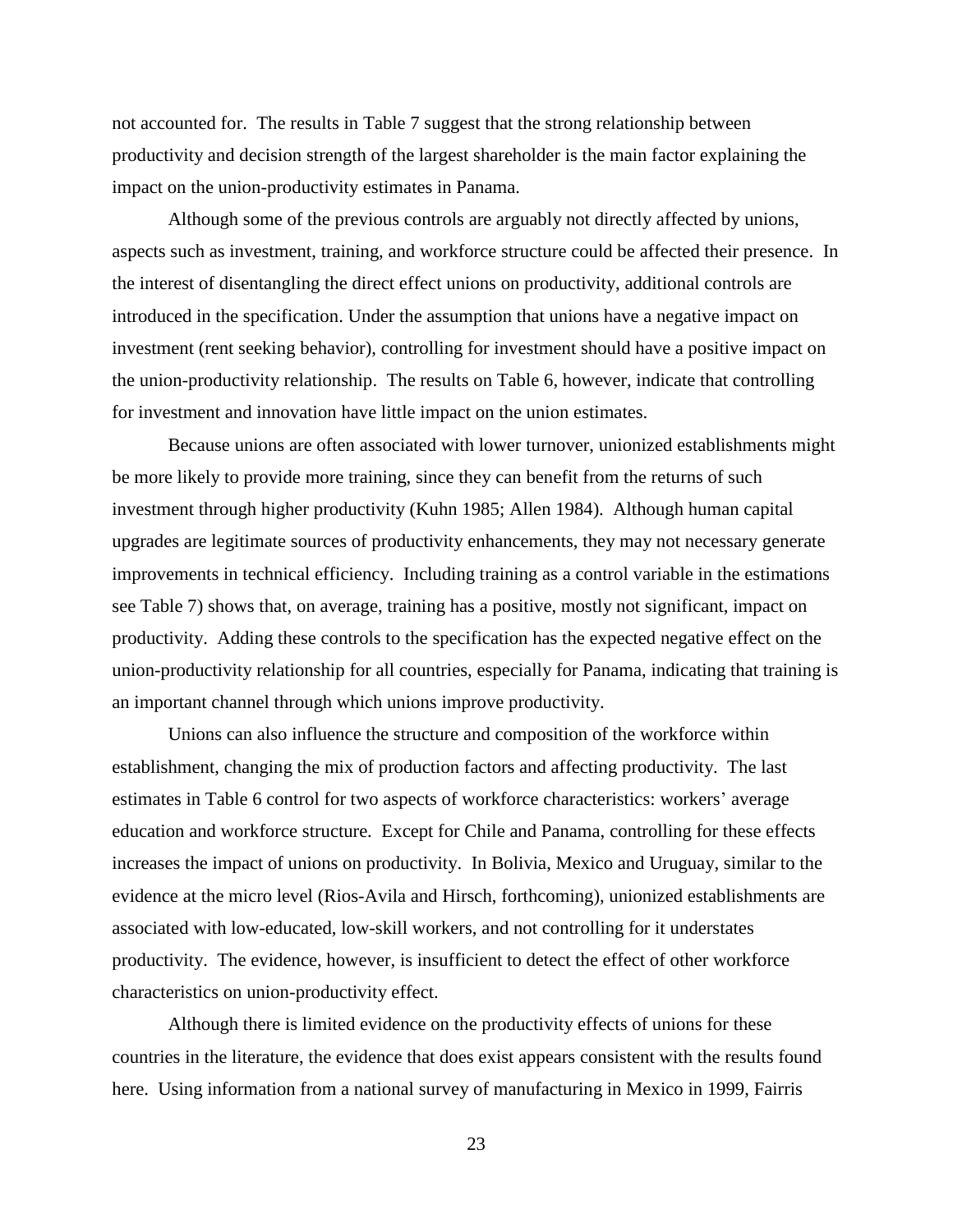(2006) finds that unionized establishments are about 11% more productive than their counterparts (compared to the 9% estimate here). In the case of Uruguay, Cassoni, et al. (2005) finds a modest 5.7% effect, qualitatively similar to the 12% (0.12 log points) found here. These similarities increase the confidence in the results shown in Table 6.

|                                     | Argentina        | Bolivia  | Chile   | Mexico  | Panama  | Uruguay  |
|-------------------------------------|------------------|----------|---------|---------|---------|----------|
| % Workforce unionized               | $-0.389+$        | 0.160    | 0.167   | 0.095   | 0.256   | 0.178    |
| Basic model                         | (0.026)          | (0.695)  | (0.353) | (0.555) | (0.467) | (0.448)  |
| % Workforce unionized               | $-0.388^$        | 0.190    | 0.038   | 0.114   | 0.286   | $-0.083$ |
|                                     |                  |          |         |         |         |          |
| $+$ Competition                     | (0.054)          | (0.662)  | (0.832) | (0.447) | (0.401) | (0.763)  |
| % Workforce unionized               | $-0.328+$        | 0.232    | 0.156   | 0.145   | 0.280   | 0.117    |
| +Productivity adjustments           | (0.028)          | (0.609)  | (0.316) | (0.382) | (0.419) | (0.578)  |
|                                     |                  |          |         |         |         |          |
| % Workforce unionized               | $-0.322+$        | $-0.013$ | 0.251   | 0.101   | 0.305   | 0.072    |
| +Est. characteristics and ownership | (0.034)          | (0.976)  | (0.125) | (0.535) | (0.393) | (0.755)  |
| % Workforce unionized               | $-0.264^{\circ}$ | $-0.034$ | 0.219   | 0.073   | 0.407   | 0.114    |
| + Management and organization       | (0.058)          | (0.930)  | (0.170) | (0.620) | (0.242) | (0.570)  |
|                                     |                  |          |         |         |         |          |
| % Workforce unionized               | $-0.273^$        | $-0.05$  | 0.254   | 0.049   | 0.461   | 0.092    |
| +Investment policy and technology   | (0.090)          | (0.891)  | (0.117) | (0.732) | (0.178) | (0.683)  |
|                                     |                  |          |         |         |         |          |
| % Workforce unionized               | $-0.279^$        | $-0.101$ | 0.251   | 0.026   | 0.378   | 0.073    |
| $+$ Training                        | (0.097)          | (0.797)  | (0.118) | (0.863) | (0.272) | (0.787)  |
|                                     |                  | $-0.009$ | 0.173   | 0.093   | 0.349   | 0.117    |
| % Workforce unionized               | $-0.257+$        |          |         |         |         |          |
| +Labor force structure              | (0.049)          | (0.981)  | (0.281) | (0.539) | (0.295) | (0.558)  |
| Observations                        | 540              | 298      | 564     | 974     | 185     | 251      |

**Table 6. Effect of Unions on Establishment (Est.) Productivity, Sensitivity to Specifications**

Note:  $\gamma$  p<0.1, + p<0.05, \* p<0.01. P-values in parentheses. All models are calculated using all controls specified in the previous model. All models are estimated using the sample weights, and include region and broad industry fixed effects.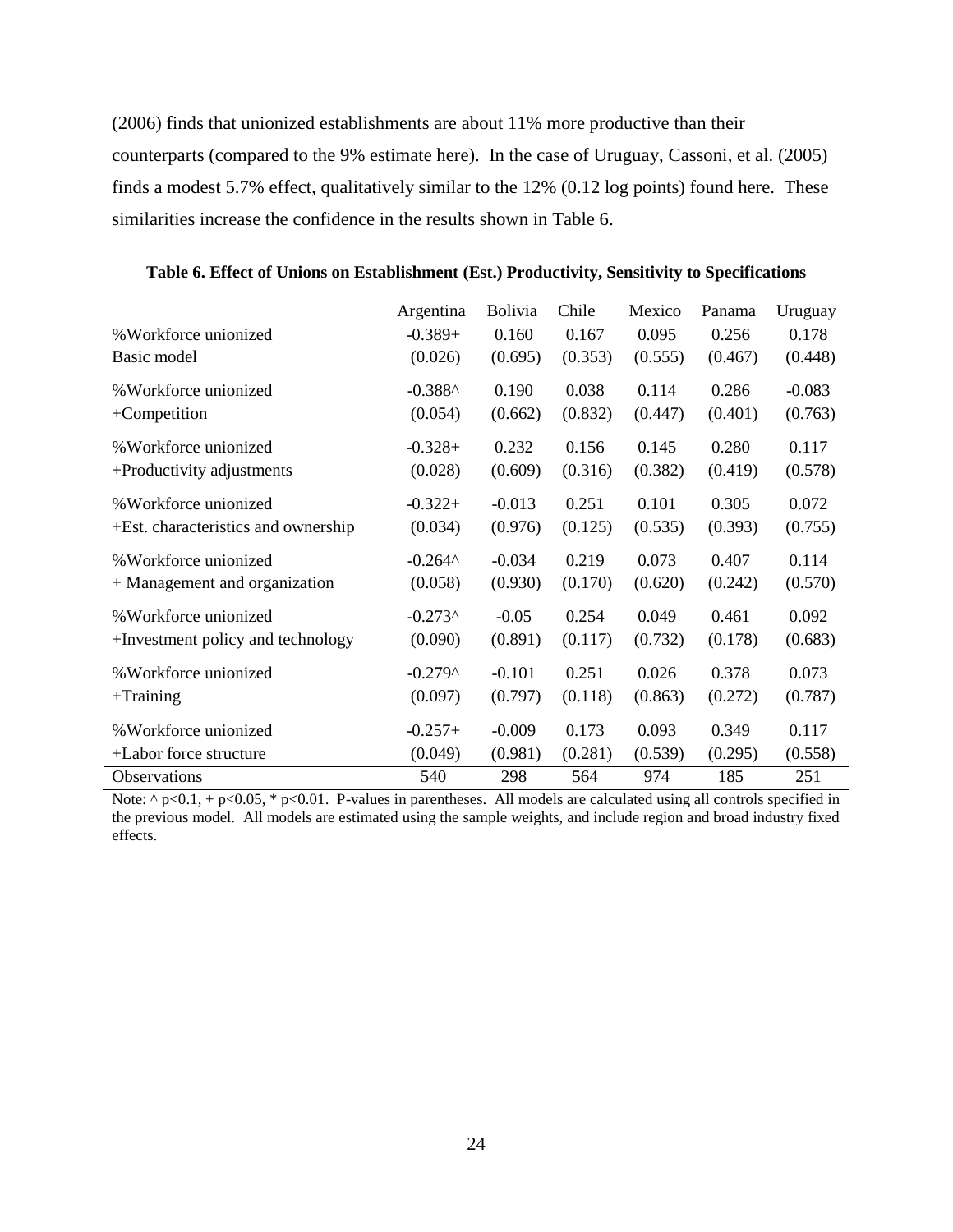|                                    | Argentina | Bolivia            | Chile    | Mexico    | Panama           | Uruguay   |
|------------------------------------|-----------|--------------------|----------|-----------|------------------|-----------|
| % Workforce unionized              | $-0.257+$ | $-0.009$           | 0.173    | 0.093     | 0.349            | 0.117     |
|                                    | (0.049)   | (0.981)            | (0.281)  | (0.539)   | (0.295)          | (0.558)   |
| Competition                        |           |                    |          |           |                  |           |
| Establishment has 2-5 competitors  | 0.044     | $-0.342$           | $0.443+$ | $-0.359*$ | $-0.009$         | $-0.425$  |
|                                    | (0.850)   | (0.331)            | (0.013)  | (0.002)   | (0.970)          | (0.268)   |
| Establishment has 5 or more        | $-0.105$  | $-0.209$           | 0.154    | $-0.287+$ | 0.138            | $-0.368$  |
| competitors                        | (0.718)   | (0.509)            | (0.323)  | (0.016)   | (0.645)          | (0.217)   |
| Establishment faces international  | $-0.047$  | $-0.206$           | 0.029    | 0.341     | 0.127            | 0.046     |
| market                             | (0.822)   | (0.510)            | (0.908)  | (0.261)   | (0.765)          | (0.876)   |
| <b>Capacity and Utilization</b>    |           |                    |          |           |                  |           |
| Level of utilization of capital    | $0.008*$  | $0.006^{\text{A}}$ | 0.002    | 0.002     | $-0.001$         | $0.016*$  |
|                                    | (0.004)   | (0.060)            | (0.236)  | (0.210)   | (0.890)          | (0.003)   |
| Log hours of operation per week    | $-0.245$  | 0.148              | $-0.128$ | 0.062     | 0.152            | $-0.239^$ |
|                                    | (0.230)   | (0.454)            | (0.165)  | (0.643)   | (0.569)          | (0.086)   |
| % Sales not from manufacture       | $-0.014$  | 1.203              | $0.927+$ | 0.796     | $1.326^{\wedge}$ | $-1.012$  |
|                                    | (0.972)   | (0.288)            | (0.041)  | (0.240)   | (0.058)          | (0.418)   |
| % Sales that are subcontracted     | $-0.246$  | 0.275              | 0.190    | 0.116     | 0.206            | $-0.430$  |
|                                    | (0.224)   | (0.408)            | (0.357)  | (0.619)   | (0.614)          | (0.201)   |
| <b>Est. Characteristics</b>        |           |                    |          |           |                  |           |
| Owned by foreign capital (>50%)    | 0.227     | $0.727+$           | 0.239    | $-0.117$  | 0.335            | 0.182     |
|                                    | (0.472)   | (0.013)            | (0.274)  | (0.540)   | (0.280)          | (0.734)   |
| Establishment part of larger firm  | 0.150     | $-0.311$           | 0.073    | 0.084     | 0.107            | 0.220     |
|                                    | (0.343)   | (0.307)            | (0.541)  | (0.440)   | (0.750)          | (0.620)   |
| Age of the establishment           | 0.009     | 0.028              | $-0.010$ | $0.027*$  | 0.002            | 0.006     |
| (Years of operation)               | (0.236)   | (0.107)            | (0.111)  | (0.000)   | (0.896)          | (0.524)   |
| Age <sup>2</sup> /100              | $-0.006$  | $-0.009$           | 0.007    | $-0.029*$ | $-0.007$         | $-0.0004$ |
|                                    | (0.101)   | (0.587)            | (0.173)  | (0.000)   | (0.711)          | (0.960)   |
| <b>Management and Organization</b> |           |                    |          |           |                  |           |
| >50% own by largest shareholder    | 0.128     | $-0.234$           | 0.031    | $-0.036$  | $0.541^$         | $-0.034$  |
|                                    | (0.439)   | (0.378)            | (0.751)  | (0.653)   | (0.051)          | (0.845)   |
| Any of the main owners female      | $-0.043$  | $-0.331$ ^         | 0.052    | $-0.214*$ | $0.366^{\wedge}$ | $-0.264$  |
|                                    | (0.683)   | (0.066)            | (0.615)  | (0.004)   | (0.071)          | (0.223)   |
| Experience top manager             | 0.018     | $0.028^{\wedge}$   | 0.007    | 0.000     | $-0.039$         | $-0.009$  |
|                                    | (0.254)   | (0.069)            | (0.456)  | (0.982)   | (0.253)          | (0.780)   |
| Experience <sup>2</sup> /100       | $-0.042+$ | $-0.097*$          | $-0.023$ | $-0.005$  | 0.076            | $-0.002$  |
|                                    | (0.013)   | (0.010)            | (0.170)  | (0.760)   | (0.246)          | (0.965)   |
| Public or private                  | $-0.057$  | 0.303              | 0.150    | $0.173^$  | 0.283            | 0.311     |
| Share holding company=1            | (0.686)   | (0.280)            | (0.160)  | (0.080)   | (0.263)          | (0.138)   |
| <b>Investment and Innovation</b>   |           |                    |          |           |                  |           |
| Uses foreign company technology    | $0.312+$  | $-0.064$           | 0.162    | 0.180     | 0.422            | 0.005     |
|                                    | (0.044)   | (0.829)            | (0.255)  | (0.308)   | (0.233)          | (0.989)   |
| Product quality certification      | 0.027     | 0.165              | 0.150    | $0.356*$  | 0.514            | $0.567+$  |

## **Table 7. Effect of Unions on Establishment (Est.) Productivity, Full Specification**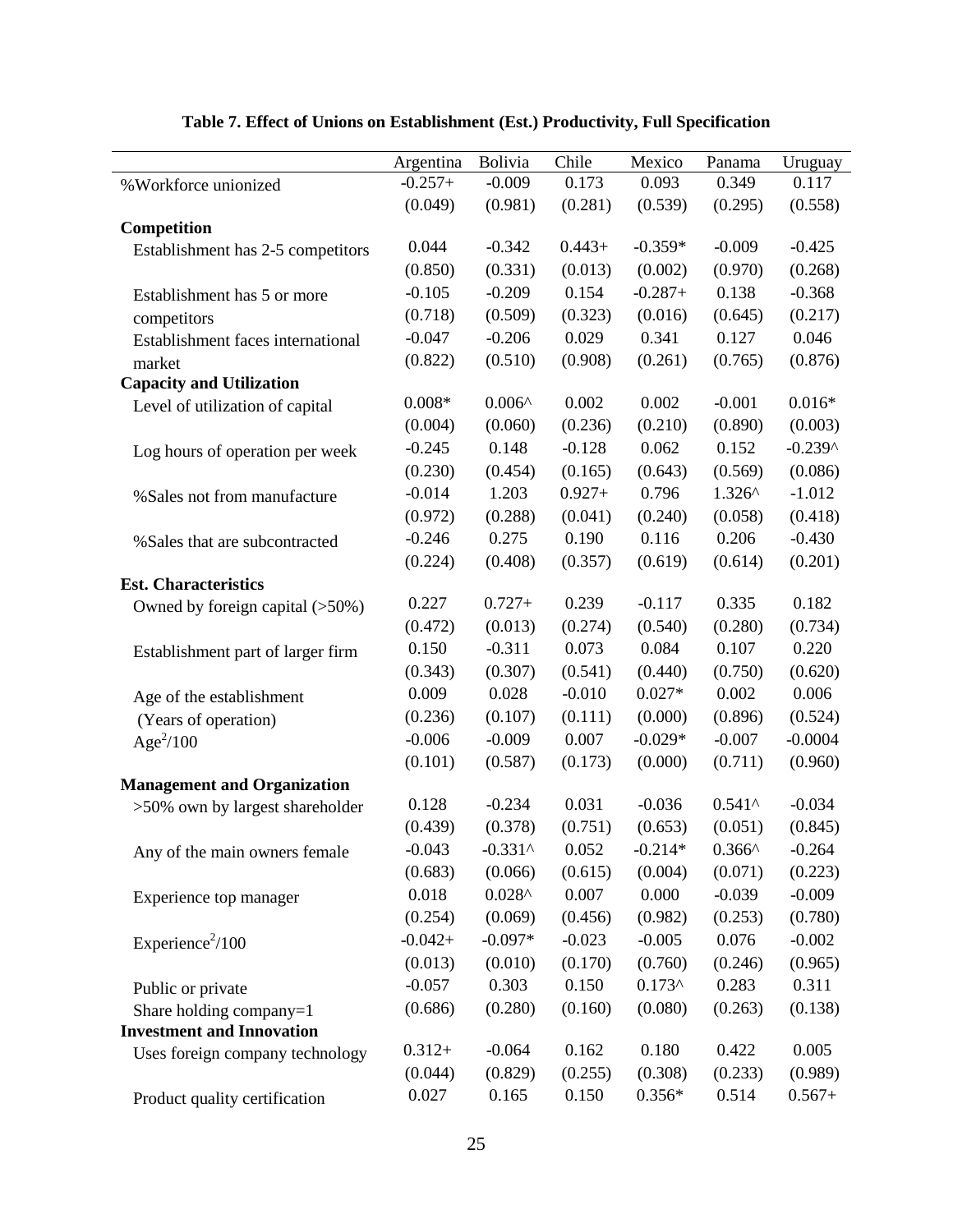|                                   | (0.877)   | (0.578)   | (0.114)   | (0.001)          | (0.110)  | (0.022)   |
|-----------------------------------|-----------|-----------|-----------|------------------|----------|-----------|
| Introduced new process or product | $0.366+$  | $-0.409+$ | $0.211 +$ | 0.055            | 0.130    | 0.137     |
|                                   | (0.018)   | (0.028)   | (0.036)   | (0.510)          | (0.545)  | (0.436)   |
| Invested in capital or R&D        | 0.144     | 0.053     | $-0.027$  | $0.156^{\wedge}$ | $-0.003$ | $-0.038$  |
|                                   | (0.216)   | (0.755)   | (0.821)   | (0.088)          | (0.989)  | (0.811)   |
| <b>Training</b>                   |           |           |           |                  |          |           |
| 1-33% workforce trained           | $-0.006$  | $-0.275$  | 0.070     | 0.137            | 0.472    | 0.201     |
|                                   | (0.982)   | (0.308)   | (0.519)   | (0.471)          | (0.123)  | (0.472)   |
| 34-66% workforce trained          | $0.588*$  | $-0.249$  | 0.191     | $-0.008$         | 0.043    | 0.322     |
|                                   | (0.001)   | (0.284)   | (0.293)   | (0.960)          | (0.873)  | (0.409)   |
| 67-100% workforce trained         | 0.200     | $-0.219$  | 0.121     | 0.067            | $-0.174$ | $-0.280$  |
|                                   | (0.127)   | (0.109)   | (0.375)   | (0.597)          | (0.543)  | (0.143)   |
| <b>LF</b> characteristics         |           |           |           |                  |          |           |
| Avg education 4-6 yrs             |           | 0.174     |           | $0.167^$         |          |           |
|                                   |           | (0.631)   |           | (0.094)          |          |           |
| Avg education 7-12 yrs            |           | 0.126     |           | $0.365+$         |          | 0.341     |
|                                   |           | (0.614)   |           | (0.045)          |          | (0.169)   |
| Avg education $13+$ yrs           | $-0.088$  | 0.006     | 0.055     |                  | $-0.271$ |           |
|                                   | (0.385)   | (0.984)   | (0.689)   |                  | (0.199)  |           |
| Share of production workers       | $-0.882+$ | $-0.448$  | $-0.179$  | $-0.291$         | 0.377    | $-1.518*$ |
|                                   | (0.016)   | (0.161)   | (0.632)   | (0.261)          | (0.503)  | (0.000)   |
| Share of skill workers            | $-0.088$  | $-0.148$  | 0.098     | $0.340+$         | $-0.146$ | $-0.118$  |
|                                   | (0.461)   | (0.536)   | (0.449)   | (0.022)          | (0.675)  | (0.604)   |
| Share of temporary workers        | 0.868     | $-0.843+$ | $-0.499$  | $-1.240$         | $-0.257$ | $-0.831$  |
|                                   | (0.419)   | (0.017)   | (0.335)   | (0.119)          | (0.826)  | (0.477)   |
| Share of female workers           | $-0.670+$ | $-0.601+$ | $-0.483+$ | 0.182            | 0.090    | $-0.313$  |
|                                   | (0.037)   | (0.020)   | (0.035)   | (0.320)          | (0.796)  | (0.569)   |
| Constant                          | 13.614*   | $7.422*$  | 11.527*   | $7.361*$         | 7.495*   | 10.519*   |
|                                   | (0.000)   | (0.000)   | (0.000)   | (0.000)          | (0.001)  | (0.000)   |
| Observations                      | 540       | 298       | 564       | 974              | 185      | 251       |

Note:  $\land$  p<0.1, + p<0.05, \* p<0.01. P-values in parentheses. The base categories for competition are those establishments facing none or 1 other establishment in the market. For training, the base category corresponds to establishments with no training programs. For education, the base category corresponds to workers with 3 or fewer years of education for Bolivia and Mexico, 7 to 12 years for Argentina, Chile and Panama, and 4-6 years of education for Uruguay. All models are estimated using sample weights, and include region and broad industry fixed effects.

#### **5.2. Interpretation**

Taken as a whole, the results shown in Table 6 suggest that unions are associated with positive union-productivity effects, but that there is a lot of heterogeneity in the relationship both within and across countries (the former seen by the low significance levels of results). The results also provide some evidence that the union-productivity estimates are reasonably robust in richer specifications that take into account typically unobserved establishment characteristics. On one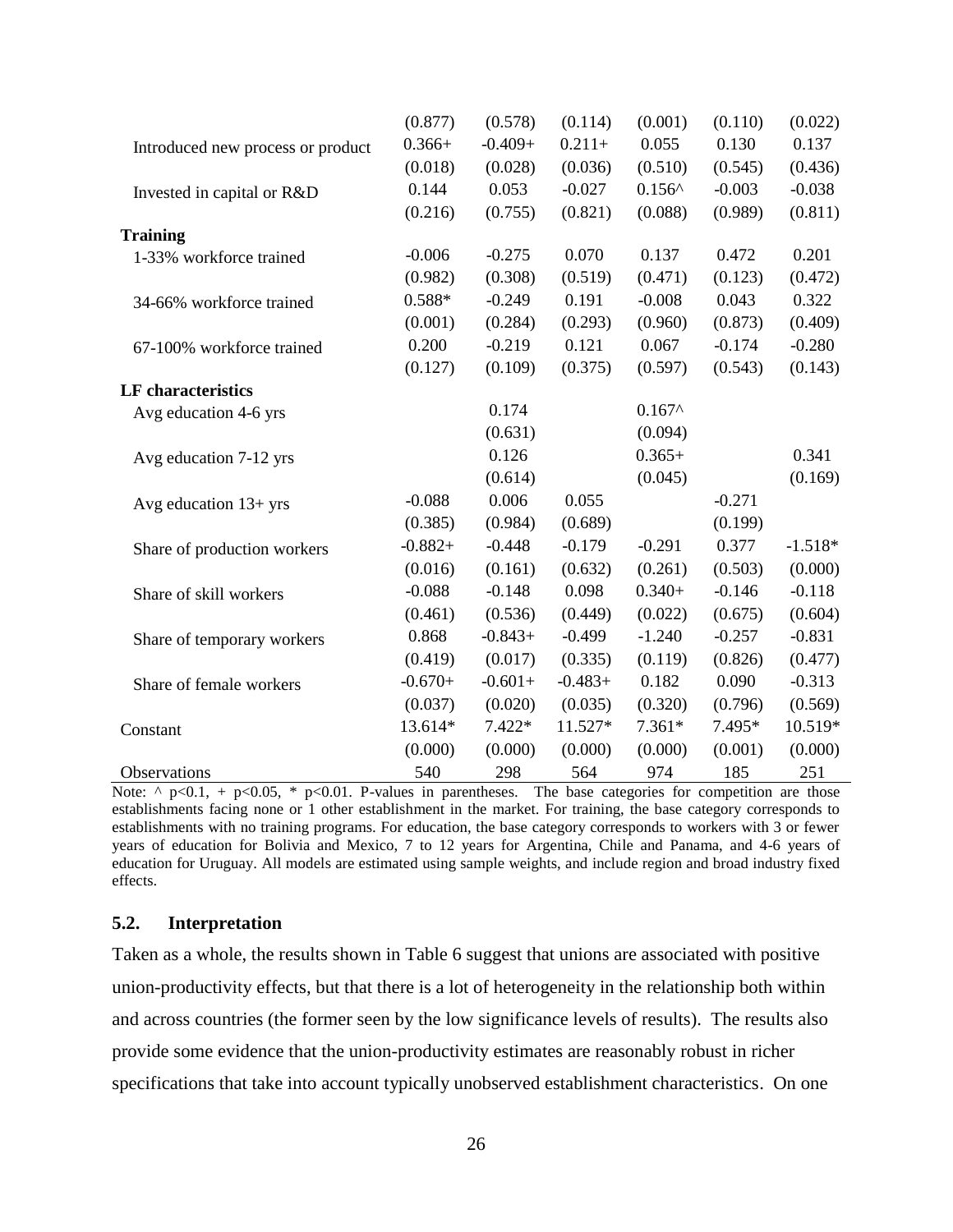end of the spectrum, using the preferred specification (all controls), it can be observed that unions in Bolivia have no effect on productivity (practically zero), while a negative and significant estimate is seen in Argentina (-0.284). On the other side, large positive, albeit insignificant, effects are observed in Chile and Panama, while estimates for Mexico and Uruguay are positive and consistent across specifications, but not significant.

The evidence presented in Table 6 also brings some light on determinants of the unionproductivity relationship. Controlling for productivity adjustments increases union productivity estimates. This suggests unions might be improving technical efficiency, adjusting for differences in sales and production structures across establishments, consistent with the reduction of "X-inefficiencies" (Hirsch and Addison 1986; Addison and Hirsch 1989; Kaufman, 2004). Part of the positive productivity effects, however, seem to be related to large unionization rates across large establishments, foreign owned, with typically better management. Consistent with the hypothesis in Fairris (2006), unions seem to be improving productivity by improving job training. Finally, lower levels of worker human capital seem to have contributed to an understatement of the productivity effects of unions.

Taken at face value, the estimate found for Argentina indicates that output per worker in a fully unionized establishment is 25 log points lower than in an equivalent nonunion establishment. Were we to have obtained such a result in other countries, it would have raised the question how union establishments could survive given lower productivity and (presumably) higher compensation. Argentina, however, is a special case compared to other countries in the region. There are very few establishments in the sample that are *not* unionized, and those nonunionized are rather different (relatively younger and smaller).

As Kuhn (1998) and others have argued, negative productivity effects have been typically found in environments of union and management conflict, which might explain the results observed in Argentina. In Table 8, two aspects of labor regulations and the perception of management are presented. About 44% of establishments in Argentina consider that labor regulations are serious or very serious obstacles to the operation of the establishment. Similarly,

27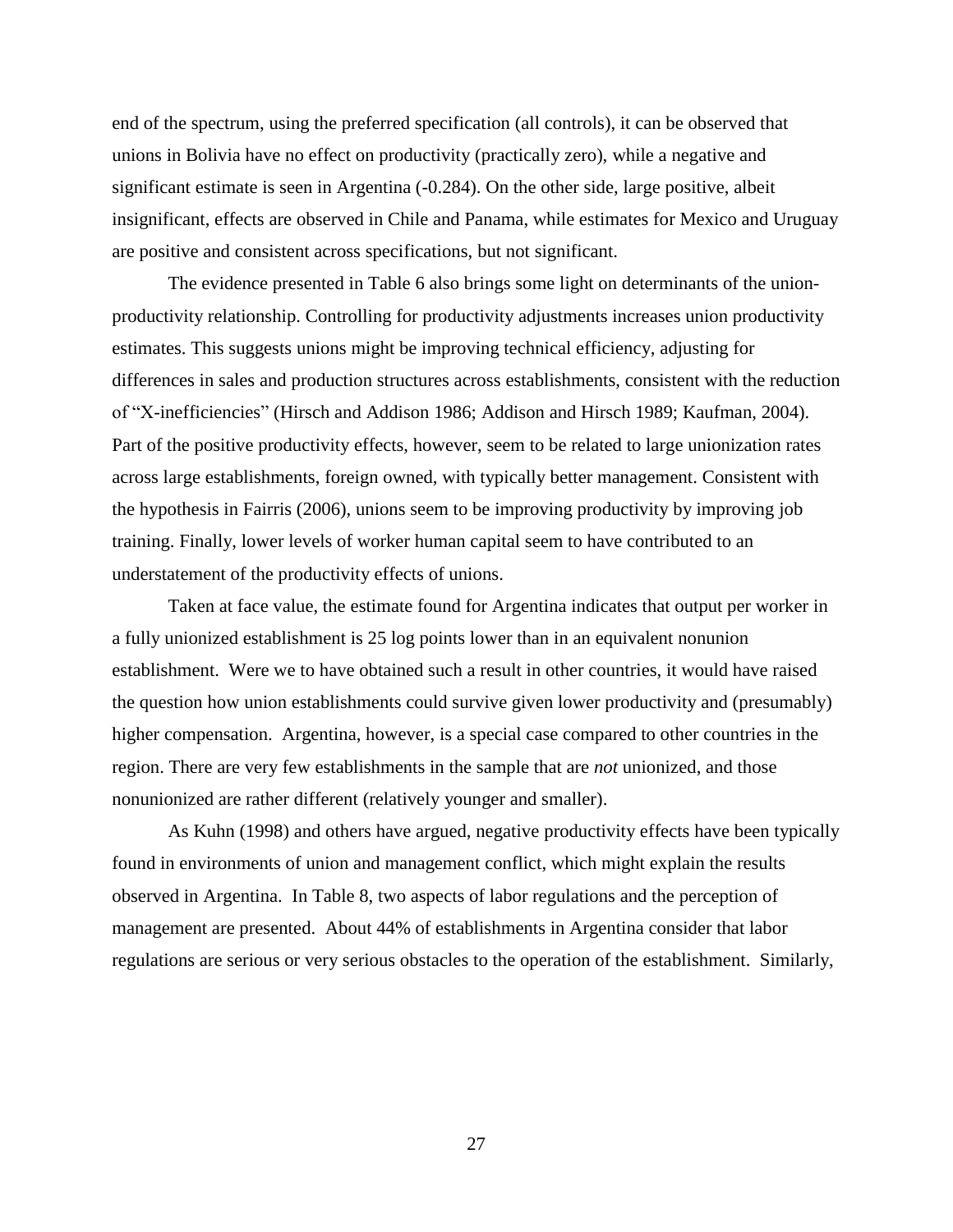60% of establishments declare that labor regulations have affected their hiring and firing decisions, which is almost twice as high as in other countries.  $2^5$ 

|                                     | <b>Argentina</b> | <b>Bolivia</b> | <b>Chile</b> | Mexico | Panama | Uruguay |
|-------------------------------------|------------------|----------------|--------------|--------|--------|---------|
| Labor regulations and H/F decisions |                  |                |              |        |        |         |
| Hire decision affected              | 8.4              | 2.2            | 5.4          | 0.7    | 4.3    | 13.6    |
| Fire decision affected              | 7.2              | 3.3            | 12.6         | 1.9    | 6.9    | 2.1     |
| Hire and Fire affected              | 44.5             | 9.3            | 19.4         | 3.5    | 6.1    | 17.3    |
| Labor regulation as obstacles       |                  |                |              |        |        |         |
| No obstacle                         | 8.1              | 52.3           | 29.8         | 49.6   | 56.8   | 38.7    |
| Minor obstacle                      | 12.6             | 13.8           | 24.0         | 25.4   | 15.9   | 9.1     |
| Moderate obstacle                   | 34.4             | 20.2           | 26.2         | 19.1   | 18.8   | 30.4    |
| Serious obstacle                    | 26.9             | 7.5            | 15.6         | 3.8    | 7.5    | 14.0    |
| Very serious obstacle               | 17.9             | 3.7            | 4.4          | 0.7    | 0.7    | 7.0     |

#### **Table 8. Perception of Labor Regulations**

Note: All information reflects the weighted share of establishments within each category for each country.

To assess the extent that perceptions of labor regulations affect the union-productivity relationship, Table 9 presents two alternative specifications that show the interaction between unionization rates and the perception of regulations. The direction of the estimates suggests unions have a smaller (or larger and negative) effect on productivity in cases of negative perception of labor regulation. For instance, except for Mexico or Uruguay, the unionproductivity effect is smaller (or more negative) if establishments perceive that labor regulations have affected their decisions on hiring or firing workers.

Regarding the perception of labor regulations as obstacles to production, the results are similar. Establishments that do not consider labor regulations as obstacles to production, less conflictive environments, show a more positive impact on productivity compared to establishments that consider labor regulations a moderate or serious obstacle to production.

<sup>&</sup>lt;sup>25</sup> For more details on establishment perceived obstacles, taxes, regulations, and other topics, including comparisons to countries in the region can be found in the Country Profiles, and accessed at [http://www.enterprisesurveys.org/Reports.](http://www.enterprisesurveys.org/Reports)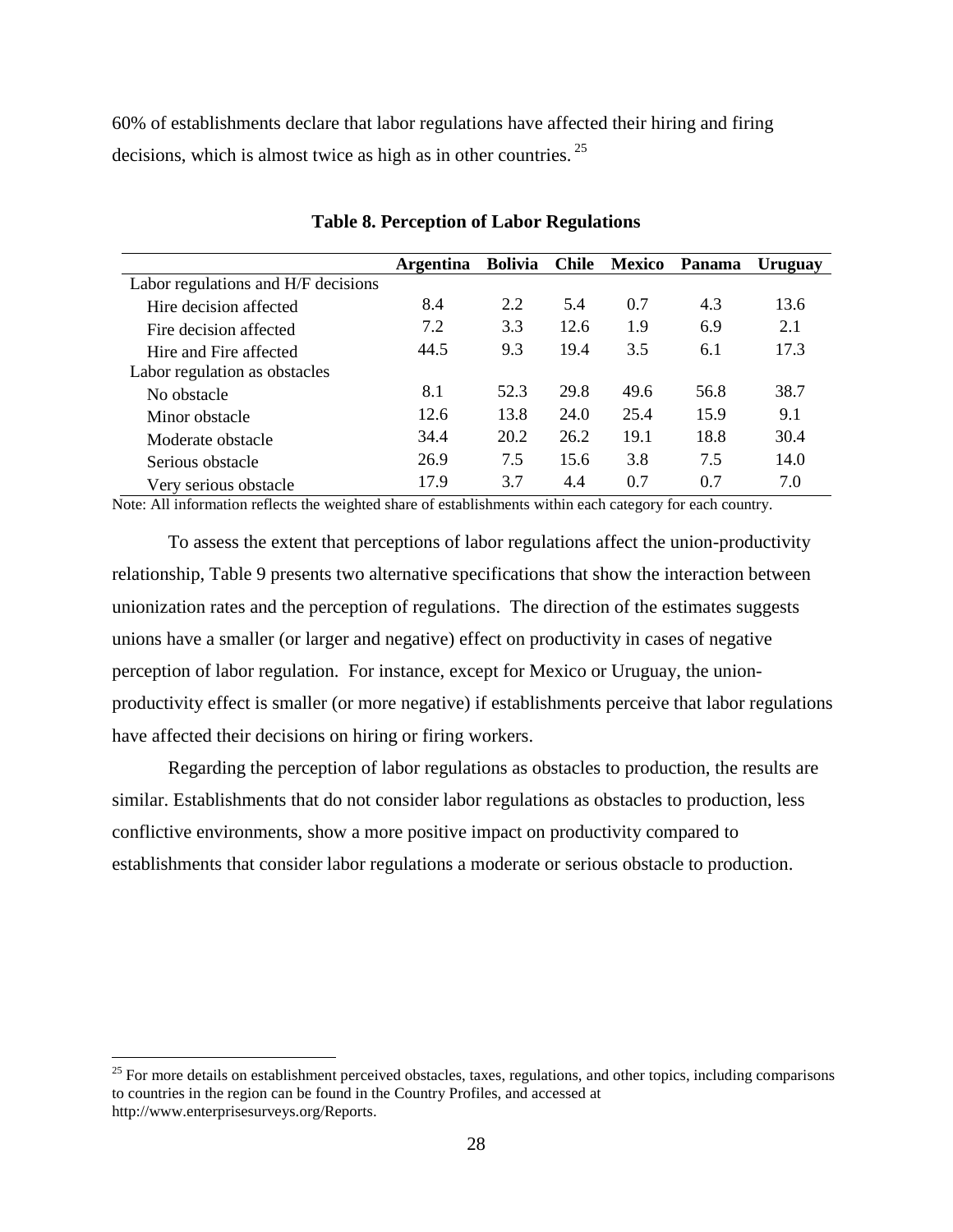|                                     | <b>Argentina</b> | <b>Bolivia</b> | <b>Chile</b> | <b>Mexico</b> | Panama    | Uruguay  |
|-------------------------------------|------------------|----------------|--------------|---------------|-----------|----------|
| Labor regulations and H/F decisions |                  |                |              |               |           |          |
| %Workforce unionized                | $-0.119$         | 0.15           | 0.188        | 0.0862        | 0.377     | $-0.206$ |
| x No H/F decision affected          | (0.414)          | (0.736)        | (0.399)      | (0.578)       | (0.288)   | (0.533)  |
| % Workforce unionized               | $-0.304+$        | $-0.638$       | 0.148        | 0.129         | 0.237     | $0.614^$ |
| x H/F decision affected             | (0.031)          | (0.275)        | (0.411)      | (0.570)       | (0.697)   | (0.084)  |
| Labor regulation as obstacles       |                  |                |              |               |           |          |
| % Workforce unionized               | $-0.344$         | 0.216          | 0.0975       | 0.0795        | 0.456     | $-0.006$ |
| x No or minor obstacle              | (0.266)          | (0.681)        | (0.673)      | (0.595)       | (0.298)   | (0.982)  |
| % Workforce unionized               | $-0.407+$        | 0.051          | 0.428        | 0.0437        | $-0.0505$ | $-0.649$ |
| x Moderate obstacle                 | (0.046)          | (0.933)        | (0.160)      | (0.877)       | (0.938)   | (0.325)  |
| % Workforce unionized               | $-0.175$         | $-0.886$       | $-0.112$     | 0.289         | 0.791     | 0.669    |
| x Serious or y. serious obstacle    | (0.122)          | (0.134)        | (0.660)      | (0.195)       | (0.110)   | (0.209)  |
| N                                   | 540              | 298            | 564          | 974           | 185       | 251      |

**Table 9. Labor Regulations and effect on Union Productivity effects**

Note:  $\gamma$  p<0.1, + p<0.05, \* p<0.01. P-values in parentheses. All models are estimated using the full specification shown in Table 14.

An alternative explanation is rooted on the settings under which unions operate. O'Connell (1999) describes Argentinian unions to be highly centralized and protected by the government, which provides unions with fewer incentives to internalize the costs of bargaining demands, potentially harming productivity. As noted in Anner (2008), unions in Argentina also have access to financial information of the employers, which can be used during bargaining. Access to this information may allow unions to better internalize the cost of increasing wages, providing incentives to engage contracts that benefit both workers and employers. In an environment of conflict, it is more likely that financial information is used to redirect resources toward higher wages (rent seeking behavior), reducing establishment's flexibility to transfer resources to investment or innovation, reducing productivity. Given the unique situation of Argentina, there is little reason to suspect that unionized establishments will be at a disadvantage in the domestic market, as unionized establishments primarily compete with each other.

The positive, albeit insignificant, union productivity effects seen in Chile can be associated with the decentralized collective bargaining system in this country. As Campero (2001) and Vergara (1998) describe, the decentralized bargaining system in Chile has allowed establishments to negotiate wage and benefits linked to specific productivity targets. This is consistent with O'Connell's (1999) hypothesis, which indicates that decentralized collective bargaining systems can increase productivity by allowing unions to internalize their externalities, facilitating their input in production process decisions. Our evidence shows, however, that once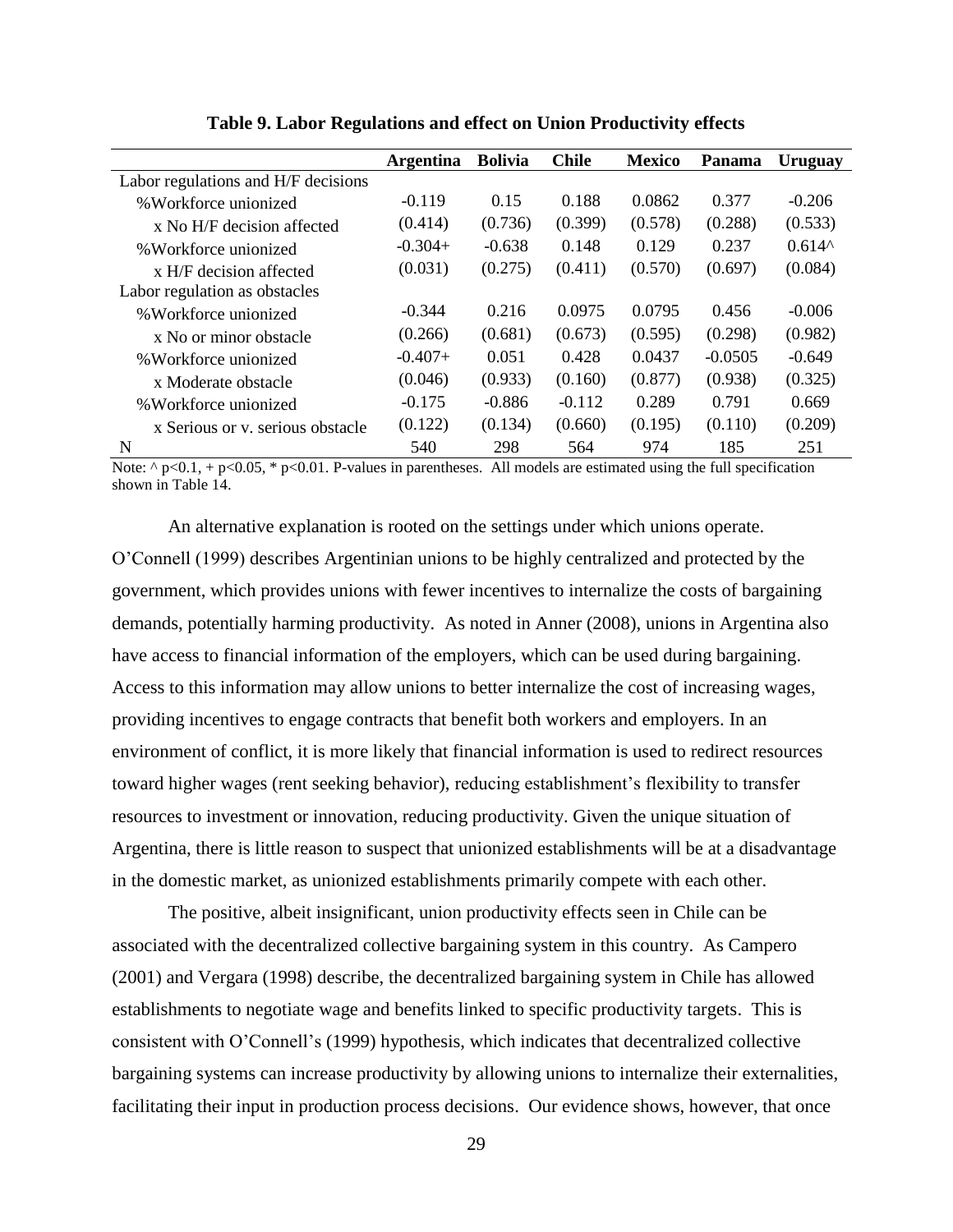labor force structure characteristics are taken into account, the union-productivity relationship becomes statistically insignificant.

In the remaining countries, unions appear to have a positive but insignificant effect on productivity (Bolivia is an exception). It can be argued that the decentralized bargaining system in Panama, as in Chile, explains its large positive union productivity estimates, but large heterogeneity within Panama makes these estimates insignificant. In Bolivia, Mexico and Uruguay, where union-productivity estimates are smaller, there are no specific reasons that might lead one to expect a highly positive or negative union effect.

Uruguay has transitioned toward a decentralized bargaining system that tries to incorporate productivity clauses in their contracts (O'Connell 1999;Cassoni, et al. 2005), similar to the Chilean model. In Mexico, the combination of a centralized bargaining system, and conflicts between employers and unions, reflected in the violation of union rights, should have generated a negative productivity impact, which is not observed. In the case of Bolivia, the results show that unions have no net effect on productivity, and positive relationships are mainly driven by establishment characteristics, in particular the type of ownership. Then again, the presence and strength of unions might be too limited (compared to the other countries) to generate substantive pressure for productivity enhancements.

#### **5.3. Robustness to Unionization measurements**

Union density might contain measurement errors because employers, who may not have perfect information on union membership, report "guestimate" of union density in the establishment. In this case, a categorical union measure (say from 1 to 50; 51 to 100 percent, with zero unionization the omitted base group), may contain less measurement error than a continuous measure of union density does. Table 10 presents estimates using two alternative measures of unionization within establishments, using the same controls as in the full specification (Table 7). Although these results are informative regarding nonlinear effects of unions, the interpretation of some coefficients might be difficult as some countries, like Bolivia and Panama, might not have sufficient observations to identify the corresponding union effects.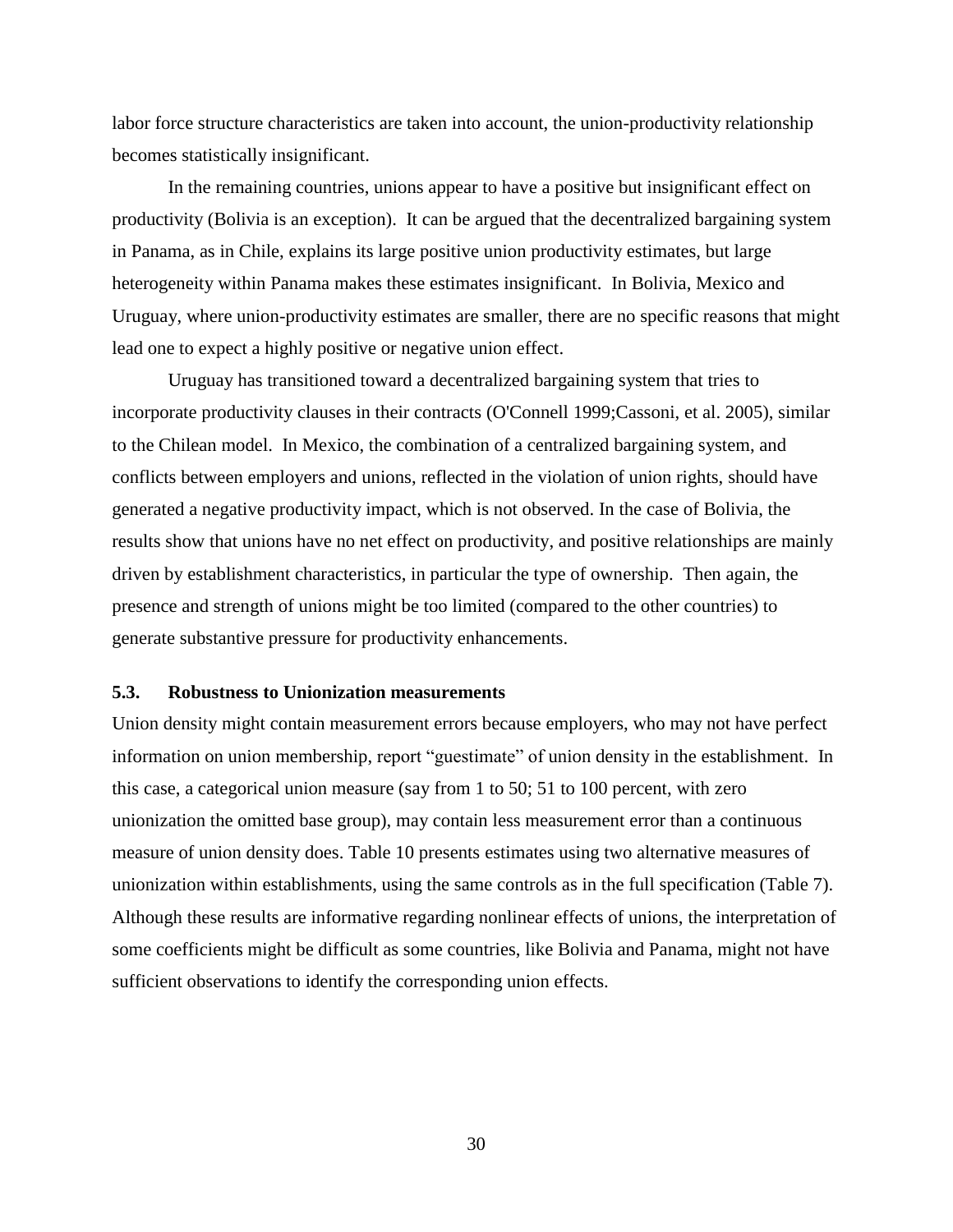|                            | Argentina | <b>Bolivia</b> | Chile    | Mexico  | Panama  | Uruguay |
|----------------------------|-----------|----------------|----------|---------|---------|---------|
| (1)                        |           |                |          |         |         |         |
| % Workforce unionized      | $-0.257+$ | $-0.009$       | 0.173    | 0.093   | 0.349   | 0.117   |
|                            | (0.049)   | (0.981)        | (0.281)  | (0.539) | (0.295) | (0.558) |
| % unionization             | 77.0%     | 82.5%          | 46.2%    | 76.8%   | 58.2%   | 52.2%   |
| Avg effect on productivity | $-0.194$  | $-0.007$       | 0.082    | 0.071   | 0.198   | 0.066   |
| (2)                        |           |                |          |         |         |         |
| Union dummy                | $-0.347*$ | 0.0331         | 0.017    | 0.094   | 0.138   | 0.138   |
|                            | (0.008)   | (0.922)        | (0.851)  | (0.423) | (0.585) | (0.465) |
| (3)                        |           |                |          |         |         |         |
| Less than 50% unionized    | $-0.205$  | 0.213          | $-0.055$ | 0.156   | 0.010   | 0.226   |
|                            | (0.232)   | (0.773)        | (0.609)  | (0.374) | (0.978) | (0.362) |
| More than 50% unionized    | $-0.379*$ | 0.003          | 0.177    | 0.074   | 0.290   | 0.032   |
|                            | (0.005)   | (0.994)        | (0.153)  | (0.558) | (0.391) | (0.873) |

**Table 10. Effect of Unions on Establishment Productivity: Alternative Union Measures**

Note:  $\gamma$  p<0.1, + p<0.05, \* p<0.01. P-values in parentheses. All models are estimated using the full specification shown in Table 14.

In the first part of Table 10, the results from the preferred model are used as reference. It includes information on the average unionization rate within union establishments to estimate the average union effect on productivity. The first alternative measure uses a dummy variable for unionization, and its coefficient can be interpreted as an average union-productivity effect. The estimates are somewhat consistent with the estimated average union impact observed in row 1. In Argentina, the average productivity effects using dummy variables are larger, in absolute value, than in the preferred specification. In Chile, on the other hand, while the previous estimate shows a large and positive impact on productivity, the estimates using a dummy variable indicate that the effect is practically zero. This shows that there is some heterogeneity (nonlinearity) in the effects of unions across different levels of unionization.

An alternative measure is to estimate the union effects using dummy variables for different levels of unionization density in the establishment. While some cells are difficult to identify due to insufficient observations, this measurement is better capturing non-linear effects of unions. In Argentina, regardless of the level of unionization, the estimates are strongly negative, and increasing for establishments with higher unionization rates. In Mexico and Uruguay, the results suggest that some levels unionization (less than 50%) can have a positive impact on productivity. In contrast, for Chile and Panama, unionization is positively correlated with productivity for establishments with high rates of union density. Among establishments with low unionization rates, however, unions have either a negative or no relationship with productivity.

31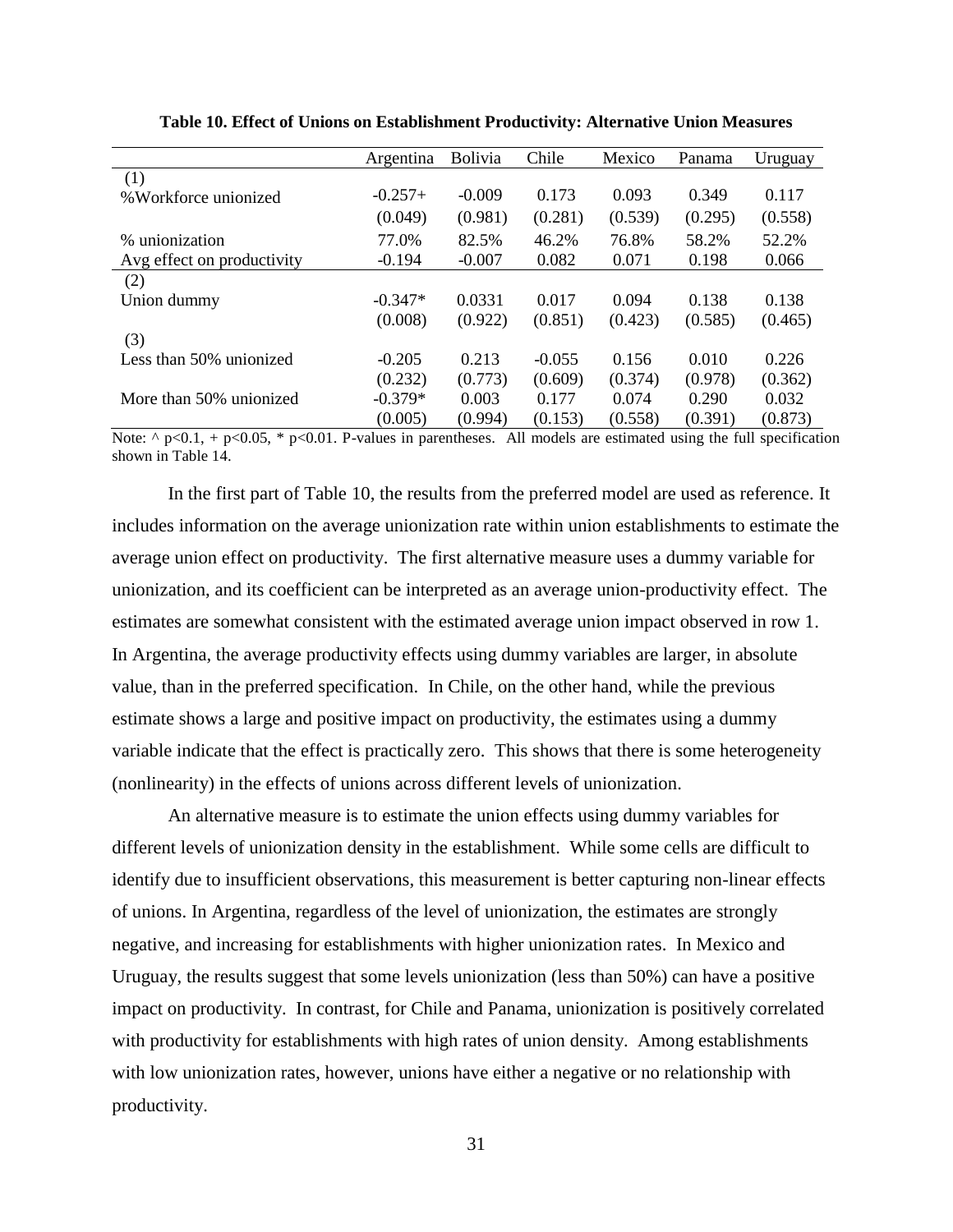#### **6. PROFITABILITY AND INVESTMENT**

 $\overline{a}$ 

The evidence provided so far indicates that unions have, on average, positive effects on productivity, except for Argentina and Bolivia. It is possible that these productivity enhancements are insufficient to compensate for the higher costs imposed by unions (mainly wage costs), which could translate into lower profitability or lower investment.<sup>26</sup> Using the preferred specification, additional models are estimated to test the union effect beyond productivity (Table 11). While the results cannot be interpreted as causal effects, they can be considered partial effects (correlations) from unions, after accounting for other measurable covariates.

The first aspect to analyze the effect unions have on profitability. A price-cost margin index is used to measure the percent of profit per dollar in sales. Following Hirsch and Connolly (1987), along with other studies in the industrial organization literature, the profits equation includes the log of the capital-sales ratio as control. According to the results, the positive productivity effects seem to be insufficient to offset the additional union wage costs, with Argentina showing the largest negative and significant impact in the region. There are some exceptions.

In Bolivia, highly unionized establishments, which showed no relationship to productivity, appear to be positively correlated to profitability. A detailed analysis on the structure cost, not shown here, suggests that these types of establishments have much higher rates of capital per capita with lower shares of labor costs, which translates into higher profitability without productivity improvements. In Mexico, Panama and Uruguay, the positive estimates of union profitability can be explained by the abnormally high productivity estimates, and relatively lower union pressure (low density). This last characteristic might also explain why in Panama and Chile, the productivity estimates of highly unionized establishments translated into small positive (or negative) profitability estimates.

<sup>&</sup>lt;sup>26</sup> Estimations elsewhere have found that unions wage premium in developing countries are modest but not negligible. The estimated wage gaps for the countries in the sample are: 11% Bolivia, 14% Chile (Rios-Avila and Hirsch (Forthcoming)), 15% Mexico (Fairris, 2003), 20% Panama (Falaris, 2008) and 7% Uruguay (Cassoni, et al. 2005). Bolivia and Chile estimates use household data for 2000 to 2009. Mexico and Panama are based on household data from 1996 and 1997 respectively. In Uruguay, the estimates correspond to establishment level surveys from 1988 to 1995.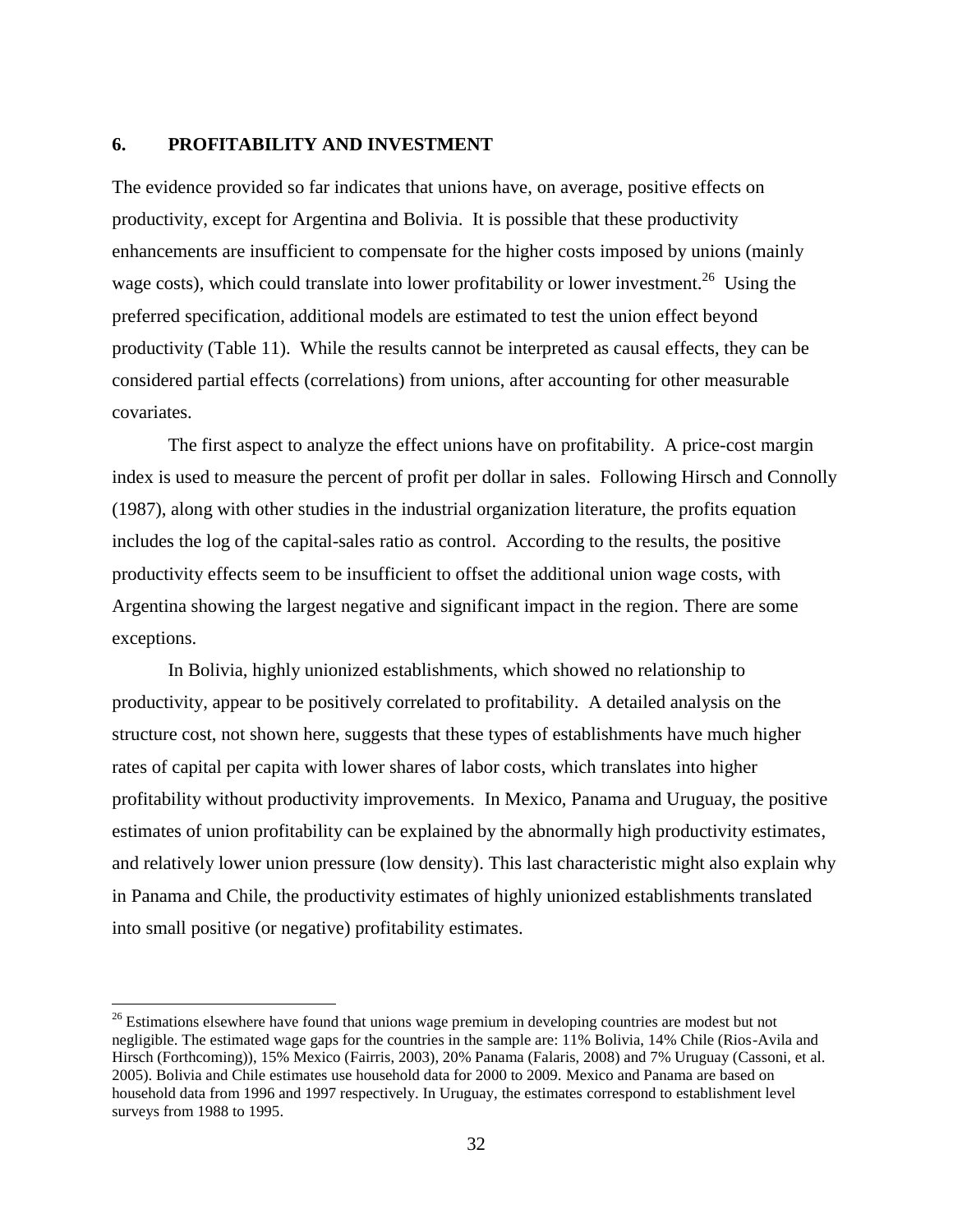The second aspect for measuring performance is related to investment and innovation. The literature indicates that unions might affect investment by reducing investment returns in the market (i.e., rent seeking behavior) or increasing conflicts with management (monopoly face of unions). It also suggests that unions increase investment, as it reduces "X-inefficiencies" improving the returns to investment (Machin and Wadhwani, 1991). More recently, Doucouliagos and Laroche (2013) has found that unions are negatively correlated with investment, consistent with unions taxing quasi-rents of capital, reducing the incentives for long term investment.

Three variables are used for the empirical analysis. The first one indicates a new product or production process has been introduced in the last three years, while the second and third variables indicate if there has been any investment in physical capital or in research and development ( $R&D$ ) in the last year.<sup>27</sup> The specification excludes all variables regarding innovation. It also includes a dummy variable for an increase in sales, to account for availability of establishment resources. While these variables are not adequate to describe long term investment relationships, they still provide an important snapshot of current establishment behavior.

According to the results (Table 11), the estimates suggest that unions have a negative effect on all aspects of investment, and when positive they are small and non-significant. Mexico and Panama are the exceptions. In Mexico, highly unionized establishments are more likely to introduce new processes/products in the market, while establishments with low unionization show positive and somewhat significant correlation with investment on capital and R&D. In Panama, unionized establishments were much more likely to invest in R&D than their counterparts, with significant estimates for highly unionized establishments.

 $27$  Although data on amount invested on physical capital and research and development exists, these variables have substantial missing information, and potential measurement error. Variables indicating whether or not establishments invested have minimal missing information and are more adequate for the analysis.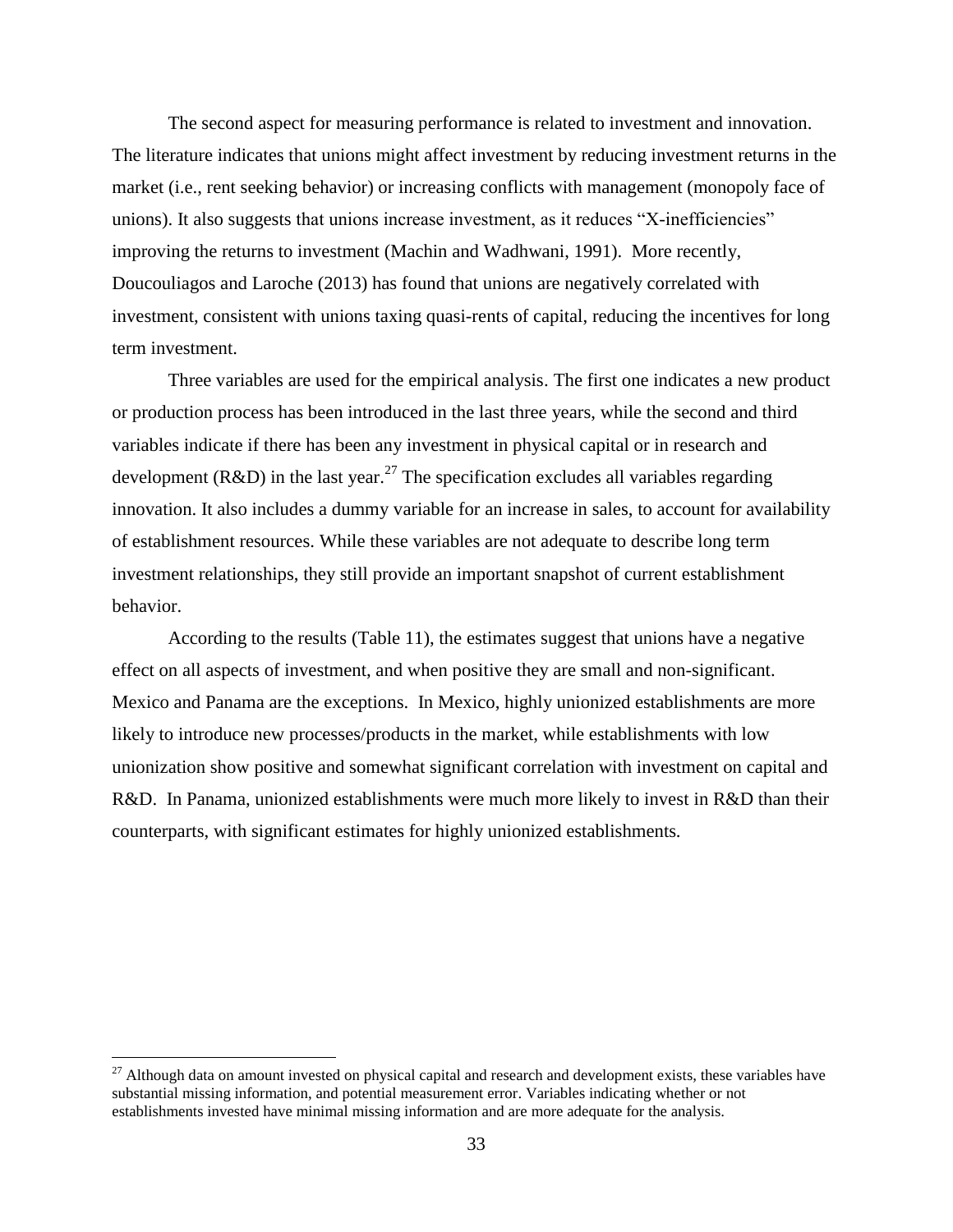|                                   | Argentina | Bolivia  | Chile      | Mexico            | Panama    | Uruguay         |  |  |
|-----------------------------------|-----------|----------|------------|-------------------|-----------|-----------------|--|--|
| Profitability                     |           |          |            |                   |           |                 |  |  |
| Less than 50% unionized           | $-0.137^$ | $-0.204$ | $-0.0135$  | 0.0633            | $-0.0817$ | $0.115^{\circ}$ |  |  |
|                                   | (0.080)   | (0.235)  | (0.675)    | (0.355)           | (0.379)   | (0.066)         |  |  |
| More than 50% unionized           | $-0.176+$ | 0.0619   | $-0.0441$  | $-0.0185$         | 0.0311    | $-0.0231$       |  |  |
|                                   | (0.043)   | (0.390)  | (0.279)    | (0.535)           | (0.736)   | (0.591)         |  |  |
| Introduced new process or product |           |          |            |                   |           |                 |  |  |
| Less than 50% unionized           | $-0.0589$ | $0.183^$ | $-0.119^$  | $-0.0338$         | 0.00424   | 0.0254          |  |  |
|                                   | (0.724)   | (0.098)  | (0.070)    | (0.595)           | (0.978)   | (0.861)         |  |  |
| More than 50% unionized           | 0.0848    | 0.0165   | $-0.0589$  | $0.126+$          | 0.0206    | 0.0268          |  |  |
|                                   | (0.196)   | (0.830)  | (0.368)    | (0.023)           | (0.864)   | (0.884)         |  |  |
| Investment in capital             |           |          |            |                   |           |                 |  |  |
| Less than 50% unionized           | $-0.0251$ | 0.0886   | $-0.0788^$ | $0.0777^{\wedge}$ | 0.027     | $-0.0879$       |  |  |
|                                   | (0.889)   | (0.653)  | (0.058)    | (0.063)           | (0.808)   | (0.601)         |  |  |
| More than 50% unionized           | $-0.0369$ | 0.0115   | $-0.0733$  | 0.00436           | 0.137     | 0.0196          |  |  |
|                                   | (0.766)   | (0.942)  | (0.405)    | (0.874)           | (0.380)   | (0.837)         |  |  |
| Investment in R&D                 |           |          |            |                   |           |                 |  |  |
| Less than 50% unionized           | $-0.0635$ | 0.174    | $-0.0878$  | 0.0648            | 0.17      | $-0.0714$       |  |  |
|                                   | (0.667)   | (0.406)  | (0.111)    | (0.313)           | (0.294)   | (0.561)         |  |  |
| More than 50% unionized           | $-0.0514$ | $-0.051$ | $-0.0329$  | 0.0281            | $0.232^$  | $-0.0953$       |  |  |
|                                   | (0.465)   | (0.660)  | (0.364)    | (0.574)           | (0.085)   | (0.680)         |  |  |
| Observations                      | 540       | 298      | 564        | 974               | 185       | 251             |  |  |

Note:  $\gamma$  p<0.1, + p<0.05, \* p<0.01. P-values in parentheses. All models are estimated using the full specification model presented in Table 14. For the models with innovation and investment, those variables are excluded from the model.

#### **7. CONCLUSIONS**

This paper has aimed to fill some gaps in the literature by studying the effects that unions have on productivity and performance at the establishment level in selected countries in Latin America. These Latin American countries have been historically known for the strong role unions have played in their political and economic histories. Following periods of dictatorship, debt crisis and economic recovery, however, these countries developed in ways that have produced substantial heterogeneity in their collective bargaining systems and the roles that unions play in their economies.

According to the results presented here, unions appear to have small but positive effects on productivity across all countries in the sample, with the notable exception of Argentina, where a strong negative productivity effect is found, and Bolivia, where no effect is found. The positive relationships between unions and productivity appear to be sufficient to offset higher labor costs, translating in small and insignificant profitability estimates. In addition, with few exceptions, unions seem to have either a null or negative effect for current investment decisions.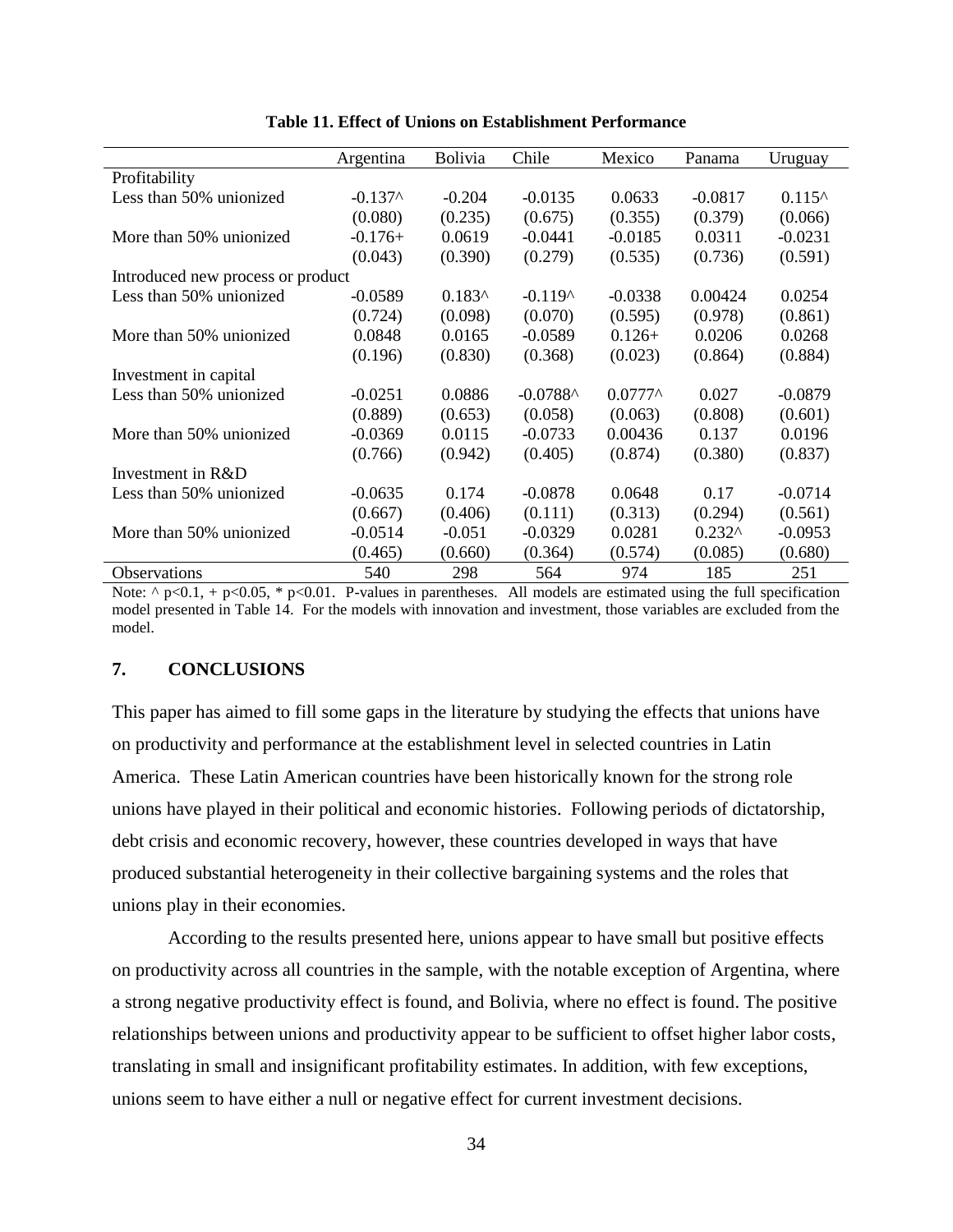While some of the observed effects can be linked to labor regulations, unions and managements conflicts, economic structure, or unionization organizations, no single narrative can readily explain all results presented here. Even at the establishment level, a precisely estimated union- productivity effect of zero is difficult to interpret, being consistent with unions having either no effect or having offsetting positive and negative effects. The empirical analyses presented here, however, provide an important step toward a better understanding of the role of unions in developing countries in Latin America, an area where there has been little prior evidence. Given the nature of the data and the limitations they place on modeling, the results presented here cannot be strictly represented as causal effects. Instead, they represent the best estimates of partial correlations that capture a portrait of the net outcomes resulting from unions and collective bargaining in these Latin American economies. With the development of new data, similar analysis can be extended to different regions and time frames, and can open the opportunity for future research that provides a more detailed analysis of the effects and channels through which unions affect establishment performance.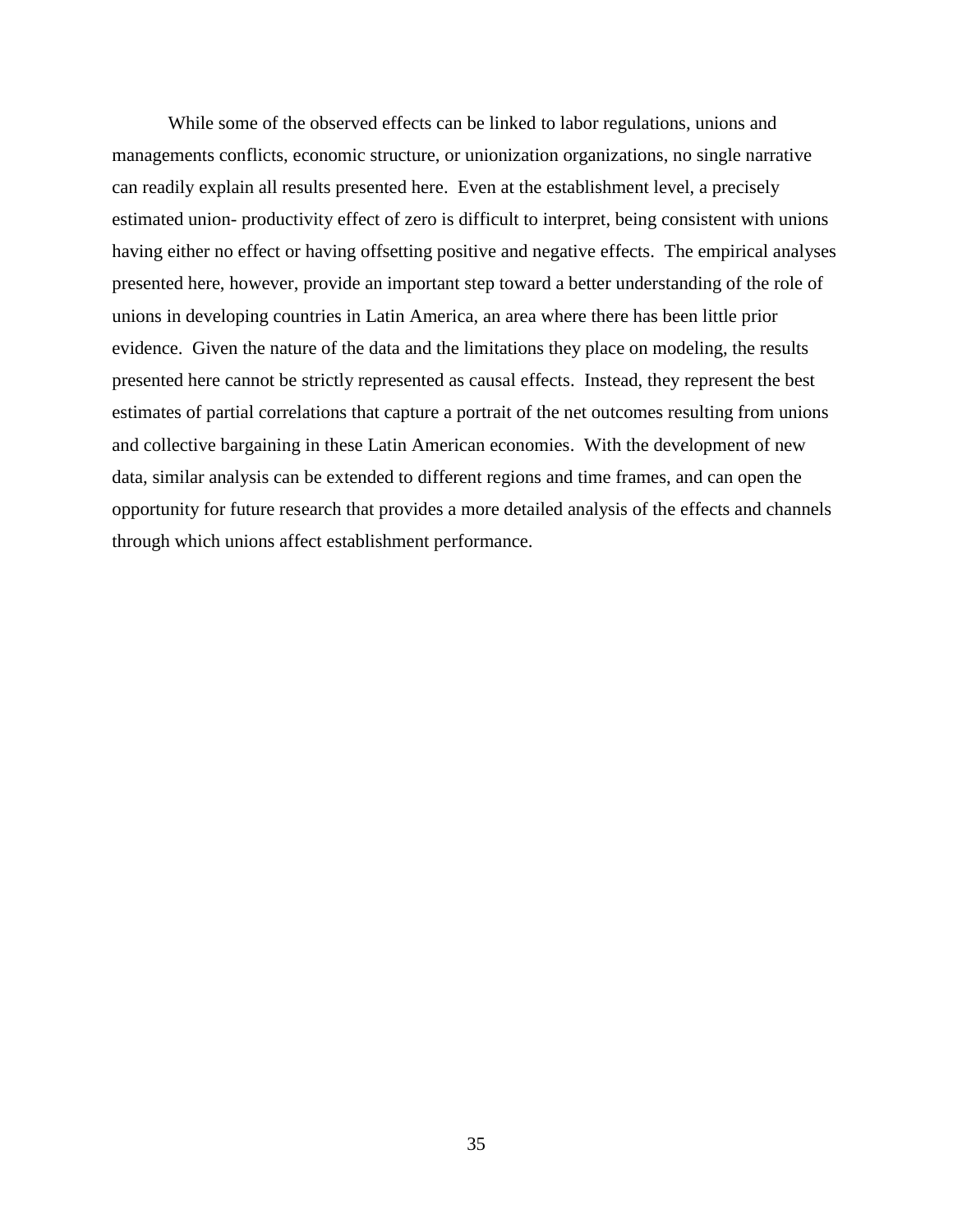#### **APPENDIX A**

#### **Multiple Imputation using Chain Equations**

In cases when the missing data structure follows an arbitrary missing pattern and simultaneous imputations of multiple variables are required, two standard imputation approaches can be used: multivariate normal imputation and imputations using chained equations (ICE). While the first approach estimates a model that tries to identify the underlying multivariate distribution, it imposes restrictions on the estimation, assuming the system follows a normal multivariate distribution. The ICE approach, by contrast, lacks a formal theoretical justification, but provides more flexibility in the specification of the imputation models, being consistent with different types of underlying distributional assumptions.

The idea of the ICE approach is to construct univariate imputation models for each variable with missing information, using a fully conditional specification where all variables, other than the one being imputed, are used as independent variables. These conditional models are used to obtain predictions for the missing information, and can be used in subsequent iterations. In cases where the missing data structure follows an arbitrary pattern, an iterative imputation process is needed to account for possible dependence of the estimated parameters to the imputed data. Formally, the procedure can be described as follows.

Let  $X_1, X_2, \ldots, X_p$  be a set of variables with missing information (imputed variables), and let  $Z$  be a set of complete predictors. For each imputed variable, it is possible to construct a univariate imputation models  $f_i$ , where each model can be a different distribution function (normal, logistic, etc), that best identifies the specific underlying distribution of the variable  $X_i$ :

> $X_1^{t+1} = f_1(X_1 | X_2^t, ..., X_n^t, Z, \theta_1)$  $X_2^{t+1} = f_2(X_1 | X_1^t, ..., X_p^t, Z, \theta_2)$  $X_p^{t+1} = f_p(X_1 | X_1^t, X_2^t, ..., X_{n-1}^t, Z, \theta_p)$

Once the imputation models are specified for the first iteration, only complete observations are used for each individual model. Based on the imputation models, random draws using the empirical distribution of the imputed variables are obtained and used in the next iteration of the imputation until convergence is obtained. Although there is no specific rule on the number of imputations needed to obtain convergence of the system, the literature suggests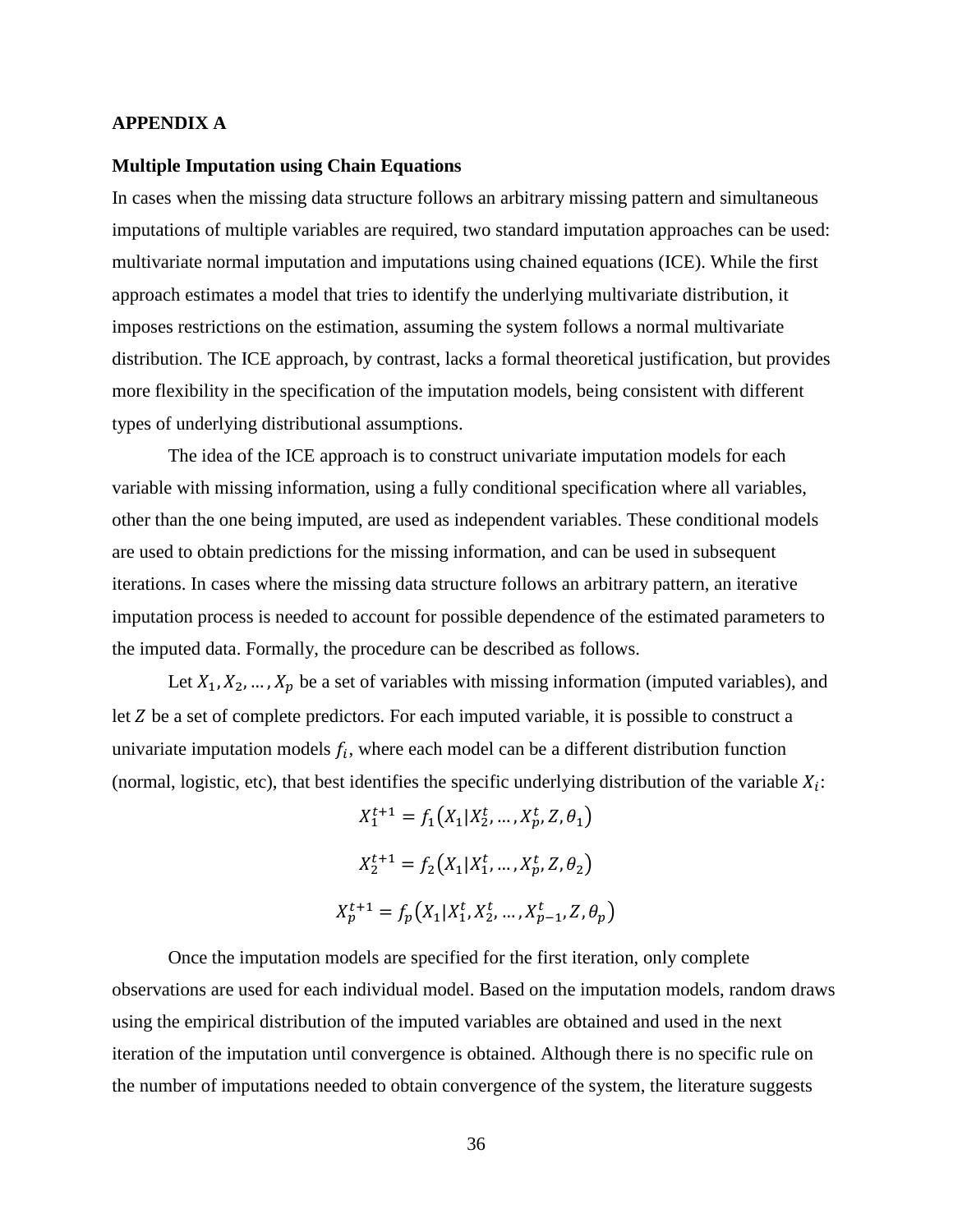that 10 iterations are typically sufficient to achieve convergence (van Buuren, 2007). However, depending on the complexity of the imputation system, more iterations may be needed. Once convergence is achieved, a random draw of the empirical process is obtained and used to create an imputed sample. This process is repeated for each additional set of imputed samples needed until M different imputed samples are created.

Although the validity of the MI approach relies on the asymptotic properties of the imputation procedure with M approaching infinity, in practice fewer imputations are needed to obtain consistent and stables results. According to Rubin (1987), M=5 imputations should be sufficient to obtain valid inferences for most procedures, but depending on the amount of information missing and the type of analysis required, a larger set of imputed samples could be required.

Once M completed samples are obtained, each of them can be used to obtain M independent estimations for the desired model. Assume the model to be estimated can be written as:

$$
y_m = X'_m \beta_m + e_m
$$
 for  $m = 1, \dots, M$ 

such that we have a set of parameters  $\beta_m$  and a variance covariance matrix  $\Sigma_m$  for each imputed sample m. Following Rubin's rule (Rubin, 1987) the results for the parameters and variance covariance matrices can be combined as follows:

$$
\tilde{\beta}_M = \frac{1}{M} \sum \tilde{\beta}_m \text{, and}
$$

$$
\tilde{\Sigma}_M = \frac{1}{M} \sum \tilde{\Sigma}_m + \left(1 + \frac{1}{M}\right) * \sum \frac{(\tilde{\beta}_m - \tilde{\beta}_M)(\tilde{\beta}_m - \tilde{\beta}_M)'}{M - 1}
$$

Here,  $\tilde{\beta}_M$  and  $\tilde{\Sigma}_M$  are the parameters and variance covariance matrix corresponding to the combination of models across the M imputed samples. See Rubin (1987) for more details.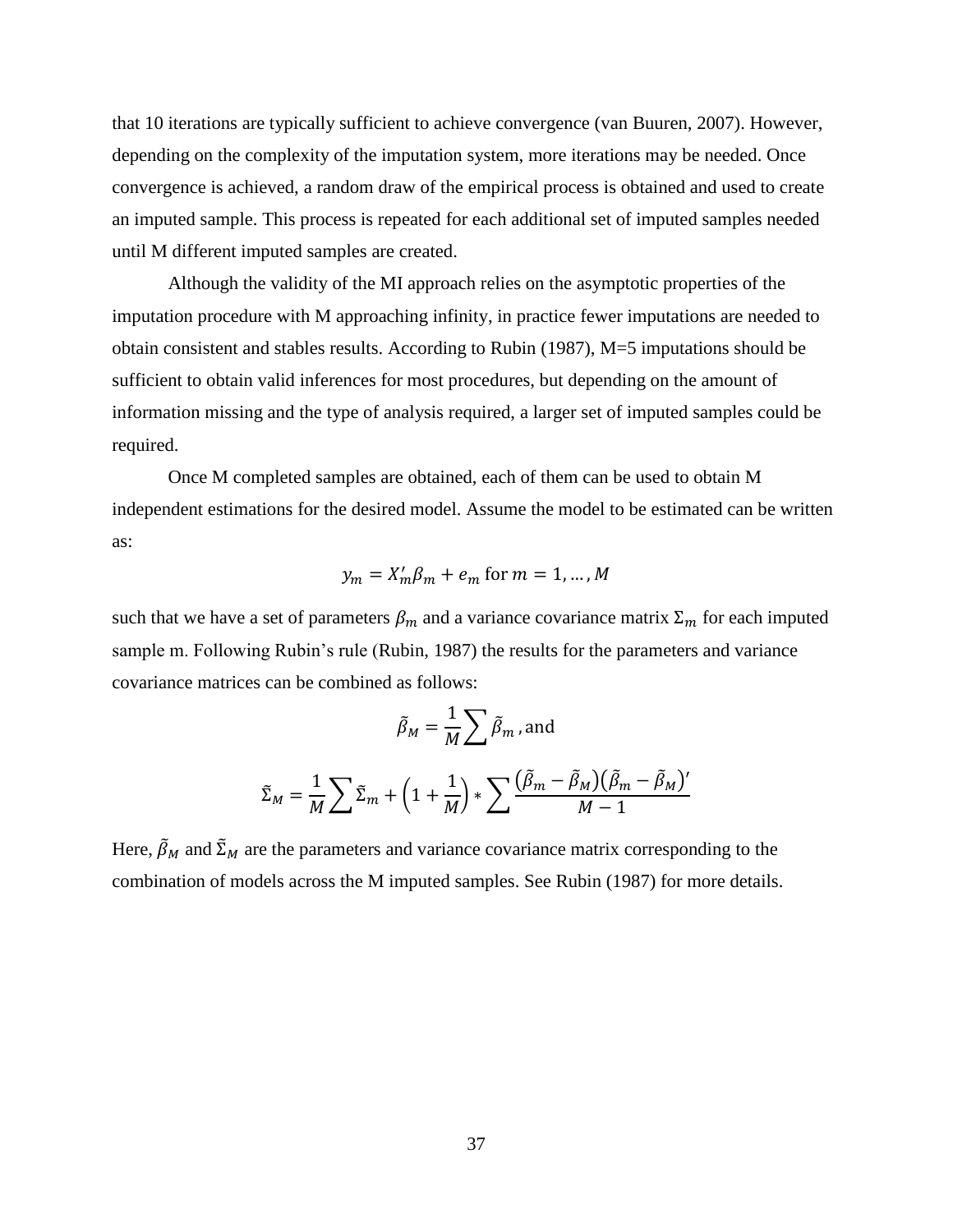# **APPENDIX B**

# **Specification of Imputation Model**

| <b>Variable</b>     | <b>Definition</b>                                                                            |
|---------------------|----------------------------------------------------------------------------------------------|
| Part larger         | Indicates if the establishment if part of a larger firm                                      |
| Public or private   | Indicates if the establishment has stocks in private hands or public stock exchange.         |
| shareholding        |                                                                                              |
| Foreign owned       | Indicates if more than 50% of the establishment is owned by foreign capital                  |
| % largest           | Indicates if the largest shareholder owns more than 50% of the establishment                 |
| shareholder         |                                                                                              |
| Age                 | Number of years since the establishment began operations                                     |
| Manager             | Number of years of experience of top manager                                                 |
| experience          |                                                                                              |
| Quality             | Indicates if establishments have an ISO quality certification                                |
| certification       |                                                                                              |
| Electric problems   | Indicates if establishments have suffered 2 or more outages                                  |
| Has a generator     | Indicates if establishments possess a generator                                              |
| Electricity request | Indicates if establishments have submitted a request for electricity connection              |
| Water request       | Indicates if establishments have submitted a request for water connection                    |
| Water obstacle      | Indicates if establishments consider access to water as a major obstacle of production       |
| Electricity         | Indicates if establishments consider access to electricity as a major obstacle of production |
| obstacle            |                                                                                              |
| Mono production     | Indicates if all production comes from the main product                                      |
| Sales export        | % of sales that come from export                                                             |
| Inputs from small   | % Inputs bought from smaller firms                                                           |
| establishments      |                                                                                              |
| Foreign input       | % Inputs imported                                                                            |
| Principal buyer     | Indicates if consumers are main buyers from production                                       |
| Customs and         | Indicates if Customs and trades regulations are an obstacle for operations                   |
| trades              |                                                                                              |
| Own transport       | Indicates if establishment possess its own transportation system                             |
| Transport problem   | Indicates if transportation is considered a major obstacle for operation                     |
| Subcontract         | % Sales that are subcontracted to other firms                                                |
| production          |                                                                                              |
| Competition         | Indicates the level of competition the establishment faces: None or one competitor (no       |
|                     | competition), 2-5 competitors (medium competition), 5 or more competitors (high              |
|                     | competition), operates on international market                                               |
| Sales change        | Indicates if sales of main product have gone up or down in the last year                     |
| Prices change       | Indicates if prices of main product have gone up or down in the last years                   |
| Domestic            | Pressure from domestic competitors on production costs is important                          |
| Competition         |                                                                                              |
| International       | Pressure from international competitors on production costs is important                     |
| Competition         |                                                                                              |
| Foreign             | Establishment uses foreign technology for their production                                   |
| Technology          |                                                                                              |
| New product or      | Indicates if the establishment introduced a new or significantly improved product/service or |
| New process         | production process                                                                           |
| Informality         | Indicates if informal markets are a consider a major obstacle for establishment operations   |
| Share of            | Share of Production workers as % of total permanent workers                                  |
| Production          |                                                                                              |
| Workers             |                                                                                              |
| Share of skill      | Share of Skill workers as % of total permanent workers                                       |
| workers             |                                                                                              |

# **Table B1. Variables with Complete Information:**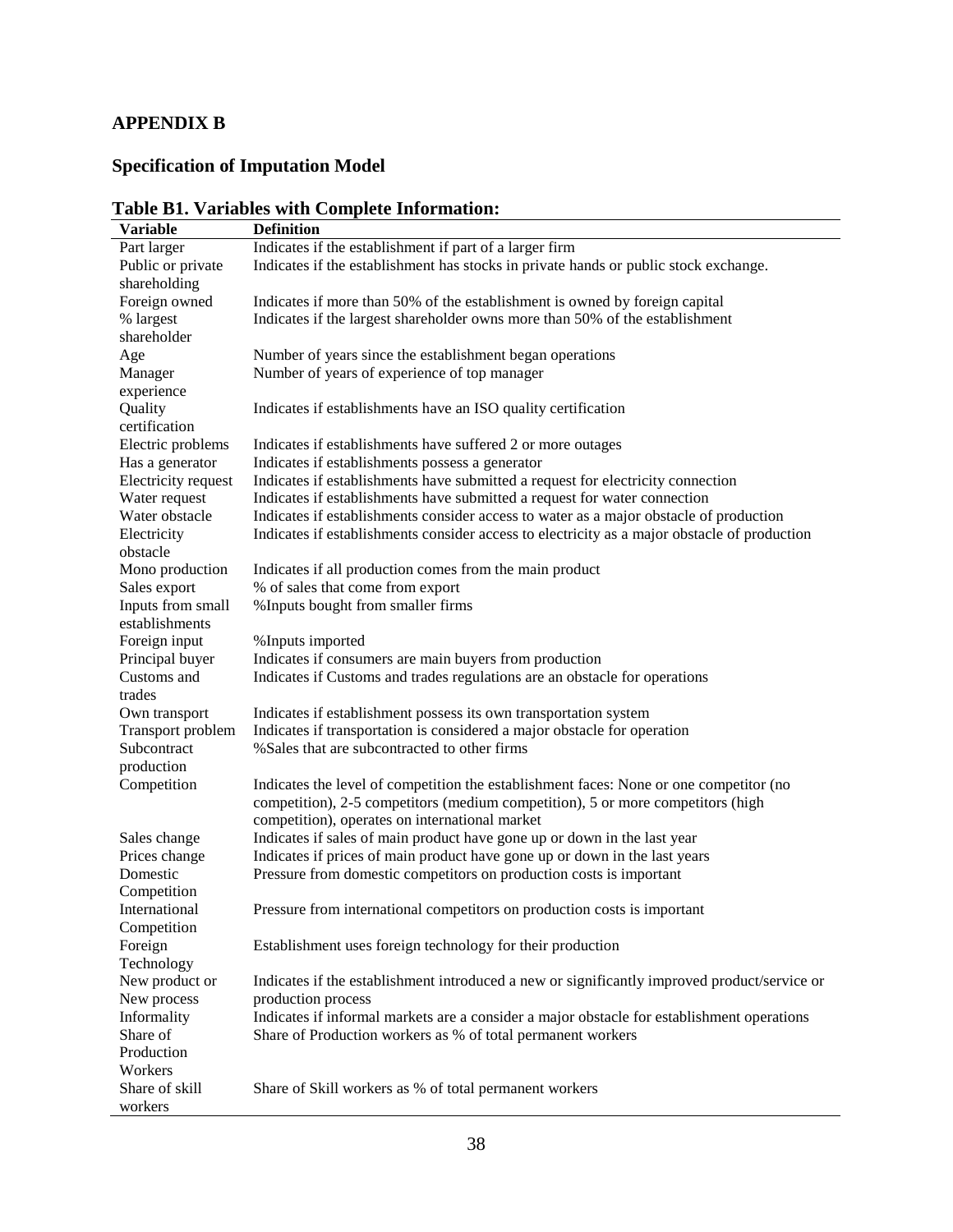| Share of seasonal<br>workers | Share of seasonal workers as % of total permanent equivalent workers                                                                                                  |
|------------------------------|-----------------------------------------------------------------------------------------------------------------------------------------------------------------------|
| Share of female              | Share of Production workers as % of total permanent workers                                                                                                           |
| workers<br>Level of          | % of current output compared to maximum output possible under normal circumstances                                                                                    |
| utilization of               |                                                                                                                                                                       |
| capital<br>Hours of          | Normal weekly hours of operations of the establishment, Includes the variable in levels and                                                                           |
| operation per                | logs                                                                                                                                                                  |
| week                         |                                                                                                                                                                       |
| New buildings                | Indicates if establishment submitted an application to obtain a construction-related permit in<br>last 2 years                                                        |
| Land problem                 | Indicates if access to land is considered a major obstacle for operation                                                                                              |
| Government                   | Indicates if government regulations are considered major obstacles for operation                                                                                      |
| problem                      |                                                                                                                                                                       |
| Investment                   | Indicates if establishment has investment any resources on machinery or vehicles during last<br>fiscal year                                                           |
| Hires seasonal<br>workers    | Indicates if establishment hires seasonal workers at all.                                                                                                             |
| Industry fixed               | Includes industry fixed effects using ISIC Rev.3.1 classification to 2 digits.                                                                                        |
| effects                      |                                                                                                                                                                       |
| Nr of permanent              | Total number of permanent workers, including its logarithm, logarith squared and                                                                                      |
| workers                      | interaction with a union Dummy                                                                                                                                        |
| Nr workers on t-1            | Total number of permanent workers 3 years ago                                                                                                                         |
| Nr production<br>workers     | Total number of workers directly engaged in the production process. Includes its log                                                                                  |
| Nr non production            | Total number of workers not engaged in the production process. Includes its log                                                                                       |
| Workers                      |                                                                                                                                                                       |
| Zero production<br>workers   | Indicates if there are no production workers in the establishment                                                                                                     |
| Nr of seasonal               | Nr of workers that are hired for a short-term (i.e. for less than a fiscal year), with no                                                                             |
| workers                      | guarantee of renewal of employment contract. Includes its log and interaction with union                                                                              |
|                              | dummy                                                                                                                                                                 |
| Labor regulations            | Indicates if establishments consider labor regulations as major obstacles for operations                                                                              |
| Inadequate<br>Education      | Indicates if establishments consider inadequate education as major obstacles for operations                                                                           |
| Manufacture                  | % of sales that come from manufacture                                                                                                                                 |
| production                   |                                                                                                                                                                       |
| Refusal capital              | Indicate if the establishment refused to provide information on book or market capital values                                                                         |
| Refusal land                 | Indicate if the establishment refused to provide information on book or market land value                                                                             |
| Log sales                    | Logarithm of total sales in last fiscal year. Includes its square.                                                                                                    |
| Sales in t-1                 | Indicates if the establishment didn't provide information on sales 3 years ago.                                                                                       |
| dummy                        |                                                                                                                                                                       |
| Union                        | Variables indicating if the establishment is unionized, the union density within the<br>establishment and a dummy if more than 50% of the establishment is unionized. |
| Information                  | Two dummies indicating if the interviewer perceives the information provided is true, or if                                                                           |
| quality flags                | the data was taken from administrative records.                                                                                                                       |
| Workers avg                  | Average education attainment of typical worker. 0-3 yrs of education, 4-6 yrs of education,                                                                           |
| education                    | 7-12 yrs of education and 13+ yrs of education                                                                                                                        |
| Training                     | Indicators of training among permanent workers: No active training program in the                                                                                     |
|                              | establishment, 0-33% of workers trained, 34-66% of workers trained and 67-100% workers                                                                                |
|                              | trained.                                                                                                                                                              |
| Owner female                 | Indicates if any of the main owners of the establishment is female.                                                                                                   |
| Region                       | Fixed effects using region dummies survey in each country. Varies across countries.                                                                                   |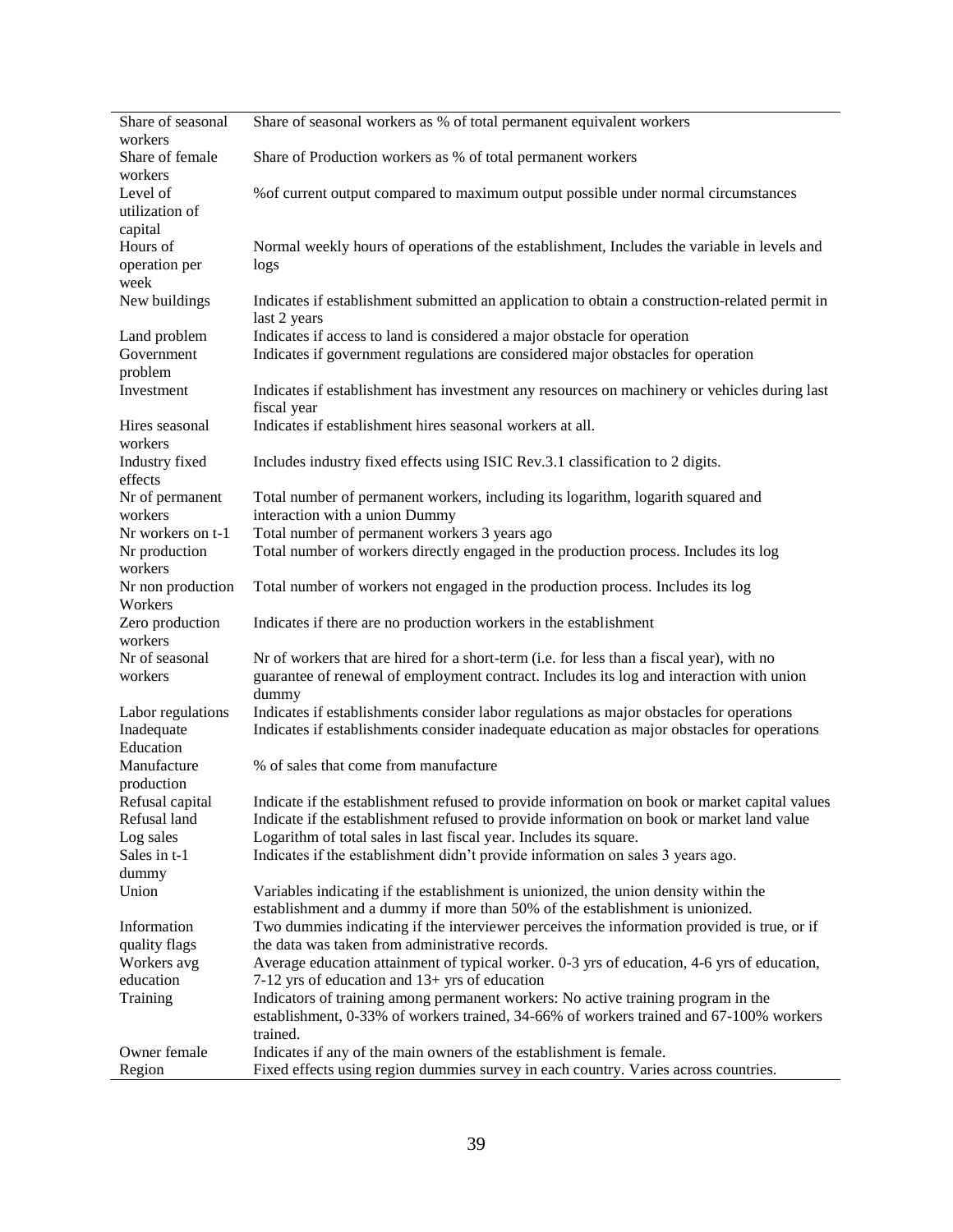| <b>Variable</b>                     | <b>Method</b> | <b>Definition</b>                                                              |
|-------------------------------------|---------------|--------------------------------------------------------------------------------|
| Nr of workers in t-1                | <b>PMM</b>    | Total number of permanent workers 3 years ago                                  |
| Cost of labor                       | <b>PMM</b>    | Total annual cost of labor as share of sales                                   |
| Cost of electricity                 | <b>PMM</b>    | Total annual cost of electricity as share of sales                             |
| Cost of communications              | <b>PMM</b>    | Total annual cost of communications as share of sales                          |
| Cost of materials and inputs        | <b>PMM</b>    | Total annual cost of materials and inputs as share of sales                    |
| Cost of fuel                        | <b>PMM</b>    | Total annual cost of fuel as share of sales                                    |
| Cost of transportation              | <b>PMM</b>    | Total annual cost of transportation as share of sales                          |
| Cost of water                       | <b>PMM</b>    | Total annual cost of water as share of sales                                   |
| Cost of rentals                     | <b>PMM</b>    | Total annual cost of rent of equipment, building and land as share<br>of sales |
| Log Nr of workers in t-1            | <b>OLS</b>    | Log Total number of permanent workers 3 years ago                              |
| Log Sales in t-1                    | <b>OLS</b>    | Log Sales 3 years ago                                                          |
| Log wages production workers        | <b>OLS</b>    | Log average wage of production workers                                         |
| Log wages non production<br>workers | <b>OLS</b>    | Log average wage of non-production workers                                     |
| Log capital (book value)            | <b>OLS</b>    | Log of net book value of machinery                                             |
| Log capital (market value)          | <b>OLS</b>    | Log of hypothetical cost of purchase of machinery                              |
| Log materials and inputs            | <b>OLS</b>    | Log of total cost of material and inputs                                       |
| Log salaries                        | <b>OLS</b>    | Log of total cost of salaries                                                  |

## **Table B2. Imputed Variables:**

OLS: This method uses linear predictions (plus the empirical standard error) to impute the values of the missing values.

PMM: This method uses linear predictions to match observations with missing values to those with complete information. The observed values are then used for the imputation.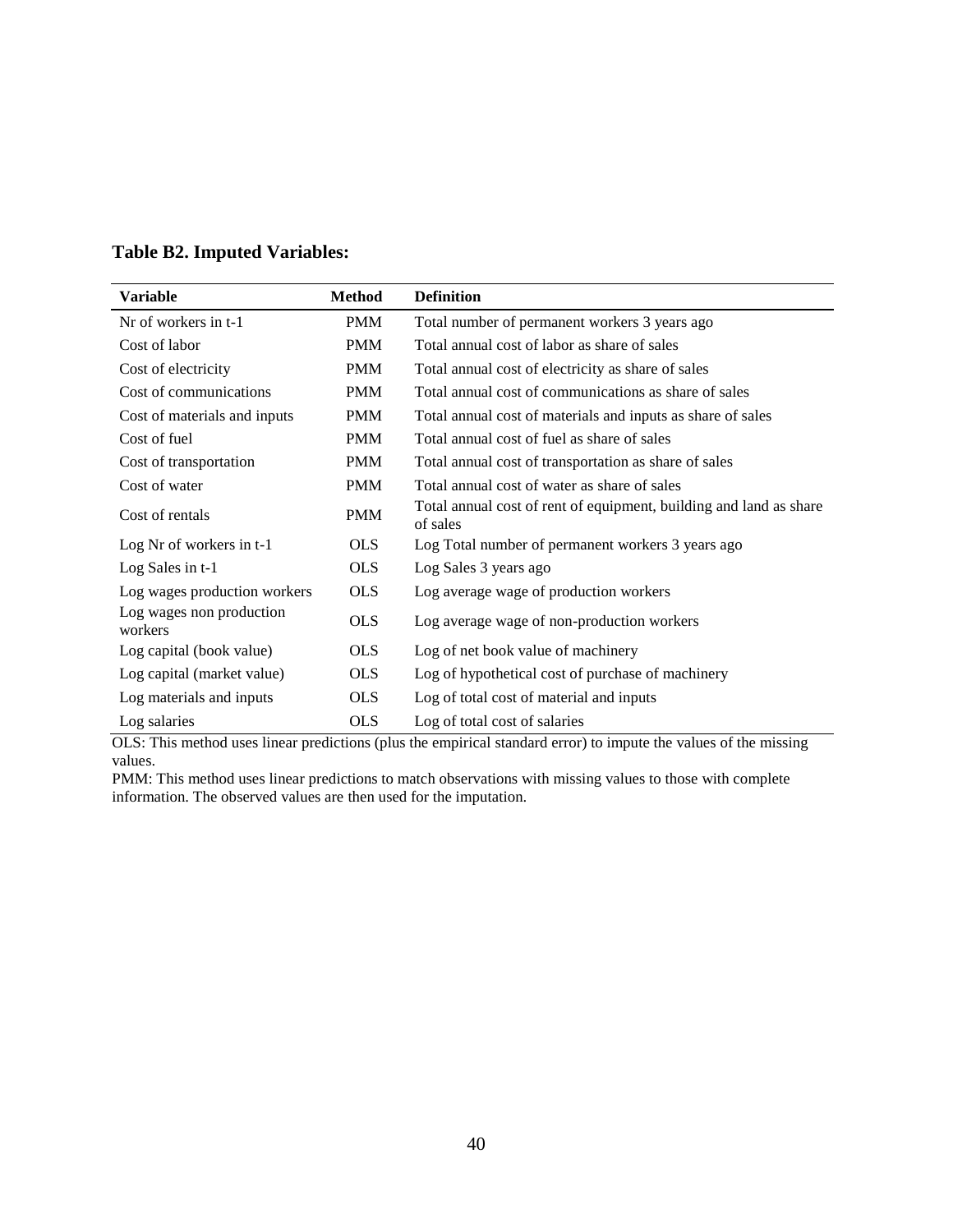| <b>Variable</b>                           | <b>Definition</b>                                                                                                                                                                                                                                                                                              |
|-------------------------------------------|----------------------------------------------------------------------------------------------------------------------------------------------------------------------------------------------------------------------------------------------------------------------------------------------------------------|
| Log value added pc                        | Value added is defined as sales minus costs on materials and inputs, electricity, fuel and<br>water. It is divided by total equivalent permanent workers.                                                                                                                                                      |
| Log total equivalent<br>permanent workers | Total equivalent workers are estimated as total permanent workers plus equivalent<br>seasonal workers. Equivalent seasonal workers are estimated as total number of<br>temporary/seasonal workers multiplied by the average time (in months) a temporal<br>worker participates in the establishment in a year. |
| Log capital per capita                    | Log of hypothetical value of capital divided by total number of equivalent workers.<br>Hypothetical value captures the market value of capital, or how much the establishment<br>would pay for it in current state.                                                                                            |
| Profit                                    | Price cost margin, defined as total sales minus total production costs, divided by total<br>costs.                                                                                                                                                                                                             |
| Sales growth                              | Defined as the difference between current log sales, and log sales three years ago                                                                                                                                                                                                                             |
| Investment in R&D                         | Indicates if the establishment has spent on research and development                                                                                                                                                                                                                                           |
| Investment in capital                     | Indicates if the establishment has bought any fixed assets in the previous period                                                                                                                                                                                                                              |

## **Table B3. Other Measurements:**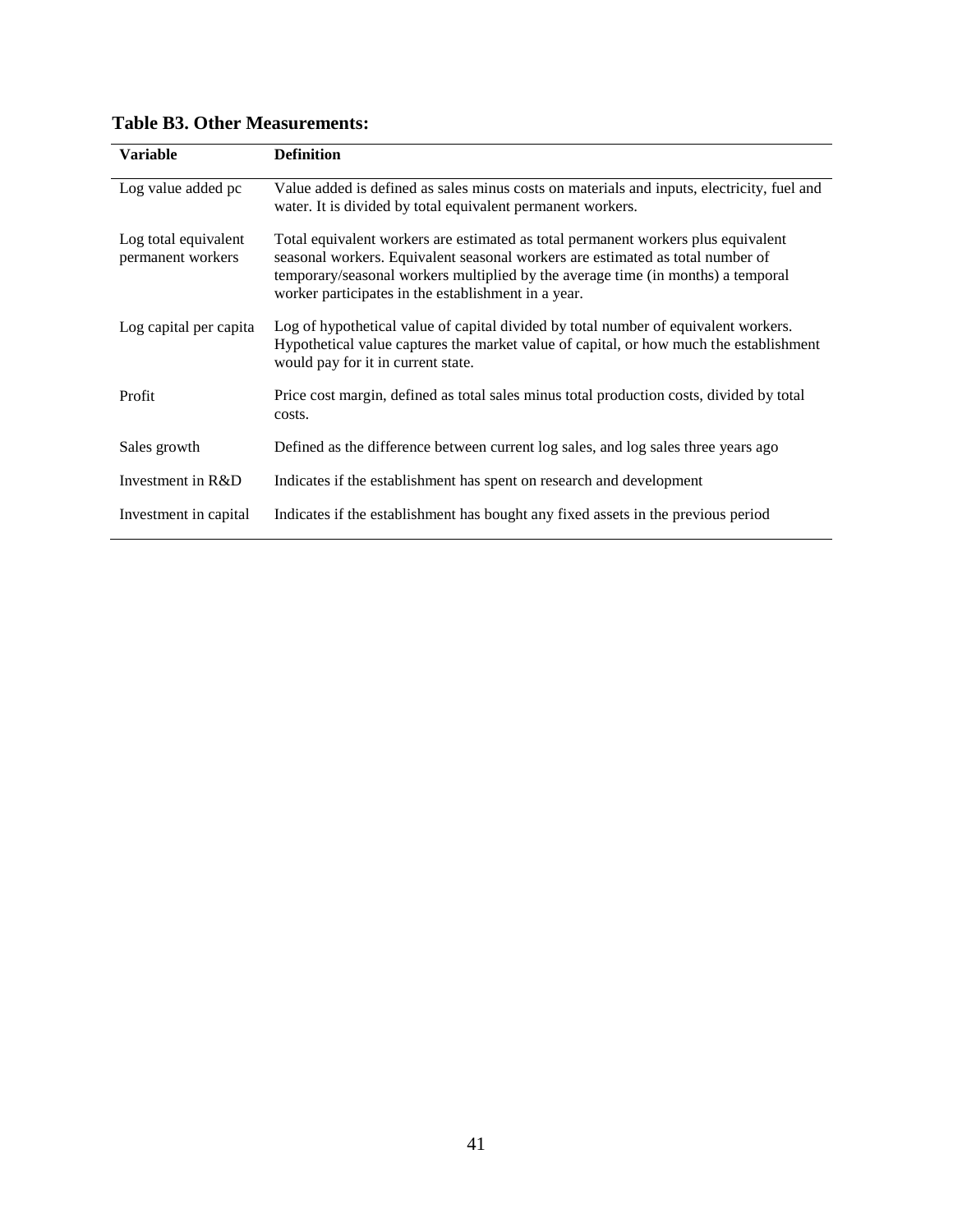# **APPENDIX C**

| Effect of Unions on Establishment Productivity, by Country. Basic Brown and Medoff |  |
|------------------------------------------------------------------------------------|--|
| <b>Specification</b>                                                               |  |

|                       | Argentina | <b>Bolivia</b> | Chile    | Mexico   | Panama  | Uruguay  |
|-----------------------|-----------|----------------|----------|----------|---------|----------|
|                       |           |                |          |          |         |          |
| % Workforce unionized | $-0.377^$ | 0.488          | 0.227    | 0.061    | 0.304   | 0.188    |
|                       | (0.057)   | (0.166)        | (0.212)  | (0.675)  | (0.367) | (0.409)  |
| Log capital pc        | $-0.009$  | $0.260*$       | $0.232*$ | $0.249*$ | 0.017   | $-0.03$  |
|                       | (0.914)   | (0.000)        | (0.000)  | (0.000)  | (0.814) | (0.678)  |
| Log total labor force | $0.201*$  | 0.077          | $0.172*$ | $0.164*$ | 0.126   | $0.396*$ |
|                       | (0.000)   | (0.426)        | (0.001)  | (0.000)  | (0.101) | (0.000)  |
| Constant              | 9.308*    | 5.668*         | $6.949*$ | $6.680*$ | 9.188*  | 8.166*   |
|                       | (0.000)   | (0.000)        | (0.000)  | (0.000)  | (0.000) | (0.000)  |
| <b>Observations</b>   | 540       | 298            | 564      | 974      | 185     | 251      |

Notes:  $\land$  p<0.1, + p<0.05, \* p<0.01. P-values in parentheses. Models include region and broad industry fixed effects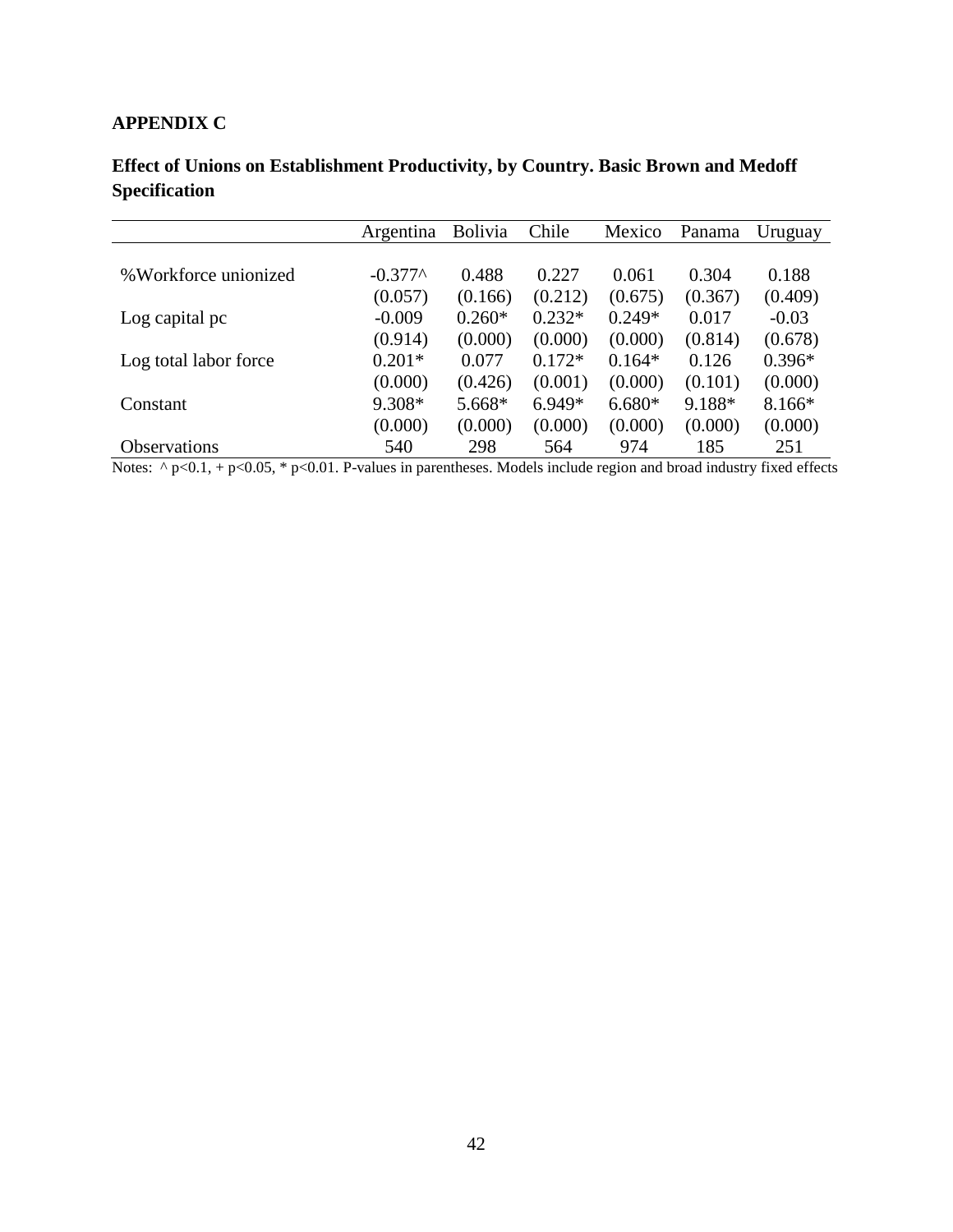#### **REFERENCES**

- Aidt, T., and Tzannatos, Z. (2002). *Unions and Collective Bargaining: Economic Effects in a Global Environment*. Washington, D.C.: World Bank.
- Addison, J. T., and Hirsch, B. T. (1989). Union Effects on Productivity, Profits, and Growth: Has the Long Run Arrived? *Journal of Labor Economics*, 7(1), 72-105.
- Aitken, B., Harrison, A., and Lipsey, R. E. (1996). Wages and foreign ownership A comparative study of Mexico, Venezuela, and the United States. *Journal of International Economics, 40* (3–4), 345-371.
- Alexander, R. J., and Parker, E. M. (2005). *A History of Organized Labor in Bolivia.* Westport, CT: Praeger Pub Text.
- Allen, S. G. (1984). Unionized Construction Workers Are More Productive. *The Quarterly Journal of Economics, 99* (2), 251-274.
- Anner, M. (2008). Meeting the Challenges of Industrial Restructuring: Labor Reform and Enforcement in Latin America. *Latin American Politics and Society, 50*(2), 33-65.
- <span id="page-43-0"></span>Baldwin, C. Y. (1983). Productivity and Labor Unions: An Application of the Theory of Self-Enforcing Contracts. *The Journal of Business, 56* (2), 155-185.
- Black, S. E., and Lynch, L. M. (2001). How to Compete: The Impact of Workplace Practices and Information Technology on Productivity. *Review of Economics and Statistics, 83* (3), 434-445.
- Bloom, N., and Reenen, J. V. (2011). Chapter 19 Human Resource Management and Productivity. In O. Ashenfelter and D. Card (Eds.), *Handbook of Labor Economics* (Vol. Volume 4, Part B, pp. 1697-1767): Elsevier.
- Brown, C., and Medoff, J. (1978). Trade Unions in the Production Process. *The Journal of Political Economy, 86* (3), 355-378.
- Campero, G. (2001). *Trade union responses to globalization:Chile*. Discussion Paper DP/126/2001. International Institute for Labour Studies.
- Carrière, J., Haworth, N., and Roddick, J. (1989). *The State, Industrial Relations and the Labour Movement in Latin America*. New York: St. Martin's Press.
- Cassoni, A., Allen, S. G., and Labadie, G. J. (2004). Unions and Employment in Uruguay. In J. Heckman and C. Pages (Eds.), *Law and Employment:Lessons from Latin American and the Caribbean*: University of Chicago Press.
- Cassoni, A., Labadie, G, J., and Fachola, G. (2005). The Economic Effects of Unions in Latin America: Their Impact on Wages and the Economic Performance in Uruguay. In P. Kuhn and G. Márquez (Eds.), *What Difference Do Unions Make? Their Impact on Productivity and Wages in Latin America*: Inter-American Development Bank.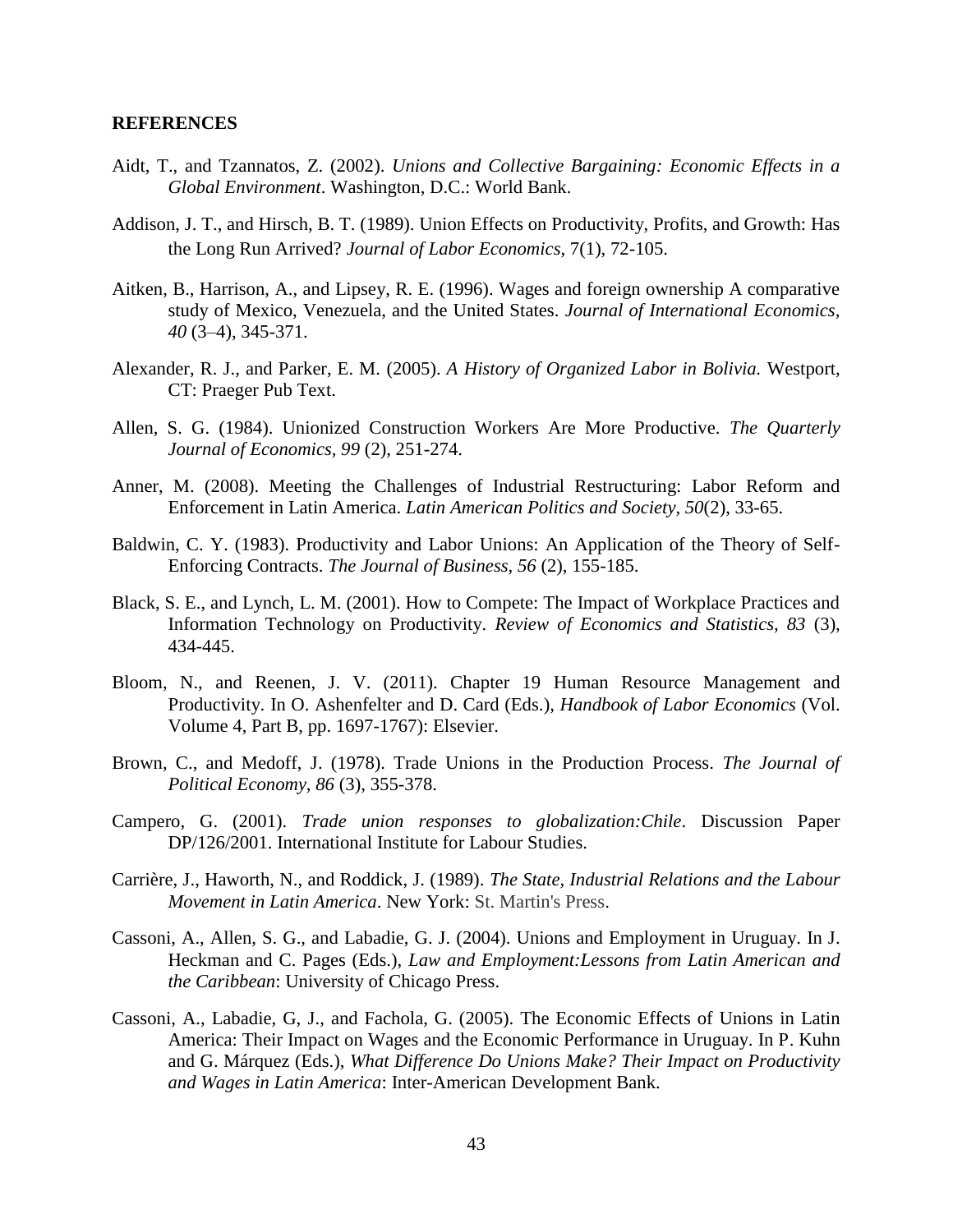- Christensen, L. R., Jorgenson, D. W., and Lau, L. J. (1973). Transcendental Logarithmic Production Frontiers. *The Review of Economics and Statistics, 55* (1), 28-45.
- Connolly, R. A., Hirsch, B. T., and Hirschey, M. (1986). Union Rent Seeking, Intangible Capital, and Market Value of the Firm. *The Review of Economics and Statistics, 68* (4), 567-577.
- DiNardo, J., and Lee, D. S. (2004). Economic Impacts of New Unionization on Private Sector Employers: 1984–2001. *The Quarterly Journal of Economics*, 119(4), 1383-1441.
- Doucouliagos, C., and Laroche, P. (2003). What do Unions do to Productivity? A Meta-Analysis. *Industrial Relations: A Journal of Economy and Society, 42* (4), 650-691.
- \_\_\_\_\_. (2009). Unions and Profits: A Meta-Regression Analysis. *Industrial Relations: A Journal of Economy and Society, 48* (1), 146-184
- Doucouliagos, C., and Laroche, P. (2013). Unions and Innovation: New Insights From the Cross-Country Evidence. *Industrial Relations: A Journal of Economy and Society, 52* (2), 467- 491.
- Edwards, S. (1989). The Debt Crisis and Economic Adjustment in Latin America. *Latin American Research Review, 24*(3), 172-186.
- Fairris, D. (2003). Unions and Wage Inequality in Mexico. *Industrial and Labor Relations Review, 56* (3), 481-497.
- \_\_\_\_\_. (2006). Union Voice Effects in Mexico. *British Journal of Industrial Relations, 44* (4), 781-800.
- Falaris, E. M. (2008). A Quantile Regression Analysis of Wages in Panama. *Review of Development Economics*, 12 (3), 498-514.
- Freeman, R. B. (2010). Chapter 70 Labor Regulations, Unions, and Social Protection in Developing Countries: Market Distortions or Efficient Institutions?. In D. Rodrik and M. Rosenzweig (Eds.), *Handbook of Development Economics* (Vol. Volume 5, pp. 4657- 4702): Elsevier.
- Freeman, R. B., and Medoff, J. L. (1984). *What Do Unions Do?* (Vol. 23): Basic Books New York.
- Fuchs, V. R., Krueger, A. B., and Poterba, J. M. (1998). Economists' Views About Parameters, Values, and Policies: Survey Results in Labor and Public Economics. *Journal of Economic Literature, 36*(3), 1387-1425.
- Graham, J. W., Hofer, S. M., Donaldson, S. I., MacKinnon, D. P., and Schafer, J. L. (1997). Analysis with missing data in prevention research *The science of prevention: Methodological advances from alcohol and substance abuse research* (pp. 325-366).
- Hayter, S., and Stoevska, V. (2011). *Social Dialogue Indicators: International Statistical Inquiry 2008-09*. Technical Brief. International Labour Office.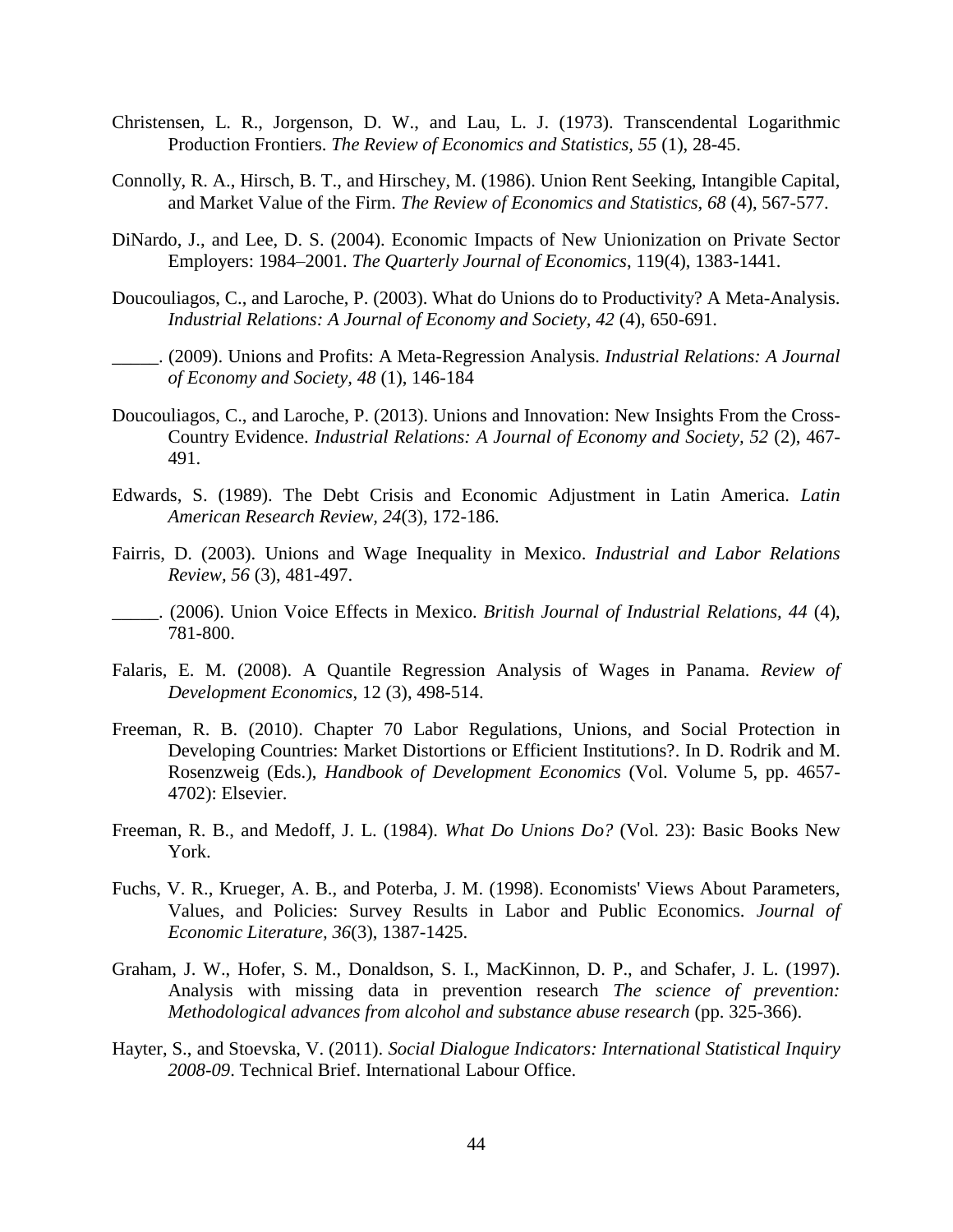- Hirsch, B. T. (1991). *Labor Unions and the Economic Performance of Firms*. Kalamazoo, Michigan: Upjohn Institute for Economic Research.
- \_\_\_\_\_. (2004). What do Unions do for Economic Performance?. *Journal of Labor Research, 25* (3), 415-455.
- \_\_\_\_\_. (2008). Sluggish Institutions in a Dynamic World: Can Unions and Industrial Competition Coexist?. *Journal of Economic Perspectives,* 22(1), 153-176.
- Hirsch, B. T., and Addison, J. T. (1986). *The Economic Analysis of Unions: New Approaches and Evidence*: Allen and Unwin.
- Hirsch, B. T., and Connolly, R. A. (1987). Do Unions Capture Monopoly Profits?. *Industrial and Labor Relations Review, 41* (1), 118-136.
- Horton, N. J., and Lipsitz, S. R. (2001). Multiple Imputation in Practice. *The American Statistician, 55* (3), 244-254.
- Hudson, R. A. (Ed.). (1994). *Chile: A Country Study*. Washington, D.C.: Federal Research Division, Library of Congress.
- Hudson, R. A., and Hanratty, D. M. (Eds.). (1991). *Bolivia: A Country Study*. Washington, D.C. : Federal Research Division, Library of Congress.
- Hudson, R. A., and Meditz, S. W. (Eds.). (1992). *Uruguay: A Country Study*. Washington, D.C. : Federal Research Division, Library of Congress.
- ITUC. (2007). Annual Survey of Violations of Trade Union Rights. [http://survey07.ituc](http://survey07.ituc-csi.org/getcontinent.php?IDContinent=0&IDLang=EN)[csi.org/getcontinent.php?IDContinent=0&IDLang=EN](http://survey07.ituc-csi.org/getcontinent.php?IDContinent=0&IDLang=EN)
- Kaufman, B. E. (2004). What Unions Do: Insights From Economic Theory. *Journal of Labor Research, 25*(3), 351-382.
- Kleiner, M. M., Leonard, J. S., and Pilarski, A. M. (2002). How industrial relations affects plant performance : the case of commercial aircraft manufacturing. *Industrial and Labor Relations Review, 55* (2), 195-218.
- Kuhn, P. (1985). Union Productivity Effects and Economic Efficiency. *Journal of Labor Research, 6* (3), 229.
- \_\_\_\_\_. (1998). Unions and the Economy: What We Know; What We Should Know. *The Canadian Journal of Economics / Revue canadienne d'Economique,* 31 (5), 1033-1056.
- Lee, D. and Mas A. (2012). Long-Run Impacts of Unions on Firms: New Evidence from Financial Markets, 1961–1999. The *Quarterly Journal of Economics,*127 (1) , 333–378.
- Little, R. J. A., and Rubin, D. B. (2002). *Statistical analysis with missing data* (2nd ed. ed.). New York: John Wiley and Sons.
- Machin, S., and Wadhwani, S. (1991). The Effects of Unions on Investment and Innovation: Evidence From Wirs. *The Economic Journal, 101* (405), 324-330.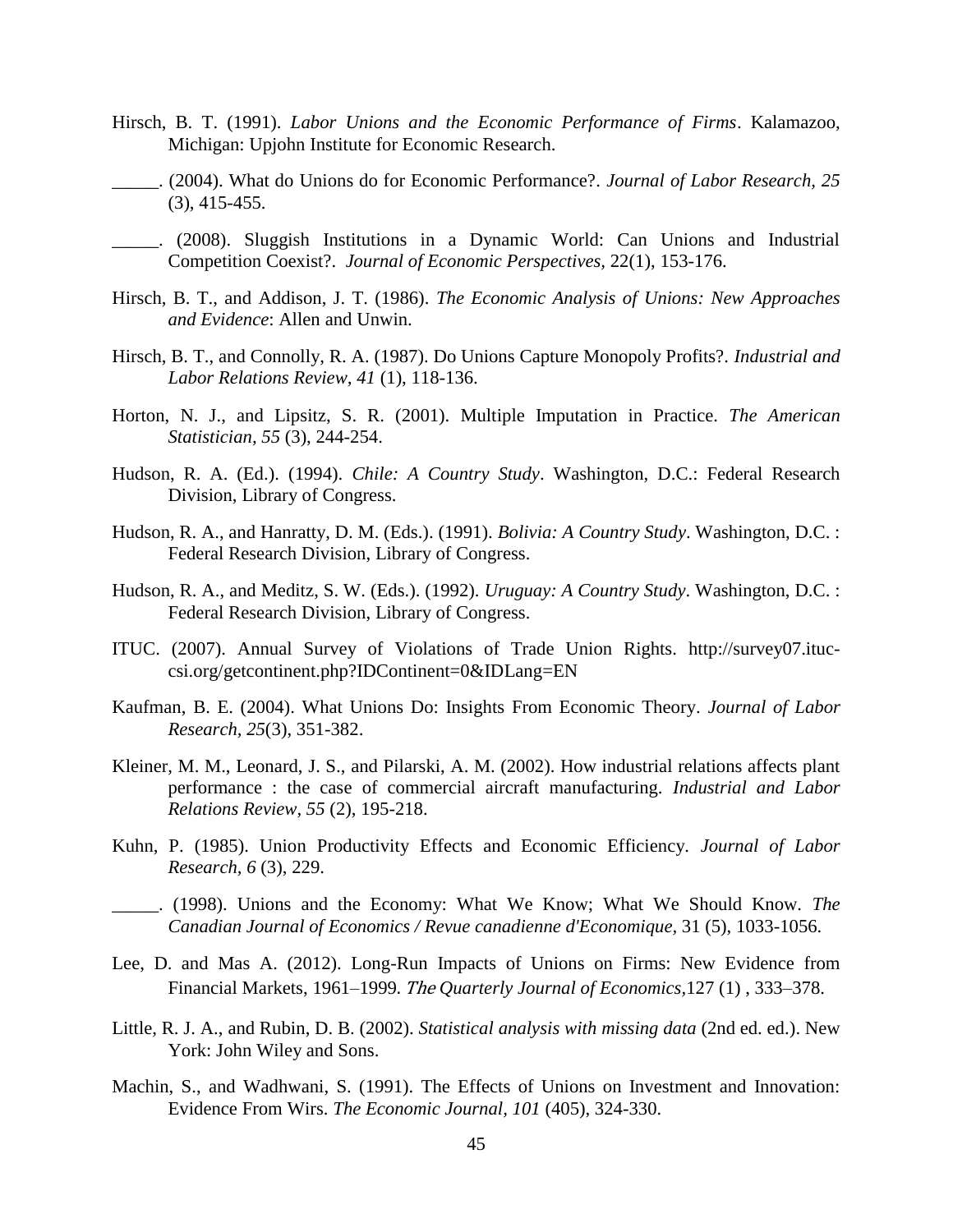- Mansilla, H. C. F. (1993). Apogeo y Declinacion del Movimiento Sindical Boliviano. *Revista de Estudios Politicos* (79), 227-245.
- Meditz, S. W., and Hanratty, D. M. (Eds.). (1989). *Panama: a country Study*: Federal Research Division, Library of Congress.
- Menezes-Filho, N., Zylberstajn, H., Chahad, J. P., and Pazello, E. (2005). Unions and the Economic Performance of Brazilian Establishments. In P. Kuhn and G. Márquez (Eds.), *What Difference Do Unions Make? Their Impact on Productivity and Wages in Latin America*: Inter-American Development Bank.
- Merrill, T., and Miró, R. (Eds.). (1997). *Mexico: A Country Study*. Washington, D.C.: Federal Research Division, Library of Congress.
- Murillo, M. V. (2000). From Populism to Neoliberalism: Labor Unions and Market Reforms in Latin America. *World Politics, 52* (2), 135-174.
- Murillo, M. V., and Schrank, A. (2005). With a Little Help from my Friends. *Comparative Political Studies, 38* (8), 971-999.
- O'Connell, L. D. (1999). Collective Bargaining Systems in 6 Latin American Countries: Degrees of Autonomy and Decentralization. *Inter-American Development Bank, Office of the Chief Economist, Working paper, 399*.
- OECD. (1996). *Trade, Employment and Labour Standards: A Study of Core Workers' Rights and International Trade*. Paris France: OECD Publishing.
- Rios-Avila, F. and Hirsch B.T. (forthcoming). Unions, Wages Gaps and Wage Dispersion: New Evidence from the Americas. *Industrial Relations: A Journal of Economy and Society.*
- Ronconi, L. (2012). Globalization, Domestic Institutions, and Enforcement of Labor Law: Evidence from Latin America. *Industrial Relations: A Journal of Economy and Society, 51*(1), 89-105.
- Rubin, D. B. (1987). *Multiple imputation for nonresponse in surveys.* New York: John Wiley & Sons, Inc.
- Saavedra, J., and Torero, M. (2005). Union Density Changes and Union Effects on Firm Performance in Peru. In P. Kuhn and G. Márquez (Eds.), *What Difference Do Unions Make? Their Impact on Productivity and Wages in Latin America*: Inter-American Development Bank.
- Turnbull, P. J. (1991). Trade Unions and Productivity: Opening the Harvard "Black Boxes". *Journal of Labor Research, 12* (2), 135-150.
- Ulloa, V. (2003). *El Movimiento Sindical Chileno del Siglo XX Hasta Nuestros Días*: OIT, Oficina Internacional del Trabajo. Textos de Capacitacion.
- Urizar H., C., and Lee, S. (2005). The Effects of Unions on Productivity: Evidence From Large Coffee Producers in Guatemala. In P. Kuhn and G. Márquez (Eds.), *What Difference Do*